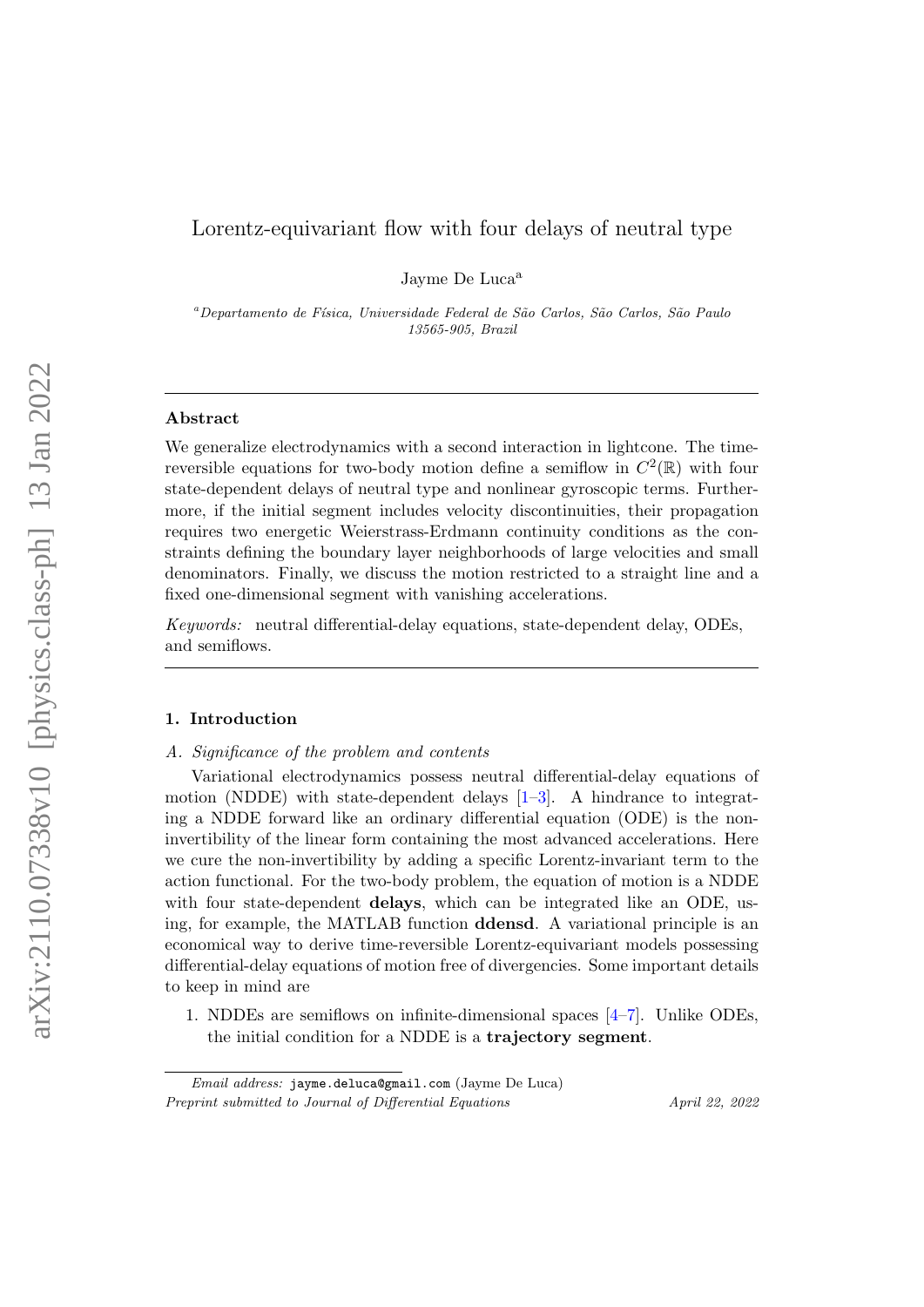- 2. The NDDEs studied here can start even from trajectory segments possessing only two derivatives. For example, the acceleration segment can be given by the Takagi-van der Waerden function. The velocity will be the integral of the continuous acceleration, thus belonging to  $C^1(\mathbb{R})$ . Orbital segments of  $C^2(\mathbb{R})$  with accelerations that are only continuous and nowhere differentiable are henceforth referred to as serrated orbits.
- 3. At the expense of satisfying two Weierstrass-Erdmann energetic constraints, and in order to avoid head-on collisions, the initial segment *should* include velocity discontinuities caused by collisions-at-a-distance. The largest initial-condition set of orbital segments with a countable number of velocity discontinuities is the set of continuous segments possessing two derivatives  ${\bf piecewise}, \ {\rm i.e.}, \ \hat{C}^2(\mathbb{R}) \subset \hat{C}^\infty(\mathbb{R}).$
- 4. Trajectory termination by the particles crashing at the speed of light is a perceived difficulty of electromagnetic modeling even when starting from trajectory segments belonging to  $C^{\infty}(\mathbb{R})$ , e.g., the one-dimensional twobody problem with attractive interaction[\[8\]](#page-31-4). We perturb electrodynamics with an interaction in lightcone having one control parameter  $\varepsilon$  and in a way that preserves Lorentz-equivariance. The head-on instability is prevented by collisions-at-a-distance inside thin boundary layers even if  $\varepsilon$  is small, thus preserving electrodynamics in large orbital portions.
- 5. According to [\[9\]](#page-31-5), a Lorentz-invariant functional with interactions in lightcone has only three interaction terms; (i) the electromagnetic term, (ii) a second term henceforth called the  $\varepsilon$ -strong interaction and proven here to yield a semiflow for any  $\varepsilon \neq 0$ , and (iii) the gravity-like term of [\[9\]](#page-31-5), which was left out for simplicity.
- 6. Our extension is henceforth called  $\varepsilon$ -strong variational electrodynamics and abbreviated to  $\varepsilon$ -VE, which reduces to variational electrodynamics for  $\varepsilon = 0$ [\[1,](#page-31-0) [3,](#page-31-1) [10\]](#page-32-0). Electrodynamics is **not** a semiflow on  $C^2(\mathbb{R})$ , which is why the orbits studied in [\[11\]](#page-32-1) are  $C^{\infty}$  and the orbits of Refs. [\[12,](#page-32-2) [13\]](#page-32-3) had to be studied as a boundary-value problem. Our extension yields a semiflow for any  $\varepsilon \neq 0$ , which is essential to integrate the dynamics like an ODE using the method of steps.
- 7. NDDEs can propagate velocity discontinuities. In  $\varepsilon$ -VE, breaking points are required to be inside thin boundary layers where near-luminal velocities are reached and velocity denominators are small  $[1-3]$  $[1-3]$ . Velocity discontinuities are instrumental to avoid head-on collisions in a motion with attractive interaction; all  $C^{\infty}$ -smooth initial segments lead to head-on collisions at the speed of light  $[8]$ , which is never a *qlobally-low-velocity* orbit  $[8]$ . The only way to avoid falling into the proton at the speed of light is to use initial segments with discontinuities. The same is true for the tri-dimensional motion because of the exponential instabilities of the circular orbits [\[14\]](#page-32-4).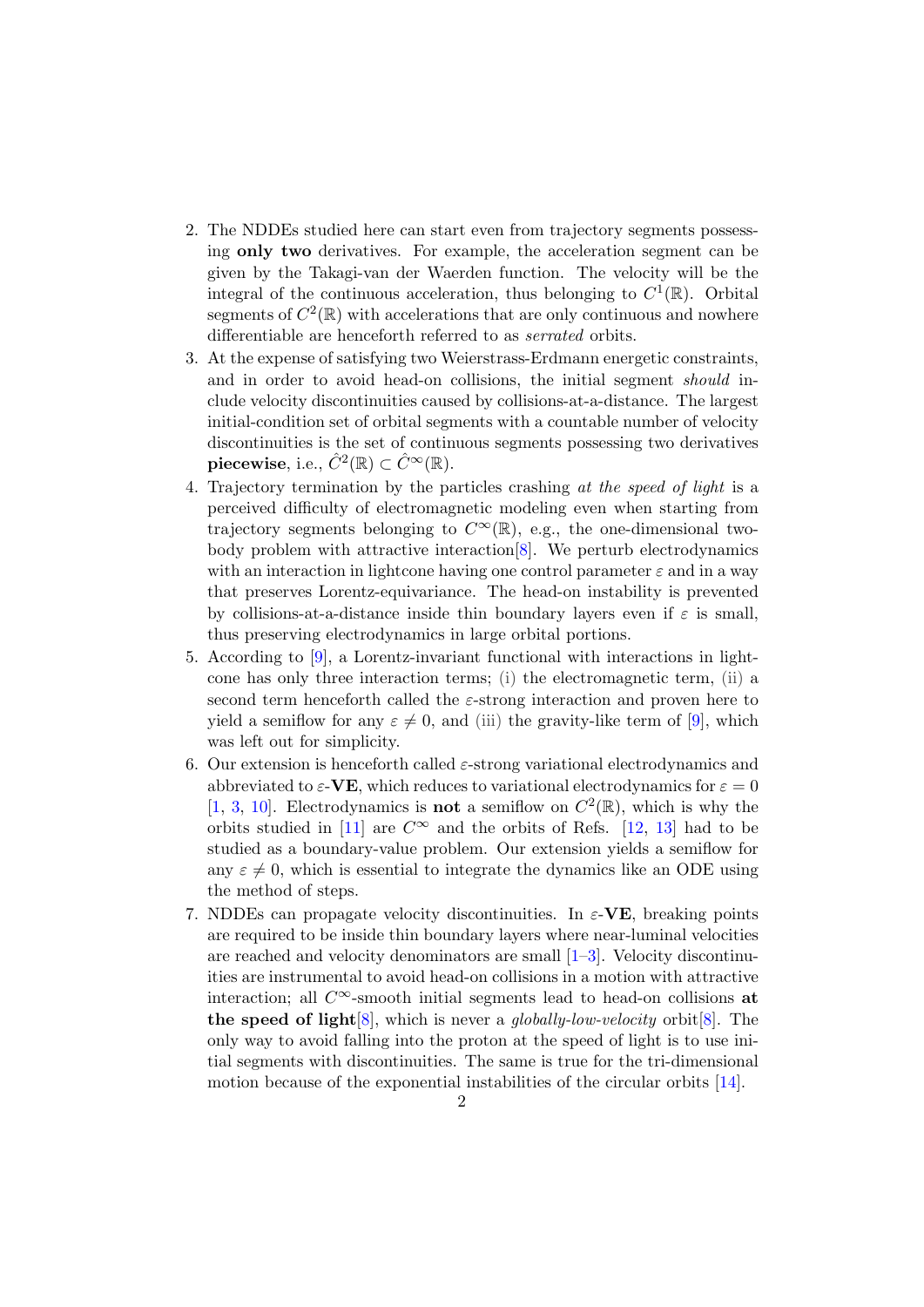# B. How this paper is divided

In §[2](#page-3-0) and in the caption of Fig. [1](#page-4-0) we explain our notation for indices, introduce the lightcone condition and state the multi-purpose Lemma [2.1](#page-4-1) about velocity denominators. In §[2-](#page-3-0)[A,](#page-5-0) we introduce the Lorentz-invariant functional of  $\varepsilon$ -VE. In Fig. [2,](#page-6-0) we illustrate the data for the boundary-value problem. Theorem [2.1](#page-7-0) is an inequality to estimate the parameter region of electromagnetic dominance. In §[2](#page-3-0)[-B,](#page-7-1) we state the critical point conditions and define some quantities to be used throughout the paper. In  $\S 2$ -[C,](#page-8-0) we put the time-reversible Euler-Lagrange equations of motion. In §[2](#page-3-0)[-D,](#page-10-0) we outline the Weiestrass-Erdmann extremum conditions for minimizers with discontinuous velocities. In §[3,](#page-10-1) in the caption of Fig. [3](#page-11-0) we explain the method of steps. In §[3](#page-10-1)[-A,](#page-10-2) we discuss the reconstruction of the most advanced acceleration. In §[3](#page-10-1)[-B,](#page-12-0) we discuss the rank deficiency that prevents electrodynamics to be a semiflow. In §[3](#page-10-1)[-C,](#page-13-0) we write the full NDDE for numerical integration by the method of steps and prove theorem [3.1](#page-14-0) on a semigroup property when  $\varepsilon \neq 0$ . In §[3-](#page-10-1)[D,](#page-14-1) we discuss the motion restricted to a straight line by the initial condition and derive the NDDE for numerical integration by the method of steps. §[3](#page-10-1)[-D](#page-14-1) ends with theorem [3.2](#page-16-0) exhibiting a one-parameter fixed-segment for the method of steps in a model for the neutron. Our §[3](#page-10-1)[-E](#page-17-0) is designed to guide future experiments with numerical calculations and discusses domains of initial segments for the method of steps. In §[4,](#page-18-0) we discuss the forward continuation of velocity discontinuities; §[4](#page-18-0)[-A](#page-18-1) has three lemmas about an a priori continuation of the partial-momentum sector of the Weiestrass-Erdmann conditions, i.e., Lemmas [4.1,](#page-19-0) [4.2](#page-20-0) and [4.3.](#page-21-0) In §[4-](#page-18-0)[B,](#page-22-0) we discuss the over-determination by the (energetic) Weierstrass-Erdmann conditions, which are two scalar conditions defining the collisional boundary layer neighborhood of the breaking point. In §[5,](#page-23-0) we discuss the straight-line motion and classify some collisions-at-a-distance in Lemmas [5.1,](#page-24-0) [5.2](#page-25-0) and [5.3](#page-26-0) to be used in a perturbation theory. In  $\S6$ , we put the discussions and conclusion. The appendix is made of four small subsections; §[7-](#page-28-0)[A](#page-28-1) describing the action of the one-dimensional Lorentz group, §[7](#page-28-0)[-B](#page-29-0) has the outer-cone Lemma [7.1](#page-29-1) on the optimality of mutual-recoil collisions-at-a-distance, §[7-](#page-28-0)[C](#page-30-0) has a formula to include an external electromagnetic field in the equations of motion, and last, §[7](#page-28-0)[-D](#page-30-1) discusses the implications of having a semiflow for any non-zero  $\varepsilon$ , which *qualitative* feature is essential to integrate the NDDE by the method of steps.  $\S7$  $\S7$ [-D](#page-30-1) discusses the generic element of  $C^2(\mathbb{R})$  represented by orbits which do not possess any derivative beyond the second derivative, as indicated by the name *serrated*. Theorem [7.1](#page-30-2) shows that a non-zero  $\varepsilon$  allows the serrated orbital segments to be solutions of our NDDE.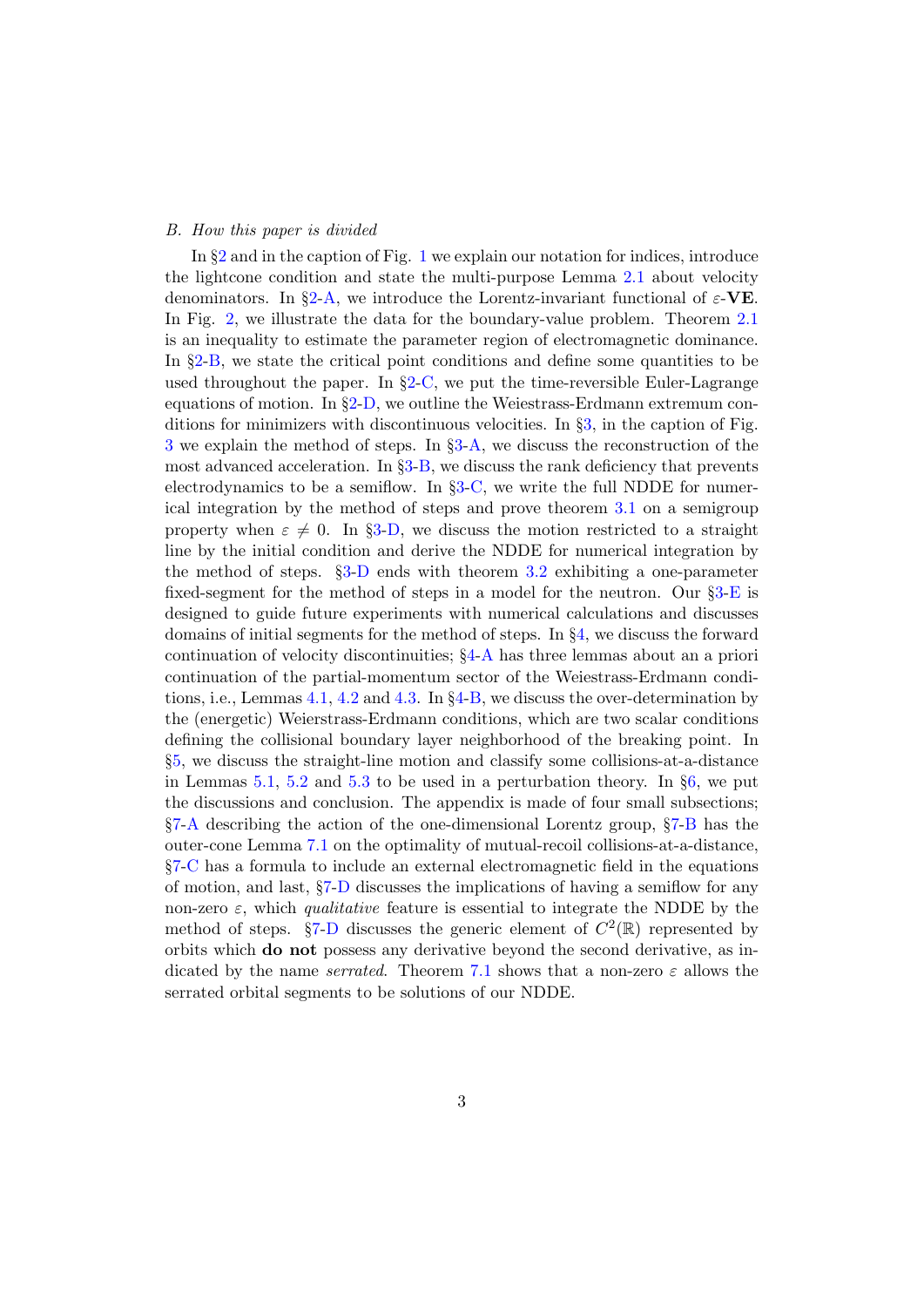# <span id="page-3-0"></span>2. Lorentz-invariant functional with one control parameter

Our notation for sub-indices is character-sensitive, as follows: the greekletter sub-index  $\alpha$  designates charges in general, and, when specified,  $\alpha = e$ denotes the electronic quantities and  $\alpha = p$  denotes the protonic quantities. The speed of light is  $c \equiv 1$  in our unit system, and the electronic charge and electronic mass are  $e_e \equiv -1$  and  $m_e \equiv 1$ , respectively. The quantities  $(e_p, m_p)$ are arbitrary in our flexible setup. To describe the repulsive electromagnetic problem one can take  $e_p < 0$  and arbitrary  $m_p$ . The proton is described in our unit system by using  $m_p = M_p \approx 1837$  and  $e_p = 1$ . We adopt an inertial frame where every point has a time  $t$  defined by Einstein synchronization, and spatial coordinates  $\mathbf{x} \equiv (x, y, z) \in \mathbb{R}^3$  such that  $(t, x, y, z) \in \mathbb{R}^4$ . The two-body problem has coordinates  $(t_p, x_p, y_p, z_p, t_e, x_e, y_e, z_e) \in \mathbb{R}^4 \times \mathbb{R}^4$  and we present the equations of motion by giving the derivatives of the (three) spatial coordinates of each particle respect to its time  $t_{\alpha}$ , for  $\alpha \in (e, p)$ . An orbit of the twobody problem is a pair of twice-differentiable functions  $(\mathbf{x}_{\ell}(t_{\ell}), \mathbf{x}_{p}(t_{p})) \in C^{2}(\mathbb{R})$ and satisfying the equations of motion, i.e.,  $\mathbf{x}_{\alpha}: t_{\alpha} \in \mathbb{R} \to (x_{\alpha}, y_{\alpha}, z_{\alpha}) \in \mathbb{R}^{3}$ ,  $\alpha \in (e, p)$ , while each  $\mathbf{x}_{\alpha}(t_{\alpha})$  is called the **trajectory** of charge  $\alpha$ . Orbits with discontinuous velocities in a countable set are studied in the class of continuous functions possessing two derivatives piecewise, henceforth  $\hat{C}^2(\mathbb{R})$ . Our notation becomes character-sensitive when sewing chains are involved, as illustrated in Figure [1.](#page-4-0) The former convention is adapted to display formulas involving one charge and the past and the future positions in lightcone of the other charge, in which case the sub-indices are chosen as three consecutive roman characters taken from  $(s, k, i, j)$  in the former order, to denote the sewing chain illustrated in Fig. [1.](#page-4-0)

Our theory is sensible for trajectories possessing a velocity with a modulus smaller than the speed of light  $c \equiv 1$  almost everywhere, i.e.,

<span id="page-3-1"></span>
$$
||\mathbf{v}_{\alpha}|| < 1, \ \alpha \in (e, p), \tag{1}
$$

henceforth subluminal trajectories. For orbits satisfying  $(1)$ , the **lightcone** conditions are defined by

<span id="page-3-2"></span>
$$
t_{\alpha} = t_i \pm ||\mathbf{x}_i - \mathbf{x}_{\alpha}(t_{\alpha})|| \equiv t_i \pm r_{\alpha i}(t_i, \mathbf{x}_i), \tag{2}
$$

for  $\alpha \in (k, j)$ , where double bars stand for the  $\mathbb{R}^3$  norm. In Ref [\[3\]](#page-31-1) we show that for orbits belonging to  $\hat{C}^2(\mathbb{R})$  and satisfying [\(1\)](#page-3-1), each sign of the implicit condition [\(2\)](#page-3-2) has a unique solution defining continuous and twice differentiable  $\text{maps} \, t_{\alpha}(t_i, \mathbf{x}_i) : \mathbb{R} \times \mathbb{R}^3 \to \mathbb{R} \, \text{ and } \, r_{\alpha i}(t_i, \mathbf{x}_i) : \mathbb{R} \times \mathbb{R}^3 \to \mathbb{R} \, \text{ for } \alpha \in (k, j)$ (illustrated in Fig. [1\)](#page-4-0), where

<span id="page-3-3"></span>
$$
r_{\alpha i}(t_i, \mathbf{x}_i) \equiv ||\mathbf{x}_i - \mathbf{x}_{\alpha}(t_{\alpha})|| = |t_i - t_{\alpha}|. \tag{3}
$$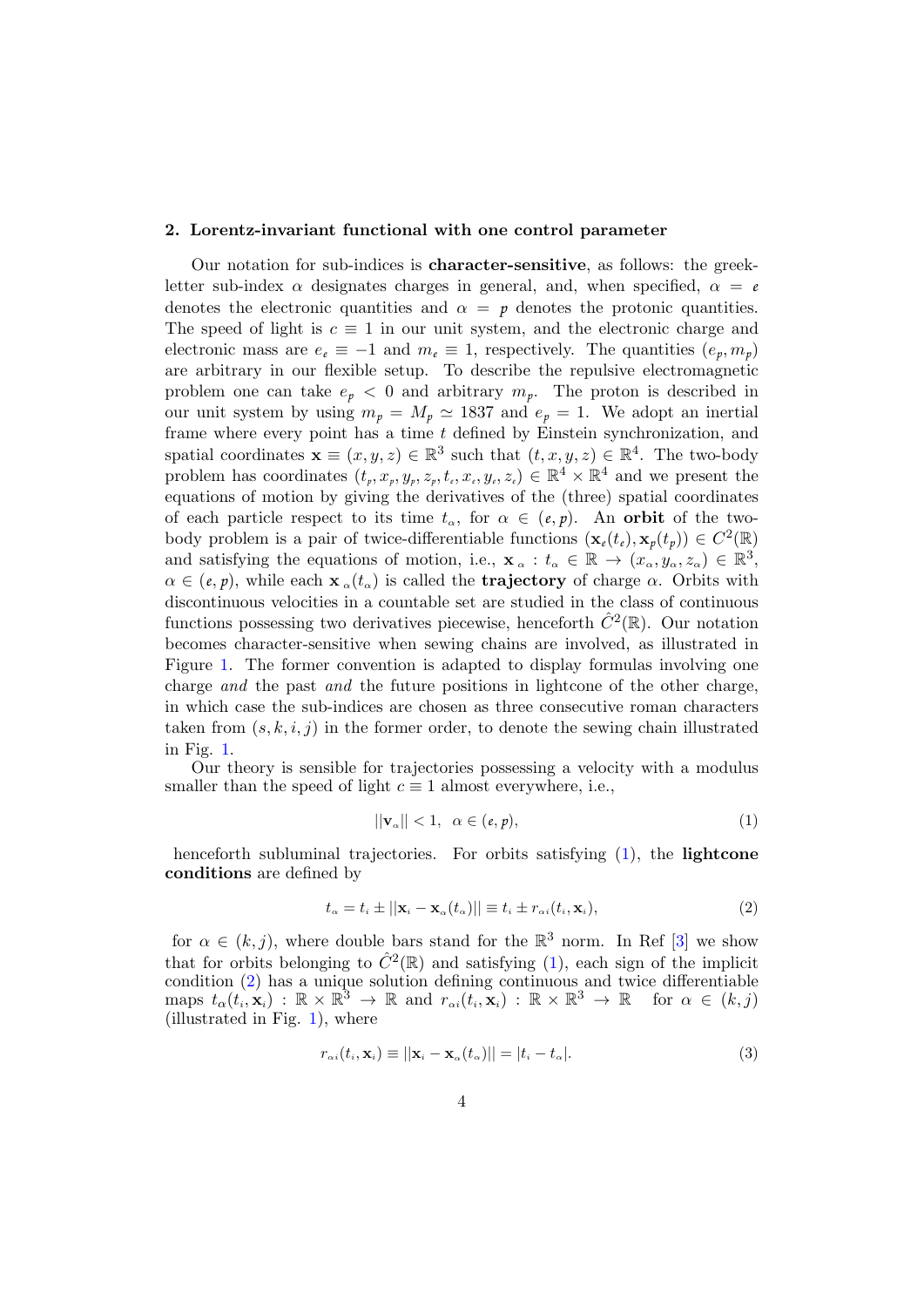

<span id="page-4-0"></span>Figure 1: Illustration of the  $(skij)$  convention and the unit vectors emanating from the respective positions. When used in the equation of motion for the proton at point  $i$ , the past electronic position is at point k while the future electronic position is at point j. On the other hand, for the equation of motion of the electron at point  $k$ , the past protonic position is at point  $s$  while the future protonic position is at point  $i$ .

In Ref. [\[3\]](#page-31-1) we show that the time-in-lightcone  $t_{\alpha}$  and the inter-particle distance  $r_{\alpha i}$  defined respectively by [\(2\)](#page-3-2) and [\(3\)](#page-3-3) satisfy

<span id="page-4-2"></span>
$$
\frac{\partial t_{\alpha}}{\partial \mathbf{x}_{i}}(t_{i}, \mathbf{x}_{i}) = \pm \nabla_{i} r_{\alpha i}(t_{i}, \mathbf{x}_{i}) = \frac{\pm \mathbf{n}_{\alpha}}{(1 \pm \mathbf{n}_{\alpha} \cdot \mathbf{v}_{\alpha})},
$$
\n(4)

where

<span id="page-4-5"></span>
$$
\mathbf{n}_{\alpha} \equiv \frac{(\mathbf{x}_{i} - \mathbf{x}_{\alpha})}{r_{\alpha i}} \,. \tag{5}
$$

The upper sign in [\(4\)](#page-4-2) holds when  $\alpha = j$ , while the lower sign holds when  $\alpha = k$ . The denominators of [\(4\)](#page-4-2) are henceforth called velocity denominators, which introduce a singularity in the equations of motion derived next. Several quantities in this paper involve the denominator  $(1 \pm \mathbf{n}_{\alpha} \cdot \mathbf{v}_{\beta})$ , which is non-zero for subluminal orbits. The following Lemma defines a ubiquitous quotient that is finite for subluminal orbits, even in the limit when  $||\mathbf{v}_{\beta}|| \rightarrow 1$ , which is a useful regularization for the numerical calculations.

<span id="page-4-1"></span>**Lemma 2.1.** For an arbitrary unit direction  $\mathbf{n}_{\alpha} \in \mathbb{R}^{3}$  and  $||\mathbf{v}_{\beta}|| < 1$  we have

<span id="page-4-3"></span>
$$
\frac{(1-\mathbf{v}_{\beta}^2)}{(1-(\mathbf{n}_{\alpha}\cdot\mathbf{v}_{\beta})^2)}\leq 1.
$$
\n(6)

*Proof.* Using the Pythagora's theorem,  $\mathbf{v}_{\beta}^2 = (\mathbf{n}_{\alpha} \cdot \mathbf{v}_{\beta})^2 + ||\mathbf{n}_{\alpha} \times \mathbf{v}_{\beta}||^2$ , the left-hand side of [\(6\)](#page-4-3) can be expressed as

<span id="page-4-4"></span>
$$
\frac{(1-\mathbf{v}_{\beta}^2)}{(1-(\mathbf{n}_{\alpha}\cdot\mathbf{v}_{\beta})^2)} = \frac{(1-\mathbf{v}_{\beta}^2)}{(1-\mathbf{v}_{\beta}^2)+||\mathbf{n}_{\alpha}\times\mathbf{v}_{\beta}||^2}.
$$
\n(7)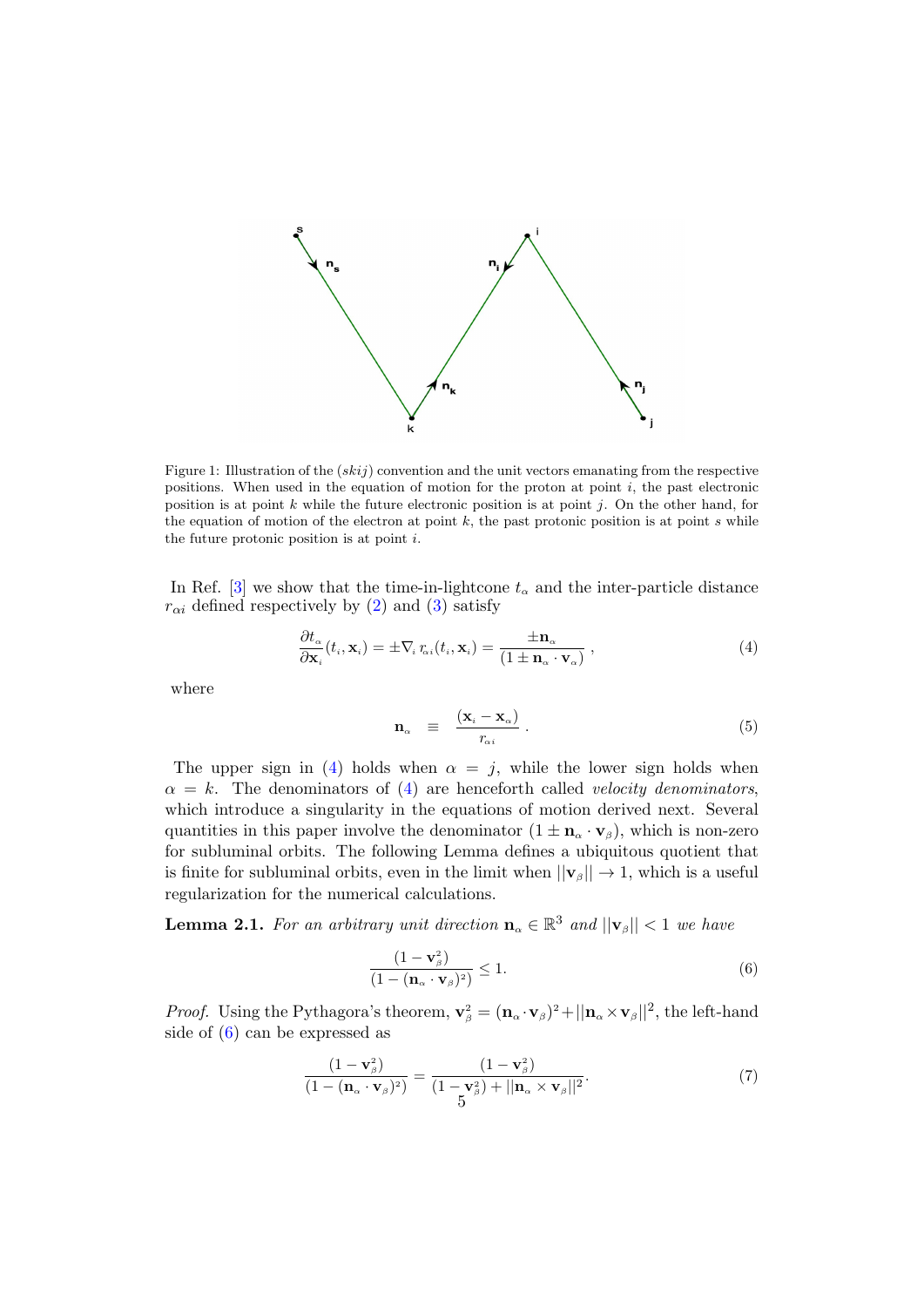The denominator on the right-hand side of [\(7\)](#page-4-4) is equal or greater than the numerator, and it is non-zero because  $(1 - v_\beta^2) > 0$  for sub-luminal orbits.  $\Box$ 

#### <span id="page-5-0"></span>A. Lorentz-invariant functional

Here we introduce the Lorentz-invariant funcional defined by integration over the infinite-dimensional boundary data and trajectory segments of Fig. [2.](#page-6-0) The most general Lorentz-invariant functional with interactions in lightcone has only three interaction terms [\[9\]](#page-31-5). Our generalization of electrodynamics uses the action written in Ref. [\[9\]](#page-31-5) with renamed coefficients. After some inspection, one finds that the first term in equation 47 of Ref. [\[9\]](#page-31-5) is not needed to yield a semiflow, so its coefficient was set to zero for simplicity. The coefficient of the electromagnetic sector is set to the usual product of the charges. Essential for a semiflow on  $C^2(\mathbb{R})$  is the third term of the functional in equation 47 of Ref. [\[9\]](#page-31-5), henceforth called the  $\varepsilon$ -strong interaction. We chose the third coefficient to be the parameter  $\varepsilon \in \mathbb{R}$ , yielding our Lorentz-invariant functional for minimization,

<span id="page-5-2"></span>
$$
\mathcal{A}_{\varepsilon} = -\sum_{\alpha=\epsilon,p} \int_{H_B} m_{\alpha} \sqrt{1 - \mathbf{v}_{\alpha}^2} dt_{\alpha} - e_{\epsilon} e_p \int_{H_B} \delta(s_p^2) (1 - \mathbf{v}_{\epsilon} \cdot \mathbf{v}_p) dt_{\epsilon} dt_p
$$

$$
- \varepsilon \int_{H_B} \delta(s_{\varphi}^2) \sqrt{1 - \mathbf{v}_{\epsilon}^2} \sqrt{1 - \mathbf{v}_{p}^2} dt_{\epsilon} dt_p, \tag{8}
$$

where  $\mathbf{v}_{\alpha} \equiv \frac{d\mathbf{x}_{\alpha}}{dt} |_{t_{\alpha}}$  is the cartesian velocity of particle  $\alpha \in (e, p)$  at time  $t_{\alpha}$ and  $s^2_{\varphi}(t_e, t_p)$  is the Lorentz-invariant four-separation defined as a function of two times  $s_{ep}^2 : \mathbb{R} \times \mathbb{R} \to \mathbb{R}$  by

$$
s_{\varphi}^{2}(t_{\iota}, t_{p}) = (t_{\iota} - t_{p})^{2} - r_{\varphi}^{2}(t_{\iota}, t_{p}), \qquad (9)
$$

where

<span id="page-5-1"></span>
$$
r_{\scriptscriptstyle{ep}} \equiv \|\mathbf{x}_{\scriptscriptstyle{p}}(t_{\scriptscriptstyle{p}}) - \mathbf{x}_{\scriptscriptstyle{e}}(t_{\scriptscriptstyle{e}})\|,\tag{10}
$$

is the interparticle distance as a function of two times, and the double bars in [\(10\)](#page-5-1) stand for the  $\mathbb{R}^3$  norm, as always in this manuscript. Still in Eq. [\(8\)](#page-5-2), the dot represents the scalar product of  $\mathbb{R}^3$ , the integration variables are the particle times and the double integration is to be carried over the trajectory segments and boundary histories defined in Fig. [2](#page-6-0) and indicated by  $H_B$ . The lightcone condition is the condition  $s^2_{\varphi}(t_{\epsilon}, t_{\rho}) = 0$ , and in the following we use the standard delta-function identity of summation over the zeros of the argument (e.g. see chapter 14 of Ref.  $[16]$ ) to integrate  $(8)$  over  $t_{\ell}$  with a fixed  $t_p$ , yielding

<span id="page-5-3"></span>
$$
\delta(s_{\varphi}^{2}(t_{p}, t_{\iota})) = \sum_{\mathfrak{z}=\pm 1} \frac{\delta(t_{\iota} - t_{p} \mp \mathfrak{z} r_{\varphi})}{|\frac{\partial s_{\varphi}^{2}}{\partial t_{\iota}}|_{t_{\iota} = t_{p} \pm r_{\varphi}}} = \frac{\delta(t_{\iota} - t_{p} - r_{\varphi})}{2r_{\varphi}(1 + \mathbf{n}_{\iota} \cdot \mathbf{v}_{\iota})} + \frac{\delta(t_{\iota} - t_{p} + r_{\varphi})}{2r_{\varphi}(1 - \mathbf{n}_{\iota} \cdot \mathbf{v}_{\iota})},\tag{11}
$$

where  $\mathbf{n}_i$  is defined by Eq. [\(5\)](#page-4-5) with  $i = p$  and  $\alpha = e$ . In the denominators of [\(11\)](#page-5-3) and henceforth,  $r_{\nu}$  is the distance in lightcone as a function of time  $t_{\nu}$  only, and the plus sign goes when the electronic position is in the future lightcone of  $t<sub>p</sub>$ , i.e.,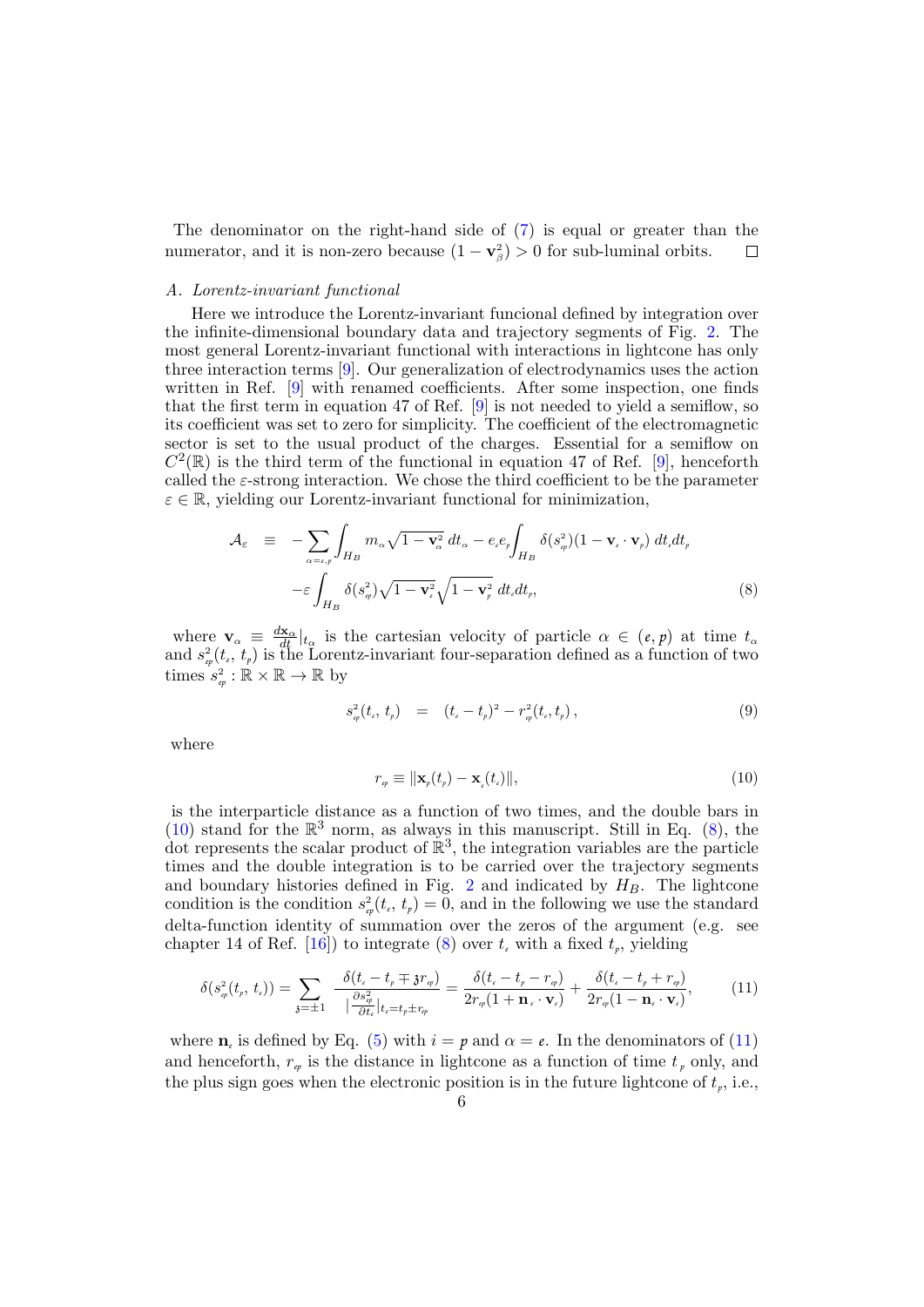$t_{\epsilon} = t_p + r_{\epsilon_p}$ , while the minus sign goes when the electronic position is in the past lightcone of  $t_p$ , i.e.,  $t_e = t_p - r_{ep}$ . We notice that  $\delta(s_p^2(t_p, t_e))$  can be expressed by an alternative formula obtained from  $(11)$  by exchanging  $e$  and  $p$ , which should be used when one is integrating over  $t<sub>p</sub>$  to derive the electronic partial Lagrangian.

Observations; (i) because of Lemma [2.1,](#page-4-1) our functional [\(8\)](#page-5-2) is well defined in the domain  $\mathcal{D}_{\text{Peano}}$  of trajectory pairs where the denominators of  $(8)$  are Lebesgue integrable, i.e.,

<span id="page-6-1"></span>
$$
\mathcal{D}_{\text{Peano}} \equiv \left\{ (\Gamma_e, \Gamma_p) \in C^2(\mathbb{R}) \middle| \int \frac{dt_\ell}{r_{\ell j} (1 - \mathbf{v}_\ell^2)} < \infty \right\} \frac{dt_j}{r_{j i} (1 - \mathbf{v}_i^2)} < \infty \right\},\tag{12}
$$

named after the Cauchy-Peano theorem for ODEs and (ii) the history sets to be used as boundary data for the variational formulation are illustrated in red in Fig. [2](#page-6-0) below.



<span id="page-6-0"></span>Figure 2: The boundary datum includes the protonic position at the initial time  $t_p^O$ , and the continuous and  $\hat{C}^2$  electronic trajectory in  $(t_e^{O-}, t_e^{O+})$  (lower red segment), which interval has endpoints in lightcone with the protonic position at the initial time  $t_p^O$ . At the other end, the boundary data include the electronic position at the end time  $t_{\epsilon}^L$ , <u>and</u> the continuous  $\hat{C}^{\, 2}$  protonic trajectory on  $(t_p^L, t_p^L)$  (upper solid red segment), which interval is inside the lightcone of the electronic position at the end time  $t_{\epsilon}^L$ . The continuous  $\hat{C}^2$  trajectories have two continuous derivatives at every point but a countable set of points along sewing chains of breaking points. Trajectory information on the above boundary data plus trajectory segments, henceforth referred to as the boundary chain  $H<sub>B</sub>$ , is enough to formulate the variational problem. Illustrated in gold is a sewing chain of particle positions in lightcone,  $(o, s, k, i, j, \ell)$ , and the dashed black lines indicate the lightcones.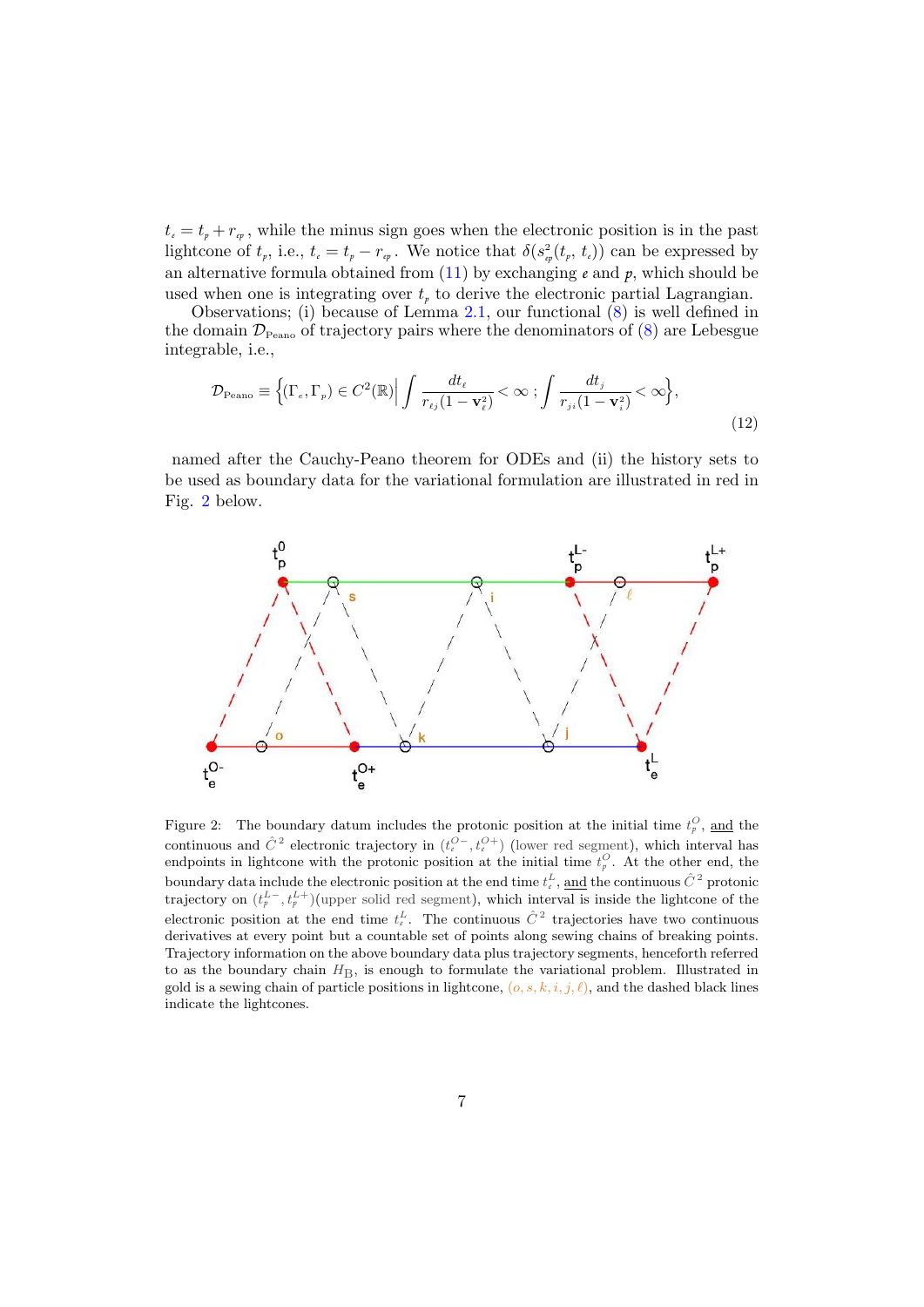In order to define the region of electromagnetic dominance, we show next that the electromagnetic interaction dominates the  $\varepsilon$ -strong interaction of [\(8\)](#page-5-2) when  $|\varepsilon|$  < 1.

<span id="page-7-0"></span>**Theorem 2.1.** For arbitrary  $(\mathbf{v}_p, \mathbf{v}_e) \in \mathbb{R}^3$  with  $|\mathbf{v}_p| \leq 1$  and  $|\mathbf{v}_e| \leq 1$ , we have

<span id="page-7-2"></span>
$$
\Delta_{ep} \equiv (1 - \mathbf{v}_e \cdot \mathbf{v}_p)^2 - (1 - \mathbf{v}_p^2)(1 - \mathbf{v}_e^2) \ge 0.
$$
 (13)

*Proof.* The proof is simple and proceeds by re-arranging Eq.  $(13)$ , yielding

$$
\Delta_{ep} \equiv (1 - \mathbf{v}_e \cdot \mathbf{v}_p)^2 - (1 - \mathbf{v}_e^2)(1 - \mathbf{v}_p^2)
$$
  
\n
$$
= \mathbf{v}_e^2 + \mathbf{v}_p^2 - 2\mathbf{v}_e \cdot \mathbf{v}_p + (\mathbf{v}_e \cdot \mathbf{v}_p)^2 - \mathbf{v}_e^2 \mathbf{v}_p^2
$$
  
\n
$$
= (|\mathbf{v}_e| - |\mathbf{v}_p|)^2 + 2(|\mathbf{v}_e||\mathbf{v}_p| - \mathbf{v}_e \cdot \mathbf{v}_p) + (\mathbf{v}_e \cdot \mathbf{v}_p)^2 - \mathbf{v}_e^2 \mathbf{v}_p^2
$$
  
\n
$$
= (|\mathbf{v}_e| - |\mathbf{v}_p|)^2 + 2|\mathbf{v}_e||\mathbf{v}_p|(1 - \cos(\theta))\left(1 - |\mathbf{v}_e||\mathbf{v}_p|\cos^2(\frac{\theta}{2})\right) \ge 0,
$$

where  $\theta$  is the angle between vectors  $\mathbf{v}_e$  and  $\mathbf{v}_p$ .

$$
\Box
$$

# <span id="page-7-1"></span>B. Critical point conditions

Minimization of [\(8\)](#page-5-2) poses two conditions: (i) Euler-Lagrange equations along the piecewise  $C^2$  segments of each trajectory and (ii) the Weierstrass-Erdmann conditions at the breaking points of each trajectory [\[1,](#page-31-0) [2\]](#page-31-6). The critical point of  $(8)$  when  $i = p$  is obtained by varying the protonic trajectory while fixing its endpoints and its history segments, and fixing the electronic trajectory. The partial Lagrangian of particle  $i = p$  is obtained by integrating the double integrals of [\(8\)](#page-5-2) once over the domain of  $t_e$ ; the delta function picks the two zeros of  $s_{ep}^2(t_e, t_p)$ when  $t_e$  varies, which define the two lightcones. Using  $(11)$  to integrate  $(8)$  over  $t_i$  yields a Lagrangian minimization to find  $\min\{ \int_{t_O}^{t_L} \mathcal{L}_i(t_i, \mathbf{x}_i(t_i), \mathbf{v}_i(t_i)) dt_i \}$  for

<span id="page-7-3"></span>
$$
\mathscr{L}_i(t_i, \mathbf{x}_i, \mathbf{v}_i) \equiv \mathcal{K}_i - \sum_{\alpha = k, j} e_i (U_i - \mathbf{v}_i \cdot \mathbf{A}_i) - \varepsilon \sqrt{1 - \mathbf{v}_i^2} \mathbf{G}_i, \qquad (14)
$$

with  $\mathcal{K}_i$ ,  $\mathcal{U}_i$ ,  $\mathbf{A}_i$  and  $\mathbf{G}_i$  given by

<span id="page-7-4"></span>
$$
\mathcal{K}_i \equiv m_i \left( 1 - \sqrt{1 - \mathbf{v}_i^2} \right), \tag{15}
$$

$$
\mathbf{A}_{i} \equiv \frac{e_{k} \mathbf{v}_{k}}{2r_{ki}(1 - \mathbf{n}_{k} \cdot \mathbf{v}_{k})} + \frac{e_{j} \mathbf{v}_{j}}{2r_{ji}(1 + \mathbf{n}_{j} \cdot \mathbf{v}_{j})}, \qquad (16)
$$

$$
\mathcal{U}_i \equiv \frac{e_k}{2r_{ki}(1-\mathbf{n}_k \cdot \mathbf{v}_k)} + \frac{e_j}{2r_{ji}(1+\mathbf{n}_j \cdot \mathbf{v}_j)},\tag{17}
$$

$$
\mathbf{G}_i \equiv \frac{\sqrt{1-\mathbf{v}_k^2}}{2r_{ki}(1-\mathbf{n}_k\cdot\mathbf{v}_k)} + \frac{\sqrt{1-\mathbf{v}_j^2}}{2r_{ji}(1+\mathbf{n}_j\cdot\mathbf{v}_j)},
$$
(18)

where  $\mathbf{v}_k \equiv d\mathbf{x}_k/dt|_{t=t_k}$  is the electronic velocity evaluated on the past lightcone and  $\mathbf{v}_j \equiv d\mathbf{x}_j/dt|_{t=t_j}$  is the electronic velocity on the future lightcone. Notice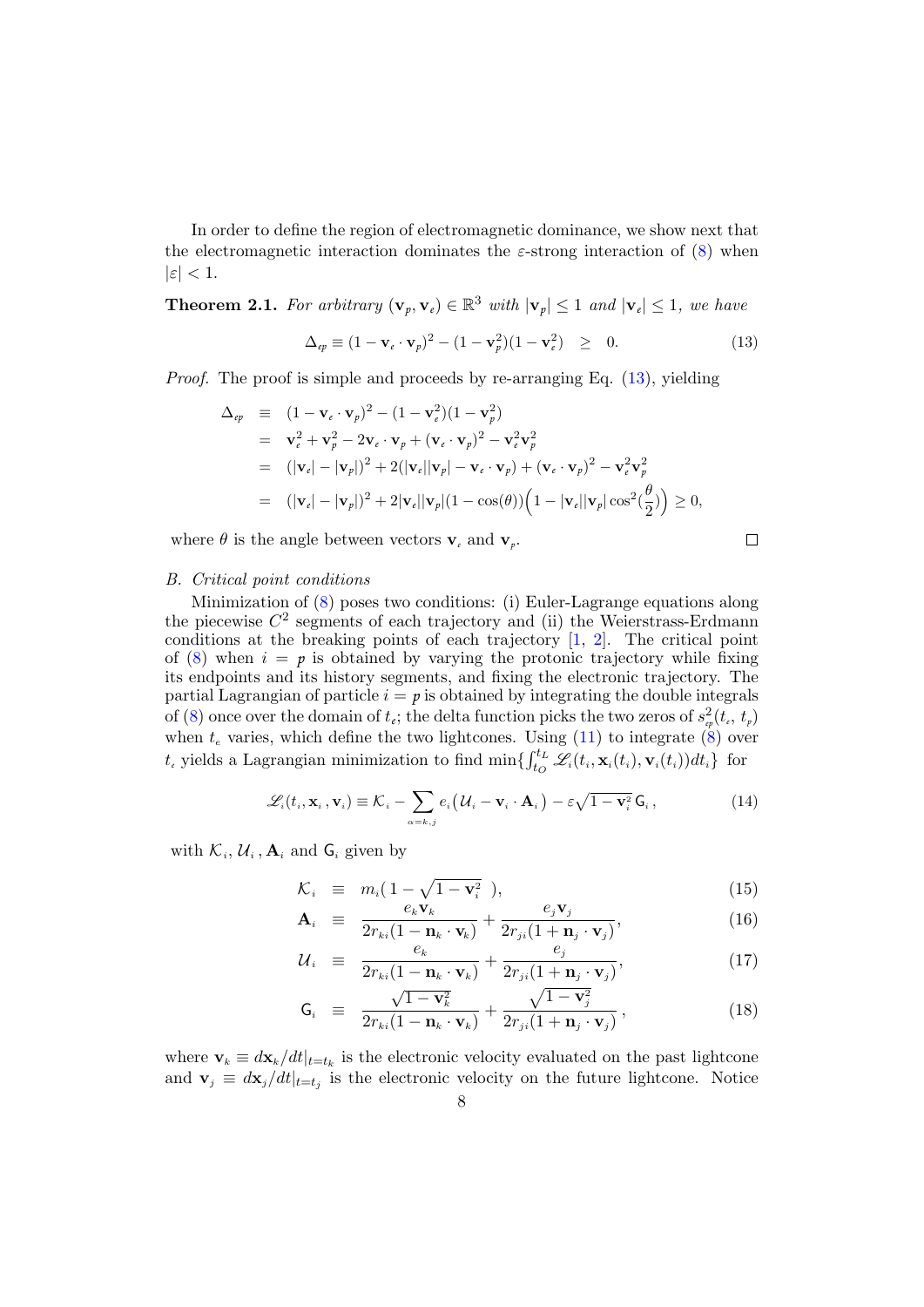that  $\mathcal{K}_i, \mathcal{U}_i, \mathbf{A}_i$  and  $\mathbf{G}_i$  are functions of  $(t_i, \mathbf{x}_i)$  by Eqs. [\(2\)](#page-3-2) and [\(3\)](#page-3-3). Equation [\(14\)](#page-7-3) defines the protonic partial Lagrangian, while the electronic partial Lagrangian is obtained from [\(14\)](#page-7-3) by exchanging  $(kij) \rightarrow (ski)$  in Eq. (14), i.e., replacing i with k and restricting the summation to the nearest neighbors  $\alpha \in (s, i)$  of particle k on the sewing chain of Fig. [1.](#page-4-0) Observations; (i) unlike the principle of minimal action of classical mechanics, the boundary segments used in Fig. [2](#page-6-0) are infinitedimensional [\[12,](#page-32-2) [13\]](#page-32-3) and (ii) the procedure explained above yields a different partial Lagrangian for each particle. If the partial Lagrangians were the same, like in classical mechanics, our definition [\(8\)](#page-5-2) of variational electrodynamics would clash with the no-interaction theorem of Lorentz-equivariant dynamics [\[15\]](#page-32-6).

# <span id="page-8-0"></span>C. Euler-Lagrange equations of motion

The Euler-Lagrange equations for particle *i* on the  $\hat{C}^2(\mathbb{R})$  segments are

<span id="page-8-2"></span>
$$
(m_i + \varepsilon \mathsf{G}_i) \Big( \frac{\mathbf{a}_i}{\sqrt{1 - \mathbf{v}_i^2}} + \frac{(\mathbf{v}_i \cdot \mathbf{a}_i) \mathbf{a}_i}{(1 - \mathbf{v}_i^2)^{3/2}} \Big) = \frac{1}{2} e_i \sum_{\alpha = k, j} (\mathbf{E}_{\alpha i} + \mathbf{v}_i \times \mathbf{B}_{\alpha i})
$$

$$
- \varepsilon \sqrt{1 - \mathbf{v}_i^2} \Big( \nabla \mathsf{G}_i + \gamma_i^2 \frac{d \mathsf{G}_i}{dt_i} \mathbf{v}_i \Big), \qquad (19)
$$

with

<span id="page-8-1"></span>
$$
\mathbf{E}_{\alpha i} \equiv e_{\alpha} \Big( \frac{(1 - \mathbf{v}_{\alpha}^2)(\mathbf{n}_{\alpha} \pm \mathbf{v}_{\alpha})}{r_{\alpha i}^2 (1 \pm \mathbf{n}_{\alpha} \cdot \mathbf{v}_{\alpha})^3} + \frac{\mathbf{n}_{\alpha} \times ((\mathbf{n}_{\alpha} \pm \mathbf{v}_{\alpha}) \times \mathbf{a}_{\alpha})}{r_{\alpha i} (1 \pm \mathbf{n}_{\alpha} \cdot \mathbf{v}_{\alpha})^3} \Big), \tag{20}
$$

$$
\mathbf{B}_{\alpha i} \equiv \mp \mathbf{n}_{\alpha} \times \mathbf{E}_{\alpha i} \,, \tag{21}
$$

representing, respectively, the other particle's electric and the magnetic fields. When  $\alpha = k$  the other particle is in the past lightcone position and the lower sign applies. Otherwise, when  $\alpha = j$  the other particle is in the future lightcone position and the upper sign applies. In Eqs. [\(20\)](#page-8-1) and [\(21\)](#page-8-1),  $\mathbf{v}_{\alpha} \equiv d\mathbf{x}_{\alpha}/dt|_{t=t_{\alpha}}$  and  $\mathbf{a}_{\alpha} \equiv d\mathbf{v}_{\alpha}/dt|_{t=t_{\alpha}}$  are, respectively, the other charge's velocity and acceleration evaluated at either the retarded or at the advanced lightcone. Notice in Eq. [\(19\)](#page-8-2) that the electromagnetic sector of the Euler-Lagrange equation involves a semisum of the Liénard-Wiechert fields  $(20)$  and  $(21)$  combined in the Lorentz-force form [\[16\]](#page-32-5). Last, in Eqs. [\(20\)](#page-8-1) and [\(21\)](#page-8-1) the unit vector from  $\mathbf{x}_{\alpha}$  to  $\mathbf{x}_{i}(t_i)$  is defined by  $(5)$ . Multiplying  $(19)$  by  $v_i$  yields

<span id="page-8-3"></span>
$$
\frac{(m_i + \varepsilon \mathsf{G}_i)}{(1 - \mathbf{v}_i^2)^{3/2}} \mathbf{v}_i \cdot \mathbf{a}_i = \left( \frac{1}{2} e_i \sum_{\alpha = k, j} \mathbf{E}_{\alpha i} \cdot \mathbf{v}_i \right) - \varepsilon \sqrt{1 - \mathbf{v}_i^2} \left( \mathbf{v}_i \cdot \nabla_i \mathsf{G}_i + \gamma_i^2 \mathbf{v}_i^2 \frac{d \mathsf{G}_i}{d t_i} \right), (22)
$$

and substituting  $(22)$  into the left-hand side of  $(19)$  and using  $(18)$  yields

<span id="page-8-4"></span>
$$
\left(\frac{m_i + \varepsilon \mathsf{G}_i}{\sqrt{1 - \mathbf{v}_i^2}}\right) \mathbf{a}_i = \frac{1}{2} e_i \sum_{\alpha = k, j} \left(\mathbf{E}_{\alpha i} + \mathbf{v}_i \times \mathbf{B}_{\alpha i} - (\mathbf{v}_i \cdot \mathbf{E}_{\alpha i}) \mathbf{v}_i\right) + \frac{\varepsilon}{2} \sum_{\alpha = k, j} \mathbf{f}_{\alpha i} , \quad (23)
$$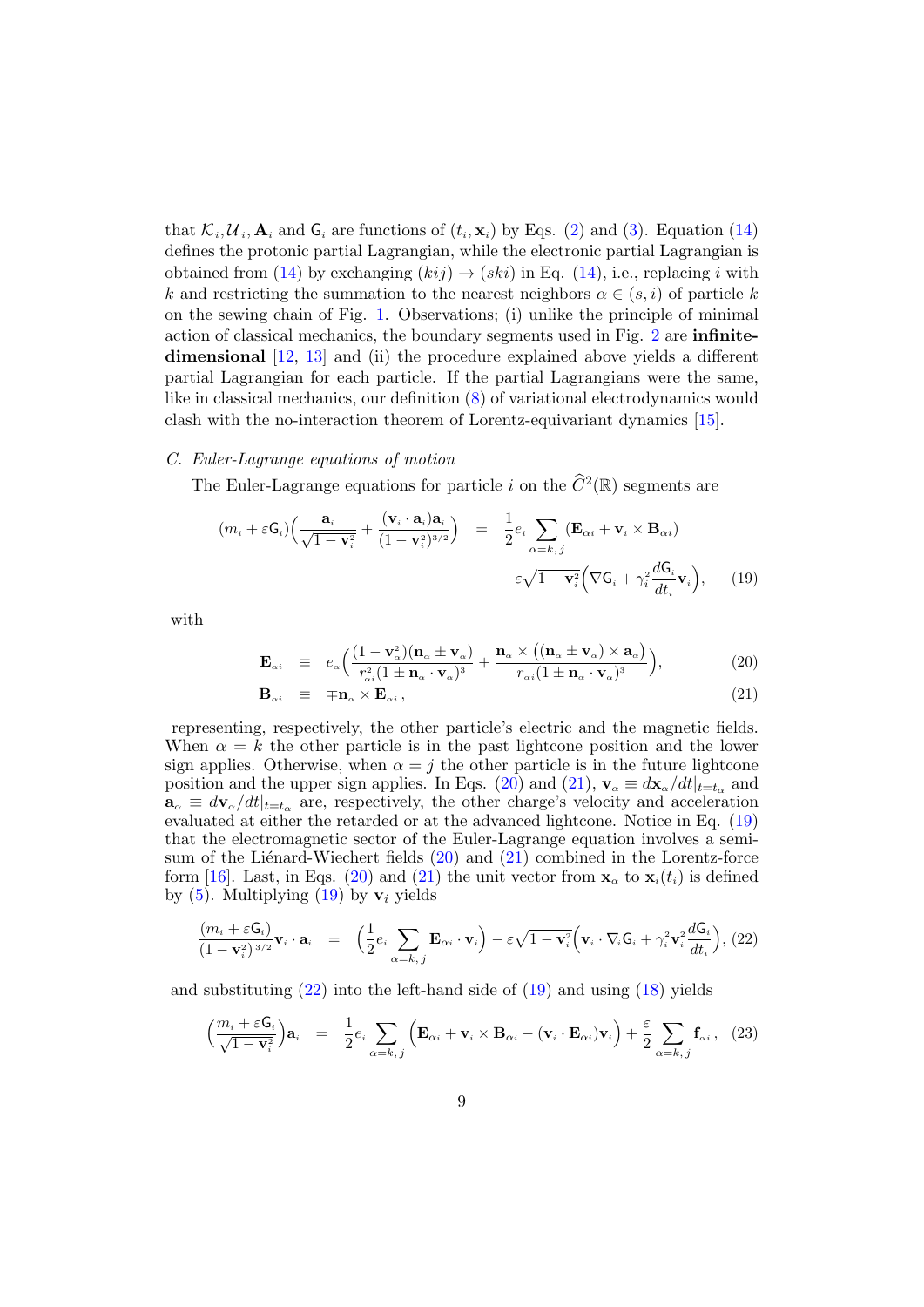where

<span id="page-9-0"></span>
$$
\mathbf{f}_{\alpha i} = \sqrt{1 - \mathbf{v}_{i}^{2}} \big( \nabla_{i} G_{i} + \frac{\partial G_{i}}{\partial t_{i}} \mathbf{v}_{i} \big) \equiv \frac{b_{\alpha i} \left( \hat{\mathcal{R}}_{\alpha} \cdot \mathbf{a}_{\alpha} \right) \mathbf{u}_{\alpha i}}{\left( 1 \pm \mathbf{n}_{\alpha} \cdot \mathbf{v}_{i} \right)} + c_{\alpha i} \Omega_{\alpha i}^{\dagger} , \tag{24}
$$

$$
\mathbf{u}_{\alpha\beta} \equiv (\mathbf{n}_{\alpha} \pm \mathbf{v}_{\beta}) \text{ for } \alpha \in (k, j), \ \beta \in (\alpha, i), \tag{25}
$$

$$
\Omega_{\alpha i}^{\dagger} \equiv \left( \frac{1 - \mathbf{v}_{\alpha}^2}{1 \pm \mathbf{n}_{\alpha} \cdot \mathbf{v}_{\alpha}} \right) \mathbf{n}_{\alpha} \mp (\mathbf{v}_{\alpha} + \mathbf{v}_{i}) \text{ for } \alpha \in (k, j), \tag{26}
$$

$$
b_{\alpha i} \equiv \sqrt{\frac{1 - \mathbf{v}_i^2}{1 - \mathbf{v}_\alpha^2}} \left( \frac{1}{r_{\alpha i} (1 \pm \mathbf{n}_\alpha \cdot \mathbf{v}_\alpha)} \right) \left( \frac{dt_\alpha}{dt_i} \right), \tag{27}
$$

$$
c_{\alpha i} \equiv \sqrt{\frac{1 - \mathbf{v}_i^2}{1 - \mathbf{v}_\alpha^2}} \left( \frac{e_i \mathbf{n}_\alpha \cdot \mathbf{E}_{\alpha i}}{e_i e_\alpha} \right), \tag{28}
$$

$$
\hat{\mathcal{R}}_{\alpha} \equiv \left( \frac{1 - \mathbf{v}_{\alpha}^2}{1 \pm \mathbf{n}_{\alpha} \cdot \mathbf{v}_{\alpha}} \right) \mathbf{n}_{\alpha} \pm \mathbf{v}_{\alpha}.
$$
\n(29)

Observations: (i) the second term on the right-hand side of  $(24)$  is accelerationindependent, (ii) the dagger in Eqs.  $(24)$  and  $(26)$  indicates that the sign convention is reversed for the second  $\pm$  of formula [\(26\)](#page-9-0), (iii) on the right-hand side of Eq. [\(27\)](#page-9-0) we have introduced the derivative of time  $t_{\alpha}$  respect to  $t_i$ , as obtained by taking a derivative of the lightcone condition [\(2\)](#page-3-2), i.e.,

<span id="page-9-1"></span>
$$
\frac{dt_{\alpha}}{dt_{i}} = \left(\frac{dt_{i}}{dt_{\alpha}}\right)^{-1} \equiv \left(\frac{1 \pm \mathbf{n}_{\alpha} \cdot \mathbf{v}_{i}}{1 \pm \mathbf{n}_{\alpha} \cdot \mathbf{v}_{\alpha}}\right),\tag{30}
$$

 $(iv)$  the positivity of the right-hand side of  $(30)$  ensures that all deviating times are monotonically increasing,  $(v)$  Eq. [\(25\)](#page-9-0) is generalized to be used in several places of the manuscript. The upper sign applies when  $(\alpha, \beta)$  is either  $(j, j)$  or  $(j, i)$ , while the minus sign applies when  $(\alpha, \beta)$  is either  $(k, k)$  or  $(k, i)$ , (vi) in Eqs. [\(24\)](#page-9-0), [\(26\)](#page-9-0), [\(27\)](#page-9-0), [\(28\)](#page-9-0) and [\(29\)](#page-9-0), the upper sign applies when  $\alpha = j$ , while the lower sign applies when  $\alpha = k$ , (vii) the electric field  $\mathbf{E}_{\alpha i}$  appearing in Eq.  $(28)$  is defined by Eq.  $(20)$ , (viii) notice that Eq.  $(22)$  also follows from Eq.  $(23)$ , and henceforth equation  $(23)$  is called the **equation of motion of particle i**, as derived from partial Lagrangian [\(14\)](#page-7-3), in which case the advanced index is  $\alpha = j$ and the retarded index is  $\alpha = k$ . The equation of motion of particle k is obtained by replacing i with  $k$  in Eq. [\(23\)](#page-8-4) and restricting the summation to the nearest neighbors of index k on the sewing chain of Fig. [1,](#page-4-0) i.e.,  $\alpha \in (s, i)$ , in which case the most advanced index is  $\alpha = i$ , (ix) the future and the past lightcones exchange positions upon time-reversal, and in the next section we show that the time-reversible dynamics defines a flow on  $C^2(\mathbb{R})$  when  $\varepsilon \neq 0$ , and (x) notice on the right-hand side of  $(24)$  that the far-fields of the  $\varepsilon$ -sector have non-zero components along  $\mathbf{n}_j$  and along the vector  $\hat{\mathcal{R}}_{\alpha}$  defined by [\(29\)](#page-9-0), i.e.,

$$
\mathbf{u}_{\alpha\alpha} \cdot \mathbf{n}_{\alpha} = (1 \pm \mathbf{n}_{\alpha} \cdot \mathbf{v}_{\alpha}) \ge 0, \tag{31}
$$

$$
\mathbf{u}_{\alpha\alpha} \cdot \hat{\mathcal{R}}_{\alpha} = (1 \pm \mathbf{n}_{\alpha} \cdot \mathbf{v}_{\alpha}) \ge 0, \qquad (32)
$$

where again  $\alpha \in (j, k)$ , the upper sign applies when  $\alpha = j$ , and the lower sign applies when  $\alpha = k$ .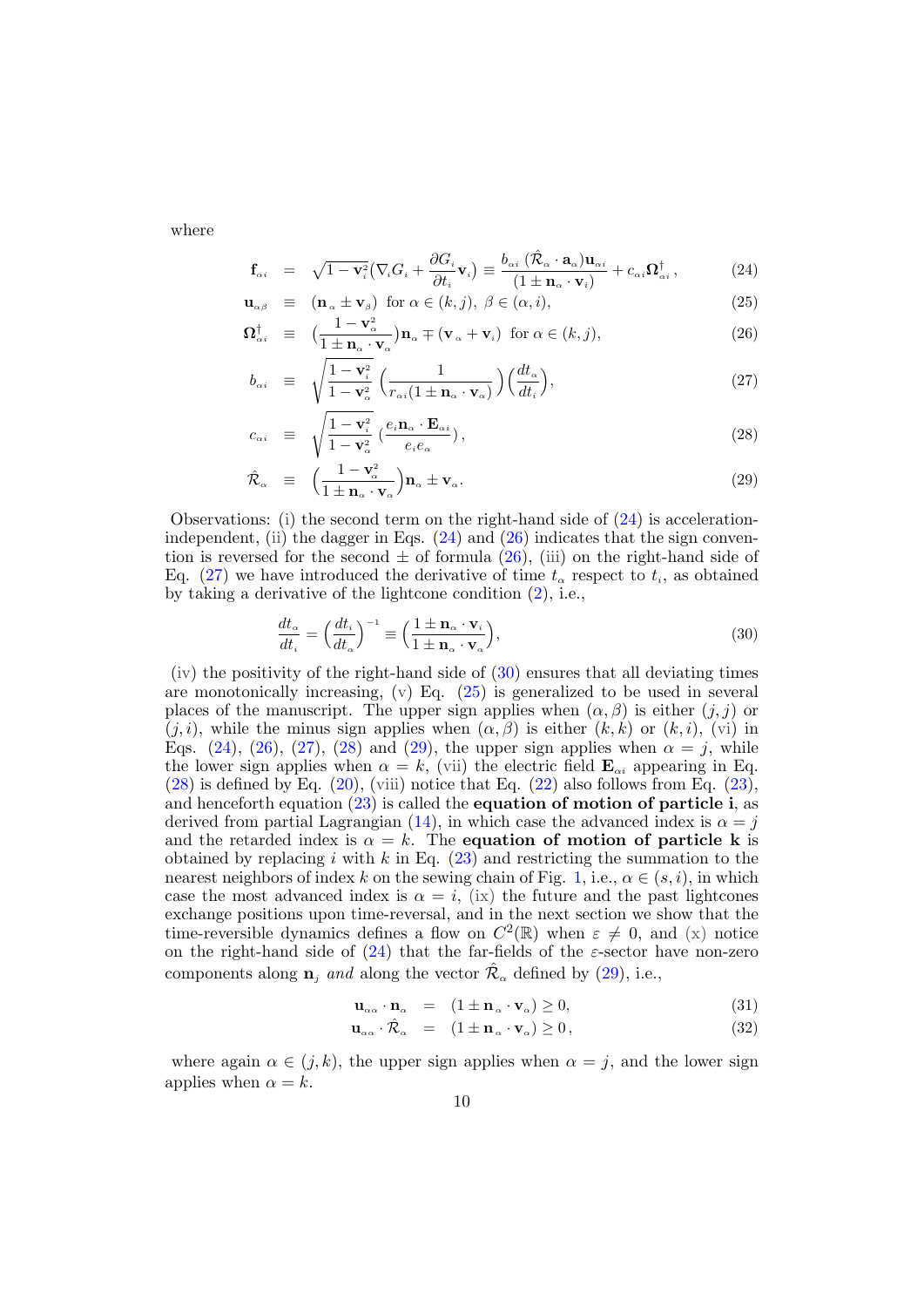# <span id="page-10-0"></span>D. Weierstrass-Erdmann extremum conditions

On breaking points, the Weierstrass-Erdmann extremum conditions must be satisfied instead of the Euler-Lagrange equation. These are the continuity of each partial momentum and of each partial energy at the breaking point. The partial momentum derived from the partial Lagrangian  $(14)$  is

<span id="page-10-4"></span>
$$
\mathbf{P}_{i} \equiv \frac{\partial \mathcal{L}_{i}}{\partial \mathbf{v}_{i}} = (m_{i} + \varepsilon \mathbf{G}_{i}) \gamma_{i} \mathbf{v}_{i} + e_{i} \mathbf{A}_{i}, \qquad (33)
$$

where  $A_i$  and  $G_i$  are defined respectively by [\(16\)](#page-7-4) and [\(18\)](#page-7-4) and

<span id="page-10-3"></span>
$$
\gamma_{\alpha} \equiv \frac{1}{\sqrt{1 - \mathbf{v}_{\alpha}^2}},\tag{34}
$$

for  $\alpha \in (i, k)$ . The partial energy of the partial Lagrangian [\(14\)](#page-7-3) is

<span id="page-10-5"></span>
$$
\mathcal{E}_i \equiv \mathbf{v}_i \cdot \frac{\partial \mathcal{L}_i}{\partial \mathbf{v}_i} - \mathcal{L}_i = (m_i + \varepsilon \mathsf{G}_i) \gamma_i + e_i \mathcal{U}_i, \qquad (35)
$$

where  $\mathcal{U}_i$  and  $\mathsf{G}_i$  are defined respectively by [\(17\)](#page-7-4) and [\(18\)](#page-7-4) and again  $\gamma_i$  is defined by [\(34\)](#page-10-3). At every breaking point, there is a velocity defined from the left-hand side and a different velocity defined from the right-hand side. The velocity jump must be compensated by the past and future velocity jumps of the other particle in order for [\(33\)](#page-10-4) and [\(35\)](#page-10-5) to be continuous at the breaking point.

# <span id="page-10-1"></span>3. The method of steps

Here we show that the equations of motion [\(23\)](#page-8-4) can be integrated forward like an ODE when  $\varepsilon \neq 0$  and the initial datum belongs to the set of trajectory segments with a full-swing sewing chain in  $C^2(\mathbb{R})$ , as explained in Fig. [3.](#page-11-0) The case when  $\varepsilon = 0$  is henceforth called electrodynamics and discussed in §[7](#page-28-0)[-D.](#page-30-1) The method of steps illustrated in Fig. [3](#page-11-0) and explained in the caption of Fig. [3](#page-11-0) uses the most advanced acceleration of each equation of motion as an ODE for the other particle.

#### <span id="page-10-2"></span>A. Reconstruction of the most advanced acceleration

For  $\varepsilon = 0$ , the left-hand side of [\(23\)](#page-8-4) contains the acceleration in a linear form inherited from the far-field component of [\(20\)](#page-8-1), i.e.,  $\mathbf{n}_{\alpha} \times ((\mathbf{n}_{\alpha} + \mathbf{v}_{\alpha}) \times \mathbf{a}_{\alpha})$ , which linear form vanishes along the eigendirection

<span id="page-10-7"></span>
$$
\mathbf{a}_{\alpha} \propto \mathbf{u}_{\alpha\alpha} \equiv (\mathbf{n}_{\alpha} + \mathbf{v}_{\alpha}), \tag{36}
$$

where the last equality is definition [\(25\)](#page-9-0) for  $\mathbf{u}_{\alpha\alpha}$ . The acceleration can be reconstructed using a geometric identity, i.e.,

<span id="page-10-6"></span>
$$
\mathbf{a}_{\alpha} = \frac{\mathbf{n}_{\alpha} \cdot \mathbf{a}_{\alpha}}{(1 + \mathbf{n}_{\alpha} \cdot \mathbf{v}_{\alpha})} (\mathbf{n}_{\alpha} + \mathbf{v}_{\alpha}) - \frac{\mathbf{n}_{\alpha} \times ((\mathbf{n}_{\alpha} + \mathbf{v}_{\alpha}) \times \mathbf{a}_{\alpha})}{(1 + \mathbf{n}_{\alpha} \cdot \mathbf{v}_{\alpha})}.
$$
(37)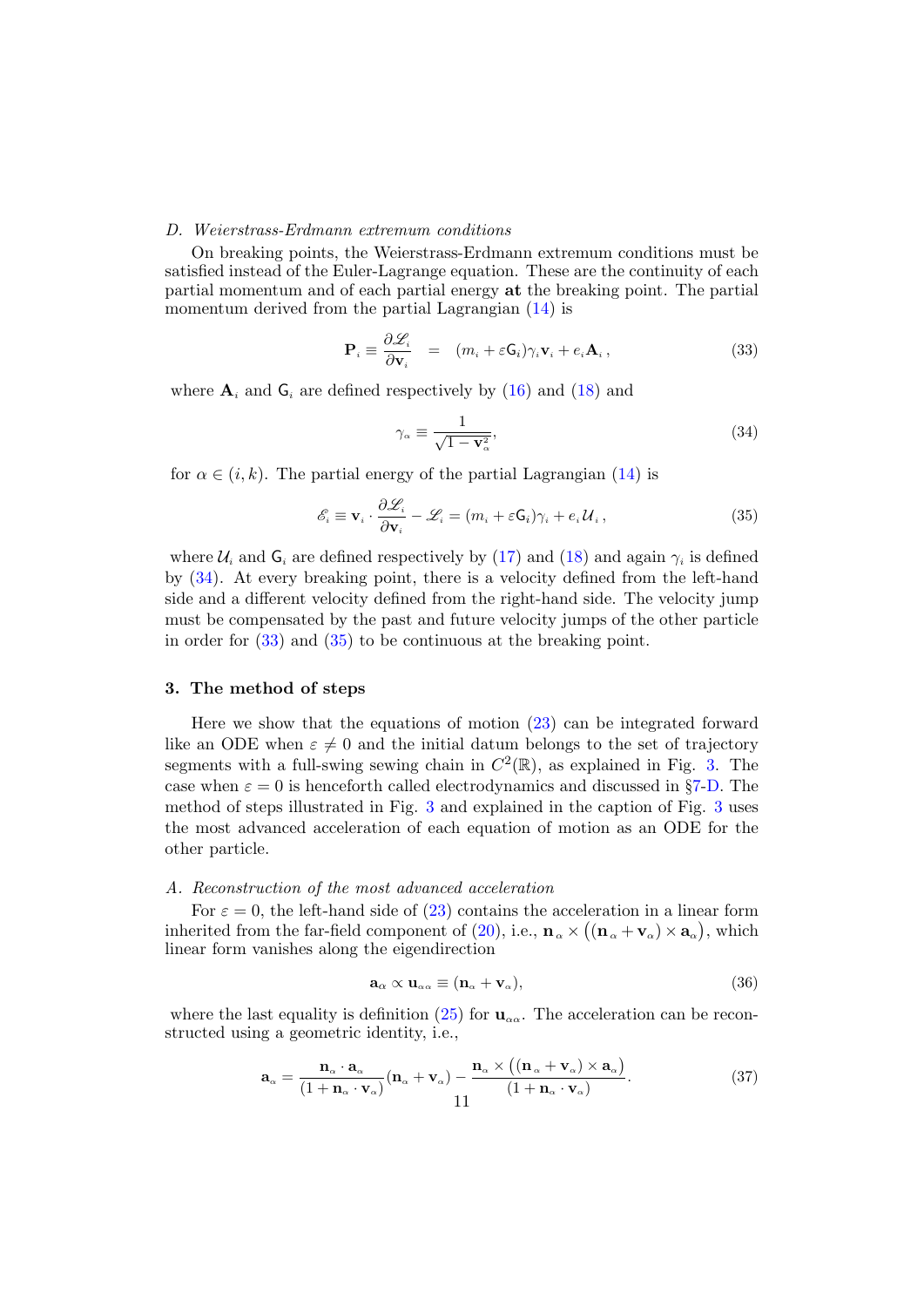

<span id="page-11-0"></span>Figure 3: The segments needed for the method of steps are the positions, velocities and accelerations during the time intervals  $[T_1, T_3]$  and  $[T_0, T_2]$  with respective endpoints in lightcone. The most advanced leg of each equation of motion is used to extend the other particle's trajectory. In order to extend the electronic trajectory using the most advanced electronic acceleration at time  $t_i$ , the protonic equation of motion is used with present time  $t_i$  running inside the upper red segment,  $t_i \in [T_1, T_3]$ , to draw the lower blue segment. Simultaneously, the electronic equation of motion is used with present time running from  $t_j = T_2$  and past protonic time running from  $t_i = T_1$ . The electronic acceleration at time  $t_j$  runs on the newly created lower blue segment, while the most advanced protonic acceleration produces the upper green extension of the protonic trajectory at time  $t_\ell$ . One step of integration must integrate the electronic equation of motion until  $t_j$  reaches the end of the blue segment, when the past protonic time is  $t_i = T_3$ , thus making the upper green and lower blue segments simultaneously for another full swing of the sewing chain. This is our basic method of steps.

The last term on the right-hand side of [\(37\)](#page-10-6) is proportional to the acceleration linear-form contained in the near-field of [\(20\)](#page-8-1), i.e., the  $\frac{1}{r_{ji}}$  component. Because of Eq. [\(21\)](#page-8-1), the right-hand side of [\(23\)](#page-8-4) is a function of  $\mathbf{E}_{ii}$  only. The existence of the null direction  $(36)$  prevents the most advanced acceleration  $a_i$  to be reconstructed from the right-hand side of [\(23\)](#page-8-4). In other words, the value of  $E_{ii}$  does not define the coefficient  $\mathbf{n}_j \cdot \mathbf{a}_j$  of the first term on the right-hand side of [\(37\)](#page-10-6). This is the reason we had to perturb electrodynamics in the first place. An identity displaying the rank-deficiency is obtained by comparing definition [\(29\)](#page-9-0) with a re-arranged version of the scalar product of  $v_\alpha$  with formula [\(20\)](#page-8-1), yielding

<span id="page-11-1"></span>
$$
\mathbf{n}_{\alpha} \cdot \mathbf{a}_{\alpha} = \hat{\mathcal{R}}_{\alpha} \cdot \mathbf{a}_{\alpha} + \frac{\mathbf{v}_{\alpha} \cdot [\mathbf{n}_{\alpha} \times (\mathbf{u}_{\alpha \alpha} \times \mathbf{a}_{\alpha})]}{(1 + \mathbf{n}_{\alpha} \cdot \mathbf{v}_{\alpha})}
$$
  
\n
$$
= \hat{\mathcal{R}}_{\alpha} \cdot \mathbf{a}_{\alpha} + \frac{\mathbf{v}_{\alpha} \cdot [(\mathbf{n}_{\alpha} \cdot \mathbf{u}_{\alpha \alpha}) \mathbf{E}_{ji} - (\mathbf{n}_{\alpha} \cdot \mathbf{E}_{ji}) \mathbf{u}_{\alpha \alpha}]}{\zeta_{\alpha i} (\mathbf{n}_{\alpha} \cdot \mathbf{u}_{\alpha \alpha})^{2}},
$$
(38)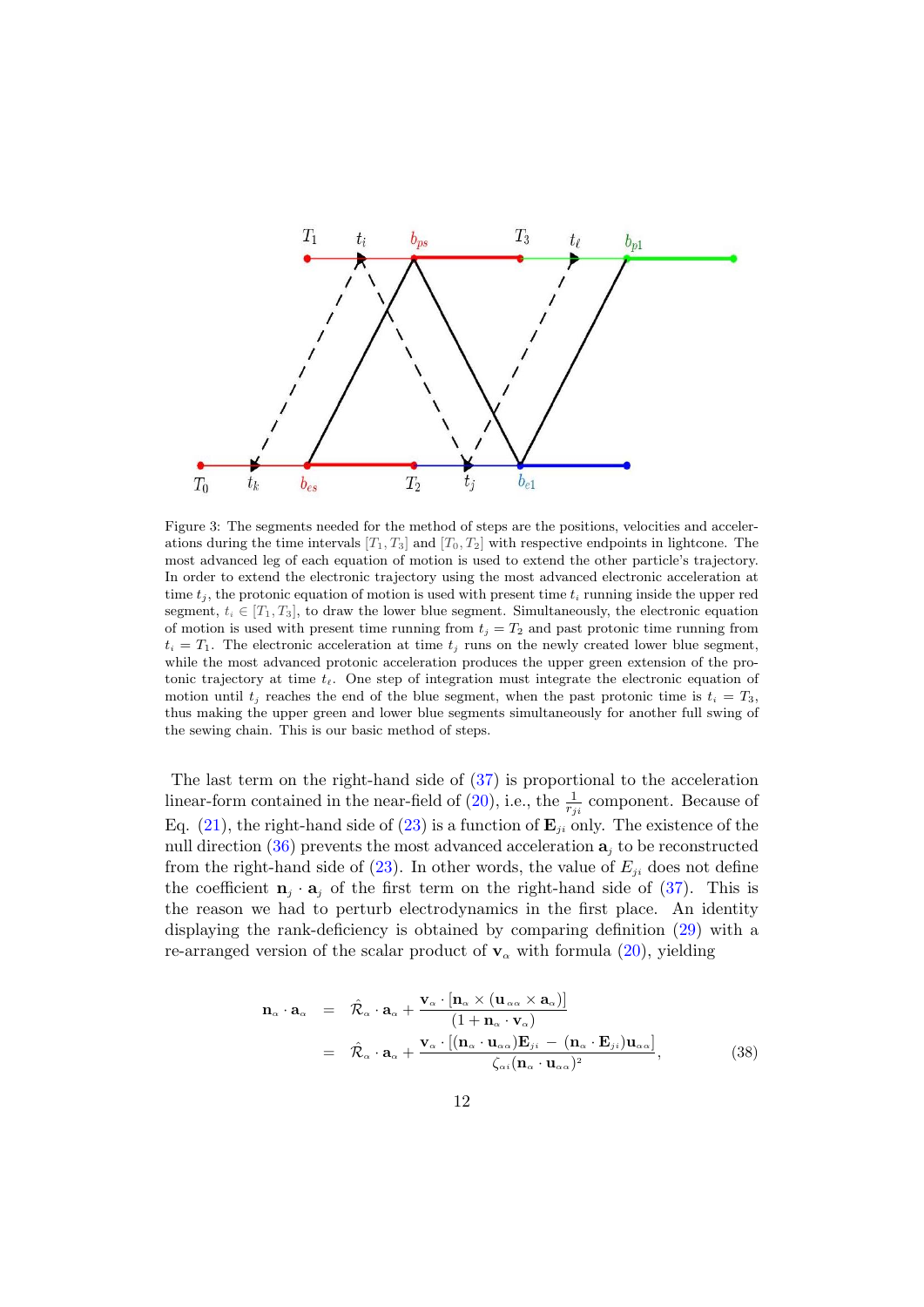where

$$
\zeta_{\alpha i} \equiv \frac{e_{\alpha}}{r_{\alpha i} (1 + \mathbf{n}_{\alpha} \cdot \mathbf{v}_{\alpha})^3}.
$$
\n(39)

Notice on the numerator of the second equality of [\(38\)](#page-11-1) that we have subtracted the near-field from  $\mathbf{E}_{ji}$ . The reconstruction of  $\mathbf{a}_{\alpha}$  with [\(37\)](#page-10-6) and [\(38\)](#page-11-1) requires the linear form  $\hat{\mathcal{R}}_{\alpha} \cdot \mathbf{a}_{\alpha}$ , as provided by the far-field perturbation [\(24\)](#page-9-0) **plus** the information contained in the electric field [\(20\)](#page-8-1).

# <span id="page-12-0"></span>B.  $\varepsilon$ -strong interaction cures rank deficiency

The equation of motion [\(23\)](#page-8-4) can be re-arranged with the most advanced acceleration terms on the left-hand side, i.e.,

<span id="page-12-2"></span>
$$
\mathbf{F}_{ji}^{e\ell} + \varepsilon b_{ji} \hat{\mathcal{R}}_j \cdot \mathbf{a}_j \left( \frac{\mathbf{u}_{ji}}{\mathbf{n}_j \cdot \mathbf{u}_{ji}} \right) = \Lambda_i^{\text{dat}}, \tag{40}
$$

where

<span id="page-12-1"></span>
$$
\mathbf{F}_{\alpha i}^{e\ell} \equiv e_i (1 \pm \mathbf{n}_{\alpha} \cdot \mathbf{v}_i) \mathbf{E}_{\alpha i} \mp e_i (\mathbf{v}_i \cdot \mathbf{E}_{\alpha i}) \mathbf{u}_{\alpha i}, \qquad (41)
$$

$$
\Lambda_i^{\text{dat}} \equiv 2(m_i + \varepsilon \mathsf{G}_i) \gamma_i \mathbf{a}_i - \mathsf{F}_{ki}^{\varepsilon \ell} - \varepsilon \mathbf{\hat{Y}}_i, \qquad (42)
$$

and

<span id="page-12-3"></span>
$$
\mathbf{\hat{Y}}_{i} \equiv c_{ji}\mathbf{\Omega}_{ji}^{\dagger} + c_{ki}\mathbf{\Omega}_{ki}^{\dagger} + \varepsilon b_{ki}\hat{\mathcal{R}}_{k} \cdot \mathbf{a}_{k} \left(\frac{\mathbf{u}_{ki}}{\mathbf{n}_{k} \cdot \mathbf{u}_{ki}}\right).
$$
 (43)

Observations: (i)  $\mathbf{E}_{\alpha i}$  is defined by [\(20\)](#page-8-1) in Eq. [\(41\)](#page-12-1), (ii) in Eq. [\(40\)](#page-12-2), the term containing the most advanced acceleration  $a_j$  was passed to the left-hand side while the remaining terms were collected in formula [\(43\)](#page-12-3) with  $\Upsilon_i$  representing two times the remaining non-electromagnetic terms of the right-hand side of  $(23)$ , (iii) the scalar product of the left-hand side of  $(40)$  with the killing-vector

$$
\mathbb{k}_{\alpha i} \equiv \left(\frac{1 - \mathbf{v}_i^2}{1 \pm \mathbf{n}_{\alpha} \cdot \mathbf{v}_i}\right) \mathbf{n}_{\alpha} \pm \mathbf{v}_i ,\qquad(44)
$$

for  $\alpha = j$  vanishes the acceleration term of the electromagnetic sector because  $\mathbf{k}_{\alpha i}$  is a left null-vector of the acceleration form  $\mathbf{F}_{\alpha i}^{\epsilon \ell}$ , i.e.,

<span id="page-12-4"></span>
$$
\mathbf{F}_{ji}^{\circ} \equiv \mathbb{k}_{ji} \cdot \mathbf{F}_{ji}^{e\ell} = (1 - \mathbf{v}_i^2)(e_i \mathbf{n}_j \cdot \mathbf{E}_{ji}) = \frac{e_i e_j (1 - \mathbf{v}_i^2)(1 - \mathbf{v}_j^2)}{r_{ji}^2 (1 + \mathbf{n}_j \cdot \mathbf{v}_j)^2}.
$$
(45)

The acceleration-independent reminder  $(45)$  is due to the near-field,  $(iv)$  in order to reconstruct the acceleration  $\mathbf{a}_j$  using [\(37\)](#page-10-6) and [\(38\)](#page-11-1) with  $\alpha = j$  we need  $\hat{\mathcal{R}}_j \cdot \mathbf{a}_j$ , which elusive ingredient is recovered from the scalar product of  $k_{ji}$  with [\(40\)](#page-12-2) only at  $O(\varepsilon)$ , i.e.,

<span id="page-12-5"></span>
$$
\varepsilon b_{ji} \hat{\mathcal{R}}_j \cdot \mathbf{a}_j = \mathbb{k}_{ji} \cdot \Lambda_i^{\text{dat}} - \mathcal{F}_{ji}^o.
$$
 (46)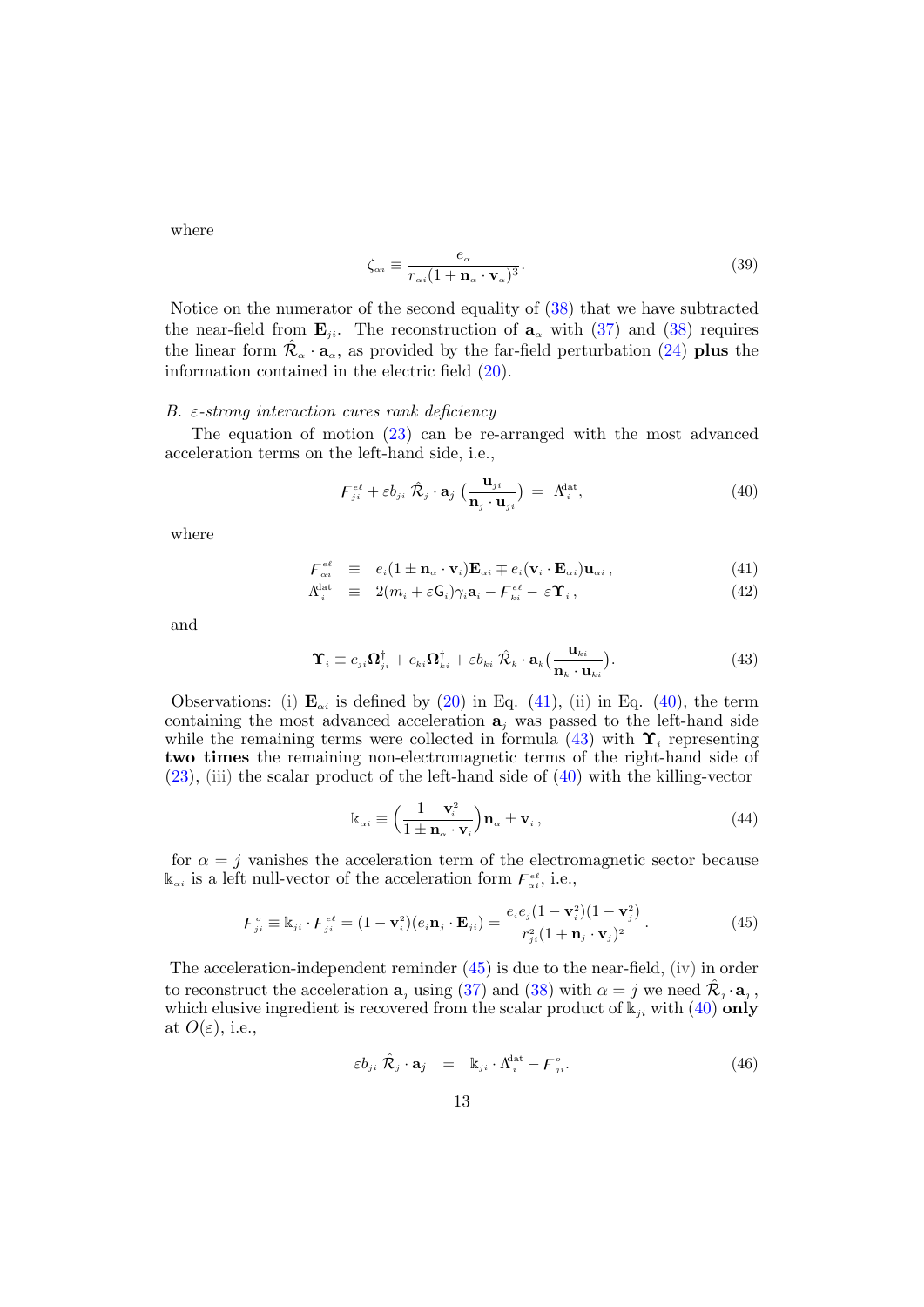In Eq.  $(46)$  we have used

<span id="page-13-1"></span>
$$
\mathbf{k}_{ji} \cdot \mathbf{u}_{ji} = \mathbf{n}_j \cdot \mathbf{u}_{ji} = (1 + \mathbf{n}_j \cdot \mathbf{v}_i). \tag{47}
$$

Equation [\(46\)](#page-12-5) at  $\varepsilon = 0$  is a constraint on the possible values of  $\Lambda_i^{\text{dat}}$ . Otherwise, when  $\varepsilon \neq 0$ , the right-hand side of [\(46\)](#page-12-5) involves  $\hat{\mathcal{R}}_j \cdot \mathbf{a}_j$  multiplied by a non-zero coefficient, and  $\Lambda_i^{\text{lat}}$  is unconstrained. In order to solve for  $\overline{\mathcal{F}}_{ji}^{\epsilon\ell}$  in terms of the past data, we subtract Eq. [\(46\)](#page-12-5) multiplied by  $\mathbf{u}_{ji}/(k_{ji} \cdot \mathbf{u}_{ji})$  from Eq. [\(40\)](#page-12-2) and re-arrange, yielding

<span id="page-13-2"></span>
$$
F_{ji}^{e\ell} = \frac{F_{ji}^{\circ}}{(1+\mathbf{n}_j \cdot \mathbf{v}_i)} \mathbf{u}_{ji} - \frac{\mathbf{k}_{ji} \times (\mathbf{u}_{ji} \times \Lambda_i^{\text{dat}})}{(1+\mathbf{n}_j \cdot \mathbf{v}_i)},
$$
(48)

where again we have used [\(47\)](#page-13-1) and (v) we can calculate  $e_i \mathbf{v}_i \cdot \mathbf{E}_{ji}$  by taking the scalar product of  $v_i$  with the two lines on the right-hand side of  $(41)$ . After dividing away the scalar product by the non-zero factor  $(1 - v_i^2)$  and substituting the resulting formula for  $e_i \mathbf{v}_i \cdot \mathbf{E}_{ji}$  back into [\(41\)](#page-12-1) we have a formula for  $\mathbf{E}_{ji}$  in terms of  $\overline{F}_{ji}^{\overline{e}\overline{\ell}}$ , i.e.,

<span id="page-13-3"></span>
$$
e_i(\mathbf{n}_j \cdot \mathbf{u}_{ji})\mathbf{E}_{ji} = \gamma_i^2 \Big( F_{ji}^{\epsilon \ell} \pm (\mathbf{v}_i \cdot F_{ji}^{\epsilon \ell})\mathbf{n}_j + \mathbf{v}_i \times (\mathbf{v}_i \times F_{ji}^{\epsilon \ell}) \Big). \tag{49}
$$

Notice that because of [\(48\)](#page-13-2), Eq. [\(49\)](#page-13-3) defines  $\mathbf{E}_{ii}$  in terms of the past data.

# <span id="page-13-0"></span>C. Differential-delay equation of motion with two delays of neutral type

Numerical integration of differential-delay equations with two delays is a topic of modern interest, e.g., [\[17,](#page-32-7) [18\]](#page-32-8). In order to prepare a numerical study using, for example, the function ddensd of MATLAB, we put together the equation of motion of particle j by reconstructing its acceleration with  $(38)$ ,  $(46)$  and  $(49)$ . Solving the first identity of  $(38)$  for  $a_i$  we obtain

<span id="page-13-7"></span>
$$
\frac{1}{r_{ji}} \left( \frac{dt_j}{dt_i} \right) \mathbf{a}_j = \frac{1}{r_{ji}} \left( \frac{dt_j}{dt_i} \right) (\hat{\mathcal{R}}_j \cdot \mathbf{a}_j) \left( \frac{\mathbf{u}_{jj}}{\mathbf{n}_j \cdot \mathbf{u}_{jj}} \right) - \frac{1}{e_i e_j} \mathbf{S}_{ji},\tag{50}
$$

where the gyroscopic term  $S_{ji}$  is defined by

<span id="page-13-6"></span>
$$
S_{ji} \equiv e_i(\mathbf{n}_j \cdot \mathbf{u}_{jj})(\mathbf{n}_j \cdot \mathbf{u}_{ji}) \Big( \mathbf{E}_{ji} - \hat{\mathcal{R}}_j \cdot \mathbf{E}_{ji} \big( \frac{\mathbf{u}_{jj}}{\mathbf{n}_j \cdot \mathbf{u}_{jj}} \big) \Big), \tag{51}
$$

with  $\mathbf{E}_{ii}$  expressed in terms of past data by [\(48\)](#page-13-2) and [\(49\)](#page-13-3). In order to express the gyroscopic term as a function of past data, we define the relative angular velocities by

<span id="page-13-4"></span>
$$
\ell_{\alpha\beta} \equiv \mathbf{n}_{\alpha} \times \mathbf{v}_{\beta}, \tag{52}
$$

and define the nonlinear spin vector by

<span id="page-13-5"></span>
$$
\mathbb{L}_{\mathbf{E}} \equiv e_i(\mathbf{n}_j \cdot \mathbf{u}_{ji}) \mathbf{n}_j \times \mathbf{E}_{ji} = \mathbf{n}_j \times F_{ji}^{\epsilon \ell} + \gamma_i^2 (\mathbf{v}_i \cdot F_{ji}^{\epsilon \ell}) \ell_{ji}, \qquad (53)
$$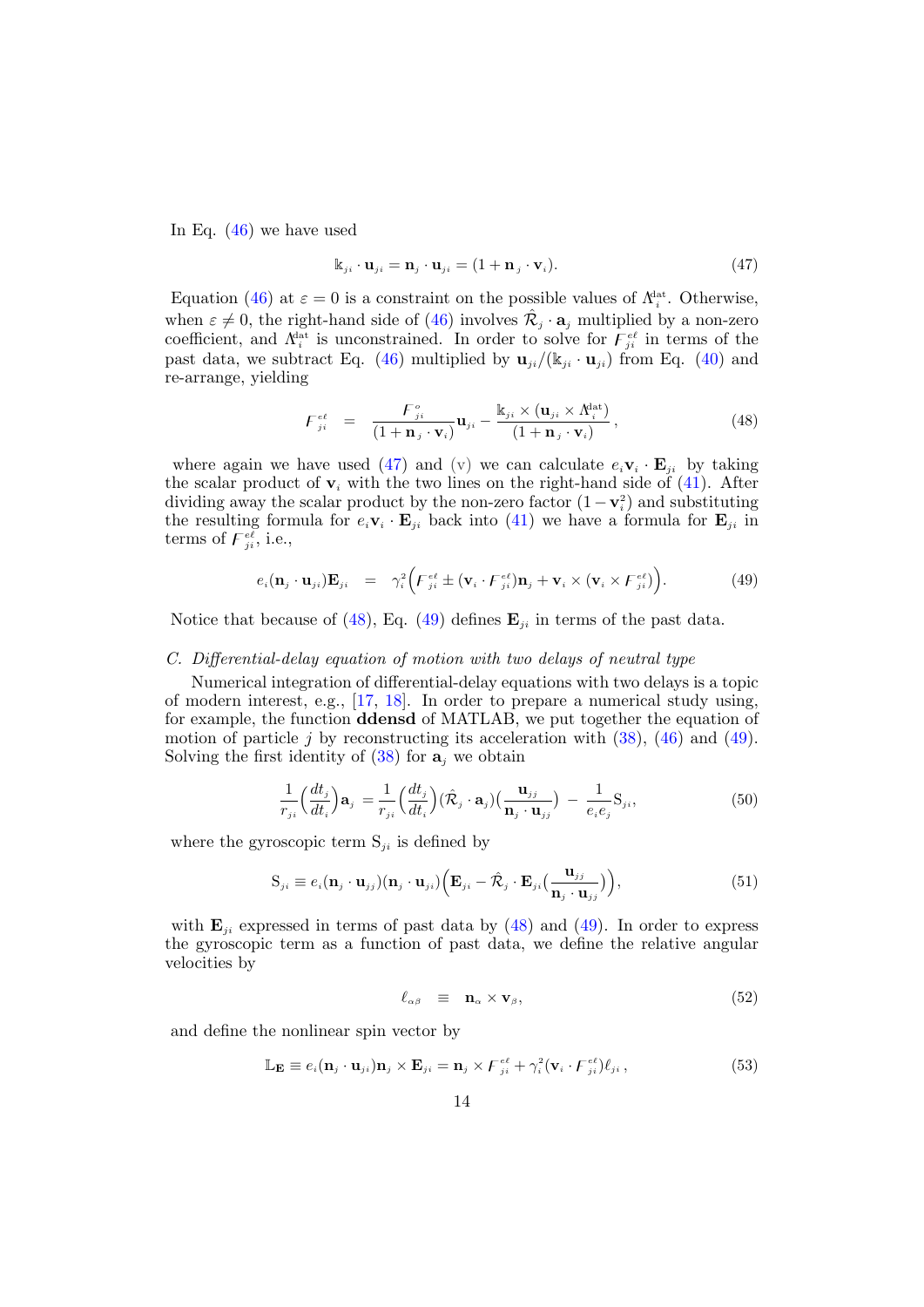where  $\ell_{ji}$  is defined by [\(52\)](#page-13-4). Because of [\(48\)](#page-13-2), Eq. [\(53\)](#page-13-5) defines  $\mathbb{L}_{\mathbf{E}}$  in terms of past data only. Using  $(53)$  to express the gyroscopic term  $(51)$  we have

<span id="page-14-3"></span>
$$
S_{ji} = \left( (\mathbf{n}_{j} \cdot \mathbf{u}_{ji}) \ell_{jj}^{2} e_{i} \mathbf{n}_{j} \cdot \mathbf{E}_{ji} - \mathbf{n}_{j} \cdot \mathbf{u}_{jj} \ell_{j} \cdot \mathbb{L}_{\mathbf{E}} \right) \mathbf{n}_{j} - (\mathbf{n}_{j} \cdot \mathbf{u}_{jj}) \mathbf{n}_{j} \times \mathbb{L}_{\mathbf{E}} + \left( \ell_{jj} \cdot \mathbb{L}_{\mathbf{E}} + (\mathbf{n}_{j} \cdot \mathbf{u}_{ji}) (\mathbf{n}_{jj} \cdot \mathbf{u}_{jj} - \ell_{jj}^{2}) e_{i} \mathbf{n}_{j} \cdot \mathbf{E}_{ji} \right) \left( \frac{\mathbf{n}_{j} \times \ell_{jj}}{\mathbf{n}_{jj} \cdot \mathbf{u}_{jj}} \right).
$$
(54)

where  $\ell_{jj}$  is defined by [\(52\)](#page-13-4) and  $\mathbb{L}_{\mathbf{E}}$  is defined by [\(53\)](#page-13-5). In order to display [\(50\)](#page-13-7) in its explicit singular form, we multiply [\(50\)](#page-13-7) by  $\varepsilon$  and use [\(46\)](#page-12-5) to eliminate  $\varepsilon \hat{\mathcal{R}}_j \cdot \mathbf{a}_j$ , yielding

<span id="page-14-2"></span>
$$
\frac{\varepsilon}{r_{ji}} \left(\frac{dt_j}{dt_i}\right) \mathbf{a}_j = \left(\frac{dt_j}{dt_i}\right) \left(\frac{\mathbf{k}_{ji} \cdot \Lambda_i^{\text{dat}} - F_{ji}^{\circ}}{b_{ji} r_{ji}}\right) \left(\frac{\mathbf{u}_{jj}}{\mathbf{n}_j \cdot \mathbf{u}_{jj}}\right) - \frac{\varepsilon}{e_i e_j} \mathbf{S}_{ji},\tag{55}
$$

where  $F_{ji}^{\circ}$  is defined by [\(45\)](#page-12-4). Observations: (i) the equation of motion for the most advanced protonic acceleration,  $a_{\ell}$ , is obtained from [\(55\)](#page-14-2) by shifting the indices with the permutation  $(kij) \rightarrow (ij\ell)$ , (ii) the gyroscopic term  $S_{ji}$  includes a longitudinal term along the direction  $\mathbf{n}_i$  with a coefficient that is a nonlinear function of the transverse quantities [\(53\)](#page-13-5) and [\(52\)](#page-13-4), (iii) the quantity  $\mathbf{n}_j \cdot \mathbf{E}_{ji}$ appearing in the right-hand side of [\(54\)](#page-14-3) is independent of the most advanced acceleration and (iv) both sides of the equation of motion [\(55\)](#page-14-2) are linear on the accelerations  $\mathbf{a}_j$ ,  $\mathbf{a}_i$  and  $\mathbf{a}_k$ .

<span id="page-14-0"></span>**Theorem 3.1.** Equation [\(55\)](#page-14-2) with  $\varepsilon \neq 0$  defines the most advanced acceleration in  $C^2(\mathbb{R})$  when the past data involved in  $\Lambda_i^{dat}$  belong to  $C^2(\mathbb{R})$ .

*Proof.* The proof is the reconstruction of the most advanced acceleration  $a_j$  in  $C^2(\mathbb{R})$  using Eq. [\(55\)](#page-14-2) and past data belonging to  $C^2(\mathbb{R})$ . An equation of motion for the most advanced protonic acceleration,  $a_{\ell}$ , is obtained from [\(55\)](#page-14-2) by shifting the indices acording to the permutation  $(kij) \rightarrow (ij\ell)$ .  $\Box$ 

NDDE [\(55\)](#page-14-2) can start from arbitrary full-swing past data segments in  $C^2(\mathbb{R})$ . The existence of a semiflow like [\(55\)](#page-14-2) is already a stability property, because the dynamics can propagate and possibly persist in a serrated orbit of  $C^2(\mathbb{R})$ . Notice that the right-hand side of [\(55\)](#page-14-2) is independent of the most advanced accelerations  $a_j$  and  $a_\ell$ . Again, the protonic equation of motion for  $a_\ell$  is obtained from [\(55\)](#page-14-2) by shifting the indices  $(kij) \rightarrow (ij\ell)$ . This completes the method of steps explained in the caption of Fig. [3.](#page-11-0) NDDE [\(55\)](#page-14-2) together with its index-shifted protonic equation for  $a_\ell$  can be used to build the function **ddensd** of MATLAB.

#### <span id="page-14-1"></span>D. Unfolding Driver's degeneracy

Here we discuss the one-dimensional electromagnetic problems with either repulsive interaction  $[11, 19]$  $[11, 19]$  or attractive interaction  $[8]$ . After the motion is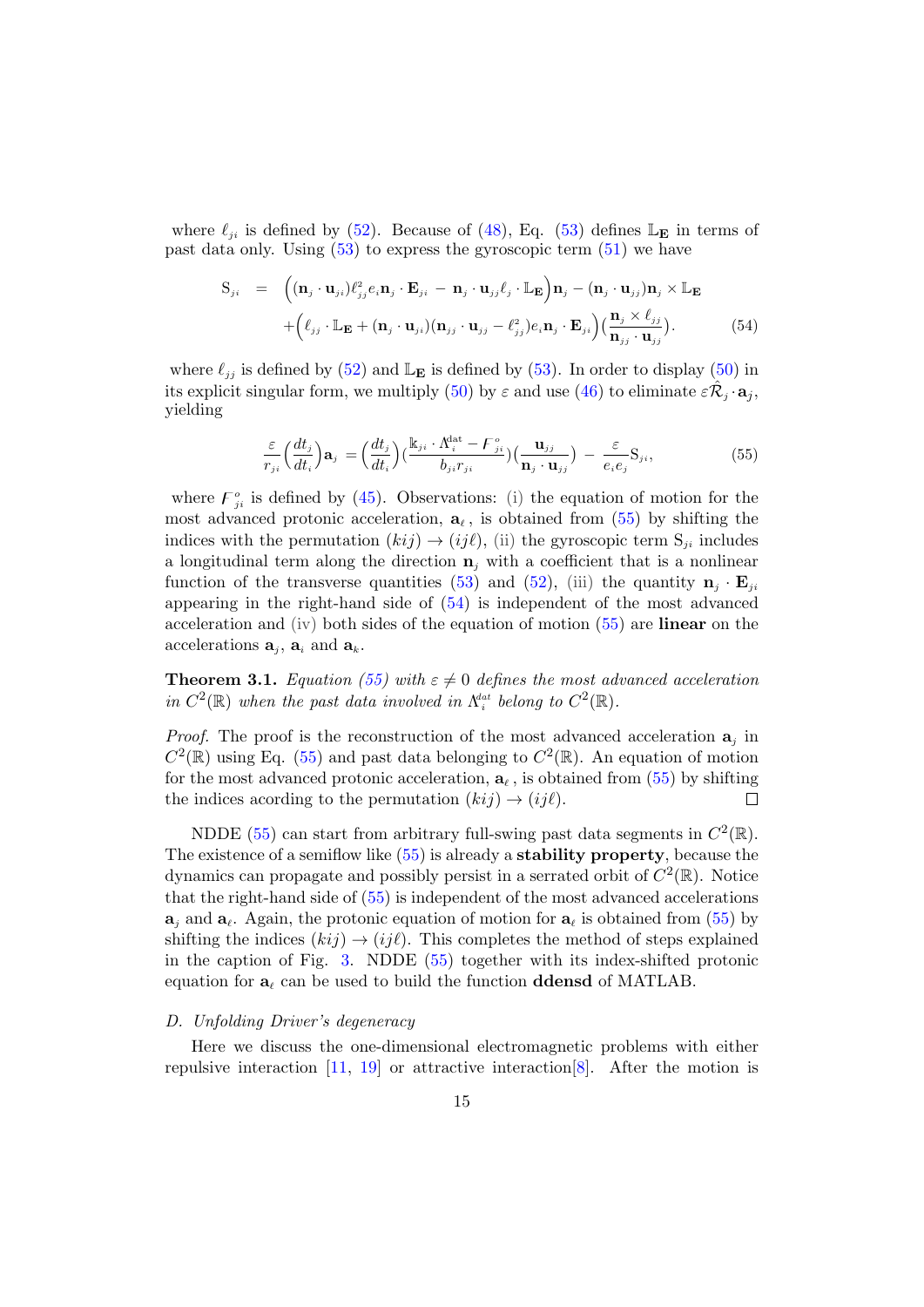restricted to a straight-line by the initial condition segment [\[8,](#page-31-4) [11,](#page-32-1) [19\]](#page-32-9), the Euler-Lagrange equations of electrodynamics turn out to be independent of the most advanced acceleration and the far-field interaction vanishes, which is henceforth called Driver's riddle [\[11\]](#page-32-1). We start from the one-dimensional version of partial-Lagrangian  $(14)$ , i.e.,

<span id="page-15-1"></span>
$$
\mathsf{L}_{i}(t_{i}, \mathbf{x}_{i}, \mathbf{v}_{i}) \equiv m_{i}(1 - \sqrt{1 - \mathbf{v}_{i}^{2}}) - \sum_{\alpha = k, j} \frac{1}{2r_{\alpha i}} \Big(e_{i}e_{\alpha} \mathsf{VA}_{\alpha i}(\mathbf{v}_{\alpha}, \mathbf{v}_{i}) + \varepsilon \mathsf{VG}_{\alpha i}(\mathbf{v}_{\alpha}, \mathbf{v}_{i})\Big), \tag{56}
$$

where  $VA_{\alpha i}(\mathbf{v}_{\alpha}, \mathbf{v}_{i})$  and  $VG_{\alpha i}(\mathbf{v}_{\alpha}, \mathbf{v}_{i})$  are given by

$$
\mathsf{VA}_{\alpha i}(\mathbf{v}_{\alpha}, \mathbf{v}_{i}) = \frac{(1 - \mathbf{v}_{i} \cdot \mathbf{v}_{\alpha})}{(1 \pm \mathbf{n}_{\alpha} \cdot \mathbf{v}_{\alpha})},\tag{57}
$$

$$
\mathsf{VG}_{\alpha i}(\mathbf{v}_{\alpha}, \mathbf{v}_{i}) \equiv \frac{\sqrt{1-\mathbf{v}_{i}^{2}}\sqrt{1-\mathbf{v}_{\alpha}^{2}}}{(1 \pm \mathbf{n}_{\alpha} \cdot \mathbf{v}_{\alpha})}.
$$
 (58)

A significant simplification is achieved using *relative* velocity angles  $\phi_{\alpha} \in \mathbb{R}$  for the one-dimensional velocity of each charge, i.e.,

<span id="page-15-0"></span>
$$
\mathbf{v}_{\alpha} \equiv \tanh \phi_{\alpha} \, \mathbf{n}_{\alpha} \tag{59}
$$

and using  $(59)$  to express  $(34)$  we have

<span id="page-15-4"></span>
$$
\gamma_{\alpha} = \cosh(\phi_{\alpha}).\tag{60}
$$

We henceforth assume that particle trajectories never collide and the position of each particle falls on its respective side along the light-cone direction  $\hat{\mathbf{x}}$ , with particle i standing on the right-hand side with a positive coordinate with particle  $k$  stands on the left-hand side with a negative coordinate. The former setup leads to  $\mathbf{n}_j = \mathbf{n}_k \equiv \hat{\mathbf{x}}$  and  $\mathbf{n}_i = \mathbf{n}_s = \mathbf{n}_\ell \equiv -\hat{\mathbf{x}}$ . The one-dimensional version of  $\mathbf{G}_i$  as defined by  $(18)$  is

$$
G_i = \left(\frac{e^{\phi_k}}{2r_{ki}} + \frac{e^{-\phi_j}}{2r_{ji}}\right).
$$
 (61)

In order to describe the details of both the repulsive and the attractive case, we define the relative parameter by

<span id="page-15-3"></span>
$$
\varepsilon_* \equiv -\left(\frac{\varepsilon}{e_\iarepsilon e_p}\right). \tag{62}
$$

The Euler-Lagrange equation of [\(56\)](#page-15-1) written in the time-symmetric form is

<span id="page-15-2"></span>
$$
(m_i + \frac{\varepsilon e^{\phi_k}}{2r_{ki}} + \frac{\varepsilon e^{-\phi_j}}{2r_{ji}})\dot{\phi}_i = \left(\frac{\varepsilon e^{\phi_k}}{2r_{ki}}\right)\left(\frac{dt_k}{dt_i}\right)\dot{\phi}_k + \left(\frac{\varepsilon e^{-\phi_j}}{2r_{ji}}\right)\left(\frac{dt_j}{dt_i}\right)\dot{\phi}_j
$$

$$
- \frac{e_i e_k e^{2\phi_k}}{2r_{ki}^2 \cosh \phi_i} \left(1 - \varepsilon_* \cosh \left(\phi_i + \phi_k\right)\right)
$$

$$
- \frac{e_i e_j e^{-2\phi_j}}{2r_{ji}^2 \cosh \phi_i} \left(1 - \varepsilon_* \cosh \left(\phi_i + \phi_j\right)\right),\tag{63}
$$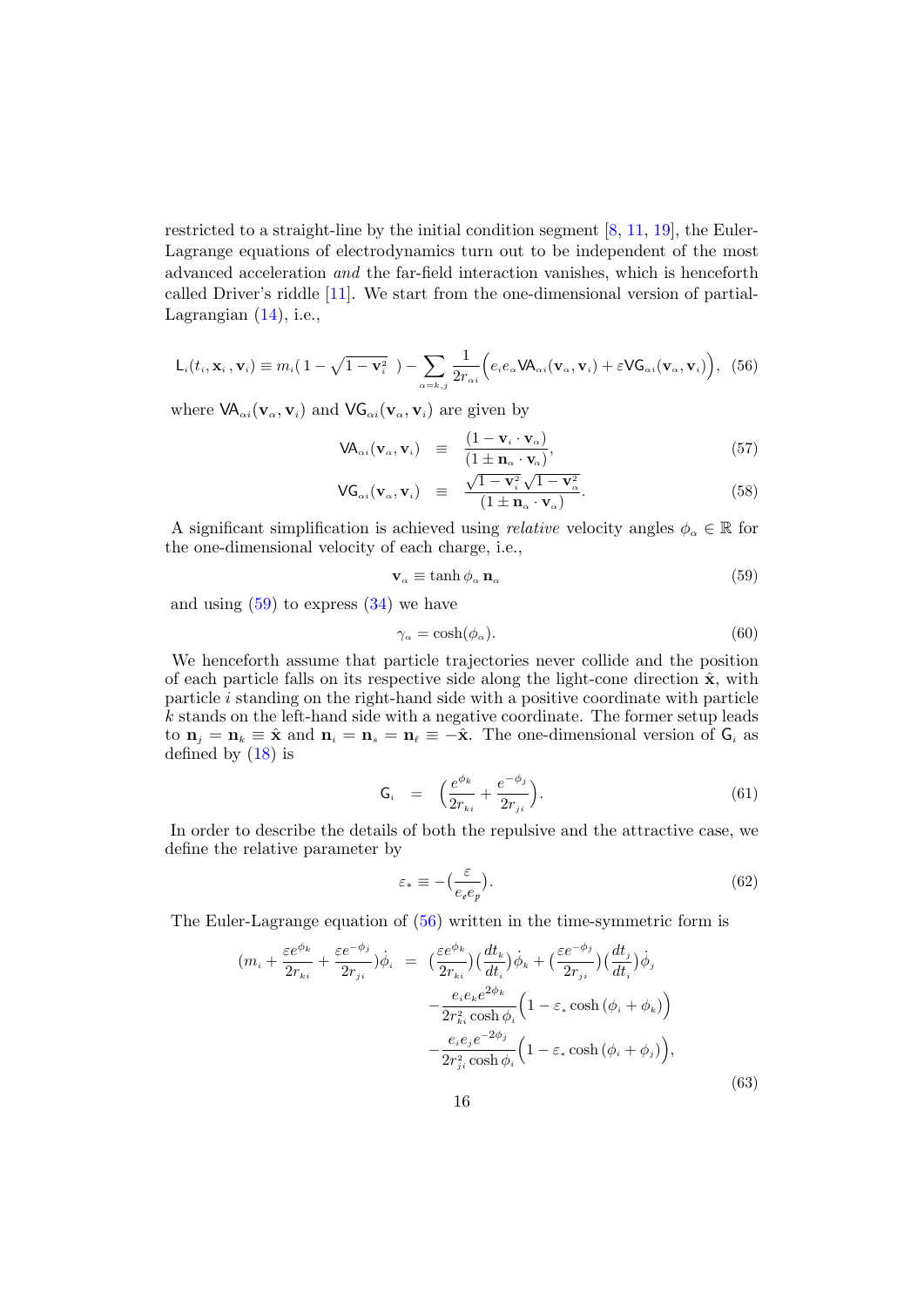where  $(dt_{\alpha}/dt_i)$  is defined by [\(30\)](#page-9-1) and, when expressed by velocity angles for  $\alpha \in (k, j)$  standing for a nearest neighbor of i, it becomes

$$
\frac{dt_{\alpha}}{dt_{i}} = \frac{e^{\mp \phi_{\alpha}} e^{\mp \phi_{i}} \cosh \phi_{\alpha}}{\cosh \phi_{i}}.
$$
\n(64)

Observations: (i) the dot in  $\dot{\phi}_{\alpha} \equiv \frac{d\phi_{\alpha}}{dt_{\alpha}}$  $\frac{d\phi_{\alpha}}{dt_{\alpha}}$  indicates derivative respect to time  $t_{\alpha}$ , as always in this manuscript, (ii) the equation for the most advanced protonic acceleration  $\dot{\phi}_{\ell}$  is obtained by shifting the indices  $(kij) \rightarrow (ij\ell)$ , (iii) Eq. [\(63\)](#page-15-2) has the acceleration terms proportional to  $\varepsilon/r_{ik}$  and  $\varepsilon/r_{ij}$  and when  $\varepsilon = 0$  Eq. [\(63\)](#page-15-2) lacks the most advanced acceleration, giving rise to the riddle found in Refs.[\[11,](#page-32-1) [19,](#page-32-9) [8\]](#page-31-4).

In order to use it in the method of steps, one should solve Eq. [\(63\)](#page-15-2) for the most advanced derivative, i.e.,

<span id="page-16-1"></span>
$$
\varepsilon \Big( \frac{e^{-2\phi_j} \cosh \phi_j}{r_{ji}} \Big) \dot{\phi}_j = \Big( 2m_i + \frac{\varepsilon e^{\phi_k}}{r_{ki}} + \frac{\varepsilon e^{-\phi_j}}{r_{ji}} \Big) \cosh \phi_i \dot{\phi}_i
$$

$$
- \varepsilon \Big( \frac{e^{2\phi_k} \cosh \phi_k}{r_{ki}} \Big) \dot{\phi}_k
$$

$$
+ \frac{e_i e_j e^{-2\phi_j}}{r_{ji}^2} \Big( 1 - \varepsilon_* \cosh (\phi_j + \phi_i) \Big)
$$

$$
+ \frac{e_i e_k e^{2\phi_k}}{r_{ki}^2} \Big( 1 - \varepsilon_* \cosh (\phi_i + \phi_k) \Big). \tag{65}
$$

As with [\(63\)](#page-15-2), the equation for  $\dot{\phi}_{\ell}$  corresponding to [\(65\)](#page-16-1) is obtained by shifting the indices  $(kij) \rightarrow (ij\ell)$ . For  $\varepsilon_* > 0$ , the last two lines of [\(65\)](#page-16-1) vanish identically if the angle of relative approximation reaches the (singular) value

<span id="page-16-3"></span>
$$
\cosh(\phi_e + \phi_p) = \frac{1}{\varepsilon_*} \equiv \cosh 2\phi_\varepsilon,\tag{66}
$$

which brings us to the phase-locked segments.

<span id="page-16-0"></span>**Theorem 3.2.** For  $\varepsilon_* > 0$ , the method of steps for [\(65\)](#page-16-1) has a one-parameter family of fixed segments with constant velocities  $\phi_e(t_e) = \phi_e$  and  $\phi_p(t_p) = \phi_p$  such that,

<span id="page-16-2"></span>
$$
\dot{\phi}_e(t_e) = \dot{\phi}_p(t_p) = 0,\t(67)
$$

$$
\phi_e + \phi_p = \pm 2\phi_\varepsilon,\tag{68}
$$

for  $t_e \in [T_0, T_2]$  and  $t_p \in [T_1, T_2]$ , as illustrated by the red segments of Fig. [3.](#page-11-0)

*Proof.* The proof is by inspection that [\(65\)](#page-16-1) calculates  $\dot{\phi}_e(t_j) = 0$  for the whole blue segment of Fig. [3,](#page-11-0) and likewise for the protonic green segment of Fig. [3.](#page-11-0)

The motion can continue to satisfy [\(67\)](#page-16-2) indefinitely. It is further possible to introduce velocity discontinuities in the initial segment. Fig. [3](#page-11-0) illustrates the case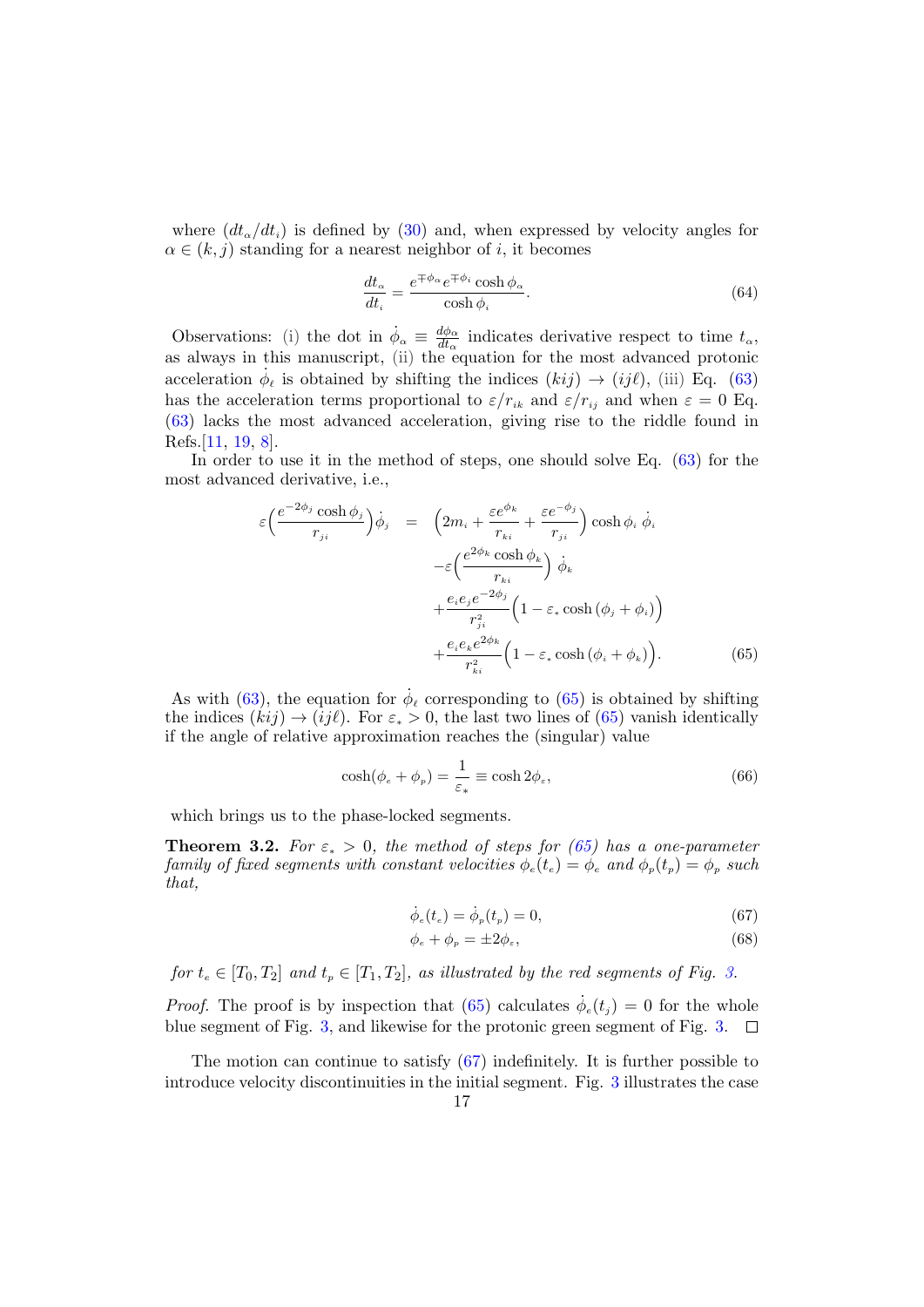of one discontinuity at mid-segment, after which times velocities jump to another pair of constant velocities. Sub-segments  $[T_1, b_{ps}]$  and  $[T_0, b_{es}]$  are drawn with thinner red lines while sub-segments  $[b_{ps}, T_3]$  and  $[b_{es}, T_2]$  are drawn with ticker lines in Fig. [3.](#page-11-0) If one could calibrate the discontinuities such that both velocity pairs satisfy some branch of  $(67)$  and  $(68)$ , the orbit will continue with **piecewise** constant velocities for the whole blue and green segments, as found inspecting Fig. [3.](#page-11-0) Such novel particle of  $\varepsilon$ -VE would have vanishing far-fields because it is a motion with vanishing accelerations. The charges are kept bounded simply by exchanging photonic kicks at breaking points, as discusses in §[7-](#page-28-0)[D](#page-30-1) below. It is beyond the present work to investigate if and for which magnitudes such motions are possible, and if such orbits are stable or not. A few cases of the energetic conditions for velocity discontinuities are studied below.

# <span id="page-17-0"></span>E. Domains of initial histories

This section is designed to guide future numerical experiments. The most advanced accelerations,  $\mathbf{a}_j$  and  $\mathbf{a}_\ell$ , given respectively by [\(50\)](#page-13-7) and its index-shifted formula, are continuous functions that can be integrated by the method of steps of Fig. [3.](#page-11-0) For straight-line obits, the equations of motion reduce to Eqs. [\(65\)](#page-16-1) and its index-shifted formula. Integration must start from sufficiently long orbital segments that include two flights of the sewing chain, as illustrated in Fig. [3](#page-11-0) and henceforth called full-swing histories. Moreover, in order to have a unique extension, we need a subset of  $C^2(\mathbb{R})$  where the accelerations are Lipschitz continuous. An obvious non-empty initial-history set to start from when  $\varepsilon = 0$  is the set of full-swing segments of circular orbits $[22, 14]$  $[22, 14]$  $[22, 14]$ , because circular orbits are globally defined. As noticed in Ref. [\[9\]](#page-31-5), circular orbits still exist for  $\varepsilon \neq 0$ because time-reversal exchanges v by  $-\mathbf{v}$  in Eq. [\(23\)](#page-8-4), which should be unstable like the  $\varepsilon = 0$  circular orbits [\[14\]](#page-32-4). If  $\varepsilon \neq 0$ , the method of steps of Fig. [3](#page-11-0) acts as a semiflow on the set of full-swing segments of  $\varepsilon$ -circular orbits: for every  $\tau \in \mathbb{R}^+$  and for every full-swing element  $\phi_{FS} \in C^2(\mathbb{R})$  with  $t_p \in [T_1, T_3]$  and  $t_e \in [T_0, T_2]$ , the method of steps takes  $\phi_{FS}$  to (another) full-swing element, i.e.,  $\psi_{\tau} : (\tau, \phi) \to C^2(\mathbb{R})$ . The function  $\psi_{\tau}$  has the semigroup property that  $\psi_0 = I$ and  $\psi_{\tau_1} \circ \psi_{\tau_2} = \psi_{\tau_1 + \tau_2}$ . Moreover, restricted to the set of full-swing circular segments we can use the method of steps for  $\tau \in \mathbb{R}$ , i.e.,  $\psi_{\tau}$  has the group property and it defines a flow. In the following we attempt to construct larger initial-history sets where the method of steps would operate either as a semiflow or as a flow.

Inspecting Eq. [\(50\)](#page-13-7) we find that  $\mathbf{a}_j$  is bounded if  $r_{ji} \mathbf{n}_j \cdot \mathbf{E}_{ji}$  is bounded. Analogously, using the index-shifted  $(50)$  we find that  $a_\ell$  is bounded whenever  $r_{\ell j}$   $\mathbf{n}_{\ell} \cdot \mathbf{E}_{\ell j}$  is bounded. Inside the Peano domain [\(12\)](#page-6-1), our Eq. [\(50\)](#page-13-7) is an ODE with a bounded right-hand side. Using Lemma  $2.1$  and Eq.  $(50)$  we also find that, whenever the orbit belongs to the Peano domain [\(12\)](#page-6-1), one can define a new independent variable  $\xi_i \in \mathbb{R}$  for the  $\mathbf{a}_i$  equation of motion and a new independent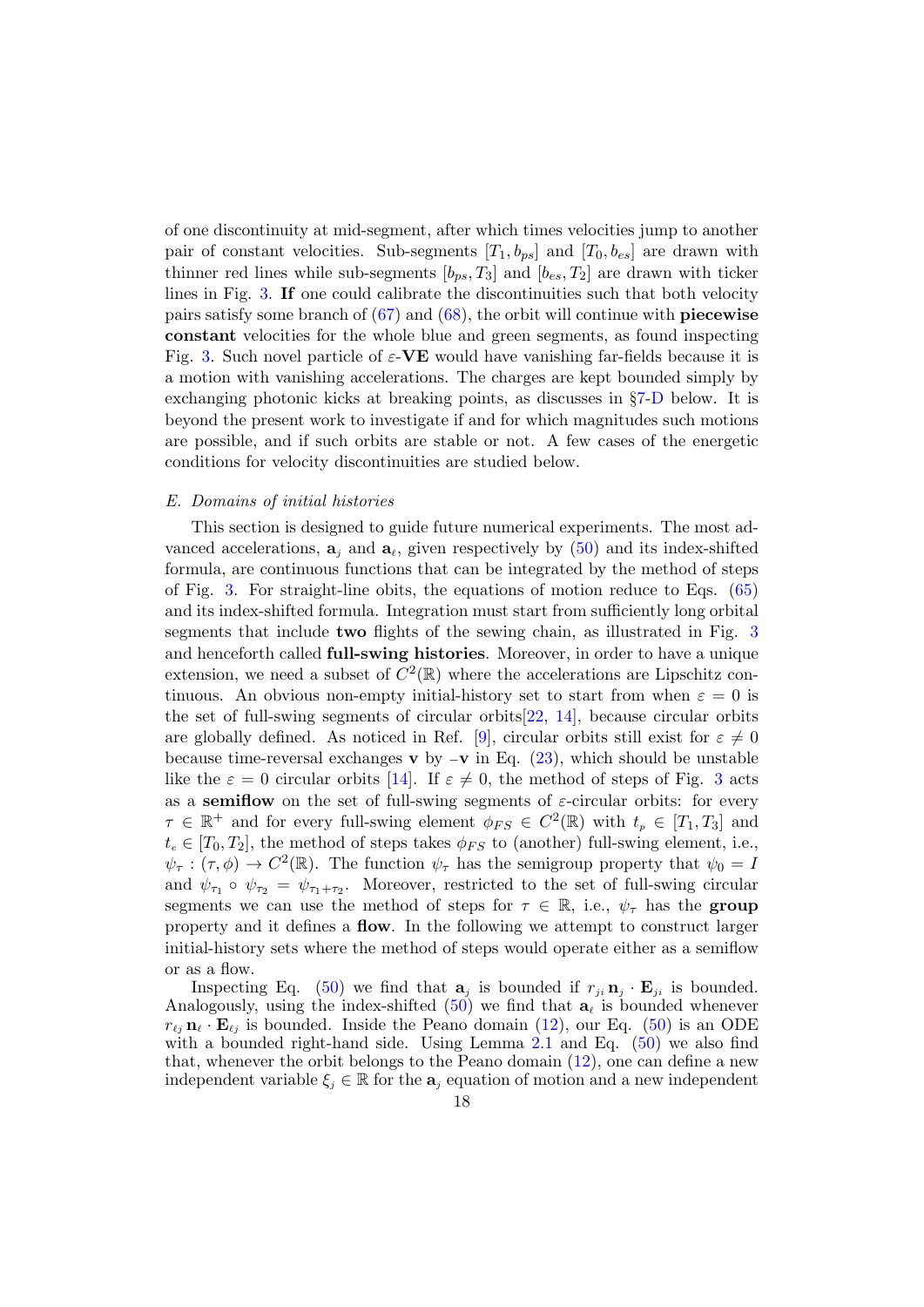variable  $\xi_{\ell} \in \mathbb{R}$  for the  $\mathbf{a}_{\ell}$  equation, i.e.,

<span id="page-18-2"></span>
$$
\xi_{\ell} \equiv \int \frac{dt_{\ell}}{r_{\ell j}(1 - \mathbf{v}_{\ell}^2)} \quad \text{and} \quad \xi_{j} \equiv \int \frac{dt_{j}}{r_{j\ell}(1 - \mathbf{v}_{i}^2)},\tag{69}
$$

If the minimizer orbit belongs to  $(12)$ , we can integrate the method of steps until a full-swing. Notice that [\(50\)](#page-13-7) with  $\varepsilon \neq 0$  is an accomplishment in itself above the Coulomb problem, since the integration of [\(50\)](#page-13-7) is simpler than the gravitational problem, as follows: (i) the singularity in the  $\varepsilon \neq 0$  case is proportional to  $1/r_{ji}$ (versus  $1/r_{ji}^2$  for the gravitational problem), and (ii) a change of the integration variable like [\(69\)](#page-18-2) would not work for the gravitational problem. In fact, a similar coordinate transformation is just one of the many transformations involved in the Levi-Civita regularization[\[24\]](#page-32-11).

A Lipschitz set of initial segments must avoid a head-on collision and prevent superluminal orbits. The Lipschitz condition [\[20\]](#page-32-12) places a bound on the right-hand side of [\(65\)](#page-16-1), limiting the  $\phi_{\alpha}$  by  $\max\{|\phi_{\alpha}|\} < B_{\alpha}(\min\{r_{ep}\})$ . Collisions act as Lipschitz moderators that keep the delay bounded away from zero by bouncing the trajectories. A way to cure arbitrary full-swing segments is to introduce collisions-at-a-distance as perturbations designed to avoid both the physical collision[\[20\]](#page-32-12) and a luminal velocity by enforcing

<span id="page-18-3"></span>
$$
0 < \delta_1 < \min\left(r_{ji}(1 - \mathbf{v}_j^2), r_{\ell j}(1 - \mathbf{v}_\ell^2)\right). \tag{70}
$$

Because of Lemma [2.1,](#page-4-1) if the orbit satisfies [\(70\)](#page-18-3), the general equation of motion [\(50\)](#page-13-7) has finite denominators defining the terms for  $r_{ji} \mathbf{n}_j \cdot \mathbf{E}_{ji}$  and  $r_{\ell i} \mathbf{n}_{\ell} \cdot \mathbf{E}_{\ell i}$ . As the integration marches forward, whenever the orbit violates [\(70\)](#page-18-3), we can halt the integration and modify the history by introducing a collision-at-a-distance with a convenient velocity-discontinuity designed to enforce [\(70\)](#page-18-3). Integration must be re-calculated with the last two flights of the modified history, while the remaining segments should either be discarded or used in a perturbation theory analogous to the one described in Ref. [\[25\]](#page-32-13). The best type of collision-at-a-distance to use in a perturbation theory is the mutual-recoil collision-at-a-distance, as described in the outer-cone Lemma [7.1](#page-29-1) of §[7](#page-28-0)[-B.](#page-29-0)

# <span id="page-18-0"></span>4. Forward continuation of velocity discontinuities

# <span id="page-18-1"></span>A. A priori continuation based on the continuity of the partial momenta

For initial data belonging to  $\hat{C}^2(\mathbb{R})$ , the method of steps proceeds piecewise; Fig. [3](#page-11-0) illustrates a generic breaking point defined by a pair of velocity discontinuities in lightcone at times  $(t_i = b_{es}, t_k = b_{ps})$  respectively on the electronic and protonic trajectories. At the breaking point we must halt the forward integration to try and see if the four continuity conditions  $(33)$  and  $(35)$  are satisfied. We start by showing that the three continuity conditions of Eq. [\(33\)](#page-10-4) are sufficient to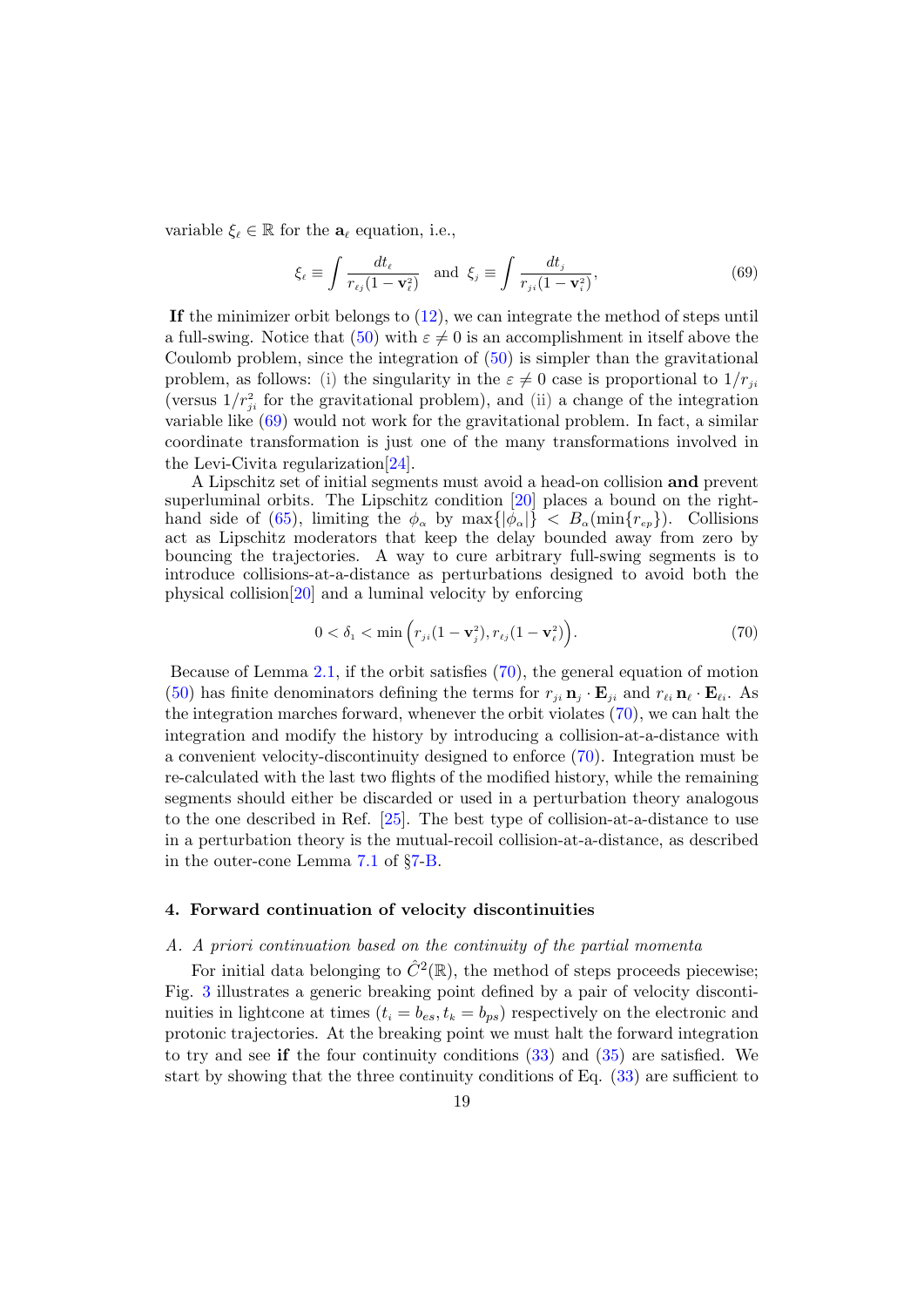propagate the velocity of each particle across the discontinuity. Notice that [\(33\)](#page-10-4) involves **three** velocity vectors, i.e.,  $v_i$ ,  $v_k$  and  $v_j$ , which allows one to consider  $v_i$  and  $v_k$  as independent variables and solve [\(33\)](#page-10-4) for the most advanced velocity  $v_j$ . The former inversion can be performed only inside proper domains, as we explain in the next three Lemmas.

The continuous partial momentum [\(33\)](#page-10-4) splits in a term containing the most advanced velocity  $\mathbf{v}_i$  and a local part containing only  $\mathbf{v}_i$  and  $\mathbf{v}_k$ , i.e.,

$$
\mathbf{P}_{i} \equiv m_{i} \gamma_{i} \mathbf{v}_{i} - d_{ki}(\mathbf{v}_{k}, \mathbf{v}_{i}) - d_{ji}(\mathbf{v}_{j}, \mathbf{v}_{i}), \qquad (71)
$$

where

<span id="page-19-2"></span>
$$
a_{ji}(\mathbf{v}_j) \equiv \frac{-1}{2r_{ji}(1+\mathbf{n}_j \cdot \mathbf{v}_j)} (e_i e_j \mathbf{v}_j + \varepsilon \gamma_i \sqrt{1-\mathbf{v}_j^2} \mathbf{v}_i), \qquad (72)
$$

$$
a_{ki}(\mathbf{v}_k) \equiv \frac{-1}{2r_{ki}(1-\mathbf{n}_k\cdot\mathbf{v}_k)}(e_ie_k\mathbf{v}_k+\varepsilon\gamma_i\sqrt{1-\mathbf{v}_k^2}\mathbf{v}_i).
$$
 (73)

At the breaking point for  $\mathbf{v}_i$ , the discontinuity of the future velocity  $\mathbf{v}_j$  makes the quantity

<span id="page-19-1"></span>
$$
a_{ji} \equiv \left(m_i \gamma_i \mathbf{v}_i - \mathbf{P}_i\right) - a_{ki},\tag{74}
$$

to be discontinuous in order to compensate for the discontinuities of  $v_i$  and  $v_k$ . Equation [\(74\)](#page-19-1) defines  $a_{ii}$  as a function of  $a_{ki}$  on both sides of the breaking point. In the following we invert definitions [\(72\)](#page-19-2) and [\(73\)](#page-19-2) in order to express either  $v_i$ or  $v_k$  as a function of  $a_{\alpha i}$ ,  $\varepsilon$ , the present velocity, and either the future or the past velocity, e.g.,  $\mathbf{v}_j = \vec{\rho}(\vec{a}_{ji}, \varepsilon, \mathbf{n}_j, \mathbf{v}_i, \mathbf{v}_k)$ . The generalized expression for  $\mathbf{v}_\alpha$  is used in many places of the manuscript, i.e.,

<span id="page-19-4"></span>
$$
\mathbf{v}_{\alpha} \equiv \vec{\rho} (a_{\alpha i}) + \varepsilon_* \gamma_i \sqrt{1 - \mathbf{v}_{\alpha}^2} \, \vec{q} (a_{\alpha i}, \mathbf{n}_j, \mathbf{v}_i), \tag{75}
$$

where  $\varepsilon_*$  is defined by [\(62\)](#page-15-3), the functions  $\vec{\rho}(a_{\alpha i}, \mathbf{n}_{\alpha}, r_{\alpha i})$ :  $\mathbb{R}^3 \times \mathbb{R}^3 \times \mathbb{R} \to \mathbb{R}^3$  and  $\vec{q} (a_{\alpha i}, \mathbf{n}_{\alpha}, \mathbf{v}_i) : \mathbb{R}^3 \times \mathbb{R}^3 \times \mathbb{R}^3 \to \mathbb{R}^3$  are defined by

<span id="page-19-3"></span>
$$
\vec{\rho}(a_{\alpha i}, \mathbf{n}_{\alpha}, r_{\alpha i}) \equiv \frac{2r_{\alpha i}a_{\alpha i}}{(-e_{i}e_{\alpha} \mp 2r_{\alpha i}\mathbf{n}_{j} \cdot a_{\alpha i})} = \frac{a_{\alpha i}}{(\frac{-e_{i}e_{\alpha}}{2r_{\alpha i}} \mp \mathbf{n}_{\alpha} \cdot a_{\alpha i})},
$$
(76)

$$
\vec{q} (a_{\alpha i}, \mathbf{n}_{\alpha}, \mathbf{v}_{i}) \equiv \mathbf{v}_{i} \pm (\mathbf{n}_{\alpha} \cdot \mathbf{v}_{i}) \vec{\rho} (a_{\alpha i}), \qquad (77)
$$

and  $\gamma_i$  is defined by [\(34\)](#page-10-3). Observations: (i) for economy of notation, we henceforth abbreviate the list of arguments of  $(76)$  and  $(77)$ , keeping only the first argument, e.g.,  $\vec{\rho}(a_{\alpha i})$ , (ii) the plus sign in every definition below [\(76\)](#page-19-3) holds when  $\alpha = j$ , while the minus sign holds when  $\alpha = k$ , (iii) because the functional [\(8\)](#page-5-2) is time-reversible, [\(75\)](#page-19-4) is invariant under a time-reversal operation on the indices if every  $\pm$  sign is exchanged, e.g,  $(kij) \rightarrow (iks)$ . Eq. [\(75\)](#page-19-4) is also invariant in form under a forward shift of indices,  $(kij) \rightarrow (ijl)$ .

<span id="page-19-0"></span>**Lemma 4.1.** Equation [\(75\)](#page-19-4) with  $\varepsilon_* = 0$  defines a unique electronic velocity  $\mathbf{v}_\alpha$ for each  $a_{ji} \in \mathbb{R}^3$  inside a paraboloid of revolution domain in  $\mathbb{R}^3$ .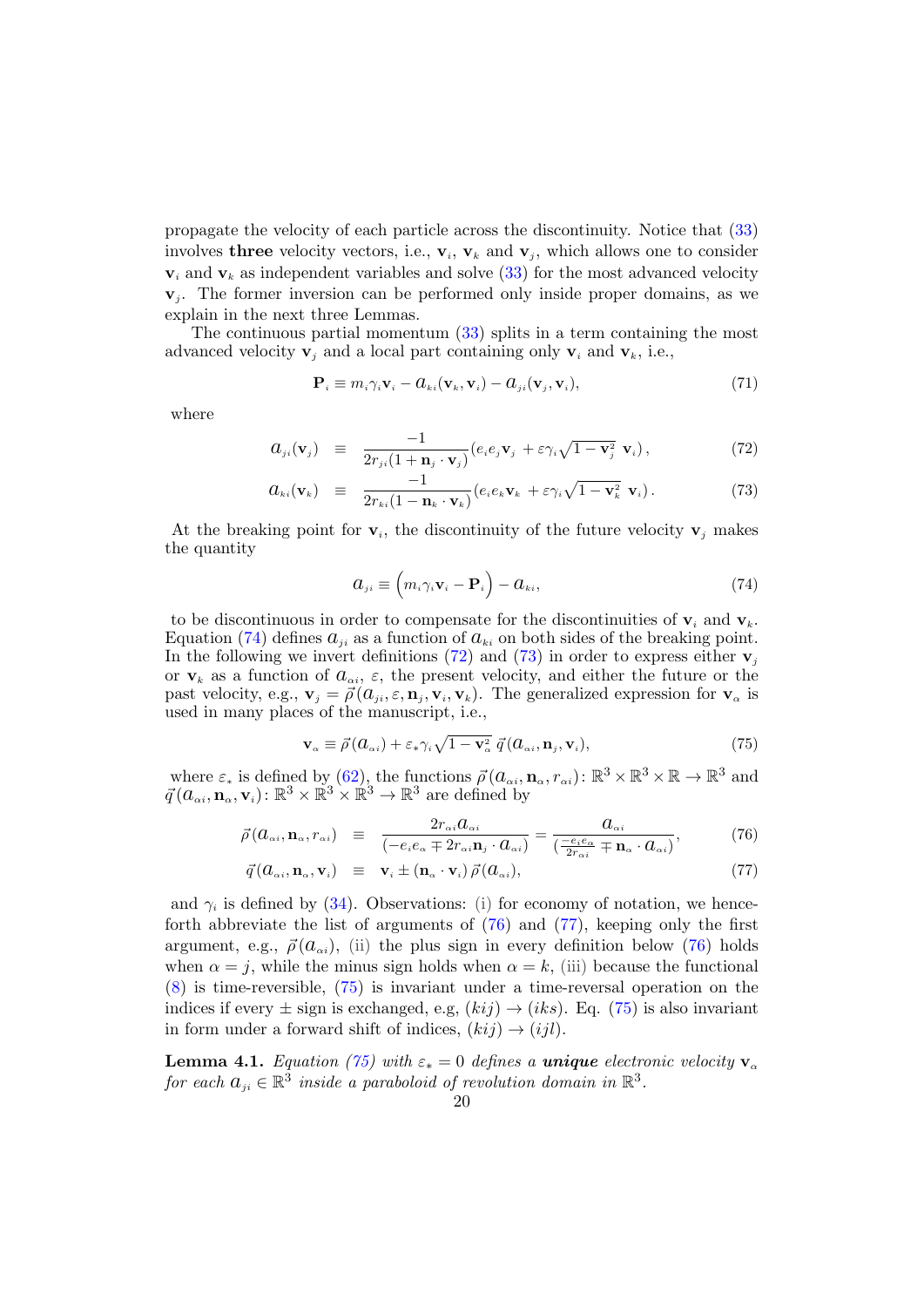*Proof.* Squaring [\(75\)](#page-19-4) for a subluminal orbit when  $\varepsilon_* = 0$  yields

<span id="page-20-1"></span>
$$
1 - \mathbf{v}_{\alpha}^2 = 1 - ||\vec{\rho}(a_{\alpha i})||^2 \ge 0.
$$
 (78)

We choose an orthogonal Cartesian system with the  $\hat{y}$  axis along the  $n_{\alpha}$  direction to evaluate the inequality on the right-hand side [\(78\)](#page-20-1), finding that  $a_y \equiv \pm \mathbf{n}_{\alpha} \cdot a_{\alpha i}$ is defined from the subluminal condition  $||\rho_a(a_{\alpha i})||^2 < 1$  as

<span id="page-20-2"></span>
$$
a_{y} \le \frac{1}{4r_{ij}} - r_{\alpha i}(a_{x}^{2} + a_{z}^{2}).
$$
\n(79)

Condition [\(79\)](#page-20-2) defines the interior of a paraboloid of revolution for  $a_{\alpha i} \in \mathbb{R}^3$ .

Otherwise, when  $\varepsilon_* \in \mathbb{R}$ , the squared modulus of [\(75\)](#page-19-4) yields a quadratic Otherwise, when  $\varepsilon_* \in \mathbb{R}$ ,<br>equation for  $\sqrt{1 - v_\alpha^2}$ , namely

<span id="page-20-3"></span>
$$
(1 - \mathbf{v}_{\alpha}^2) + 2B\sqrt{1 - \mathbf{v}_{\alpha}^2} - \mathsf{C} = 0,\tag{80}
$$

where

<span id="page-20-4"></span>
$$
\mathsf{B}(a_{ji}) \equiv \frac{\varepsilon_* \gamma_i \, \vec{q} \left( a_{\alpha i} \right) \cdot \vec{\rho} \left( a_{\alpha i} \right)}{\left( 1 + \varepsilon_*^2 \gamma_i^2 || \vec{q} \left( a_{\alpha i} \right) ||^2 \right)},\tag{81}
$$

$$
\mathsf{C}(a_{ji}) \equiv \frac{1 - ||\vec{\rho}(a_{\alpha i})||^2}{(1 + \varepsilon_*^2 \gamma_i^2 ||\vec{q}(a_{\alpha i})||^2)}.
$$
\n(82)

The roots of [\(80\)](#page-20-3) behave as follows: (i) the minus root  $(1 - v_j^2) = -B -$ √  $B^2 + C$ never belongs to  $[0,1)$  and  $(ii)$  whenever  $B > 0$  and  $0 < C < 1$ , the unique root inside  $[0,1)$  is the plus root  $(1 - v_j^2) = -B +$  $\sqrt{B^2+C}$  with  $a_{ji} \in \mathbb{R}^3$  is inside the paraboloid of Lemma [4.1.](#page-19-0) The domain where the unique (physical) root  $(1 - v_j^2) = -B + \sqrt{B^2 + C}$  belongs to  $(0, 1)$  extends beyond the paraboloid of Lemma [4.1](#page-19-0) when  $\varepsilon_* \neq 0$  and  $-B^2 < C \leq 0$ , as follows:

<span id="page-20-0"></span>**Lemma 4.2.** Equation [\(75\)](#page-19-4) with  $\varepsilon_* \neq 0$  defines a unique electronic velocity  $\mathbf{v}_\alpha$ for each  $a_{\alpha i} \in \mathbb{R}^3$  belonging to the interior of an asymmetric paraboloid domain.

Proof. As mentioned in item (i) below Eq.  $(82)$ , the minus root in impossible and the only possible root is given by Bhaskara's formula with the **plus** sign, item (ii) below Eq. [\(82\)](#page-20-4). The condition for the root to be in  $[0,1)$  is  $0 < -B+\sqrt{B^2+C} < 1$ . The upper bound yields the trivial identity  $0 < ||\vec{\rho} + \varepsilon_* \gamma_i \vec{q}||^2$  by use of [\(81\)](#page-20-4) and [\(82\)](#page-20-4), while the lower bound yields

<span id="page-20-5"></span>
$$
\rho^2 < 1 + \varepsilon_*^2 \gamma_i^2 q^2 + \varepsilon_*^2 \gamma_i^2 \left( (\vec{q} \cdot \vec{\rho})^2 - \rho^2 q^2 \right),\tag{83}
$$

thus extending condition  $(78)$  of Lemma [4.1.](#page-19-0) Using  $(77)$  to re-arrange  $(83)$  yields

<span id="page-20-6"></span>
$$
\rho^2 < 1 + \frac{\varepsilon_*^2 \gamma_i^2 (\mathbf{n}_j \cdot \mathbf{v}_i + \vec{\rho} \cdot \mathbf{v}_i)^2}{1 + \varepsilon_*^2 \gamma_i^2 ||\ell_{\alpha i}||^2},\tag{84}
$$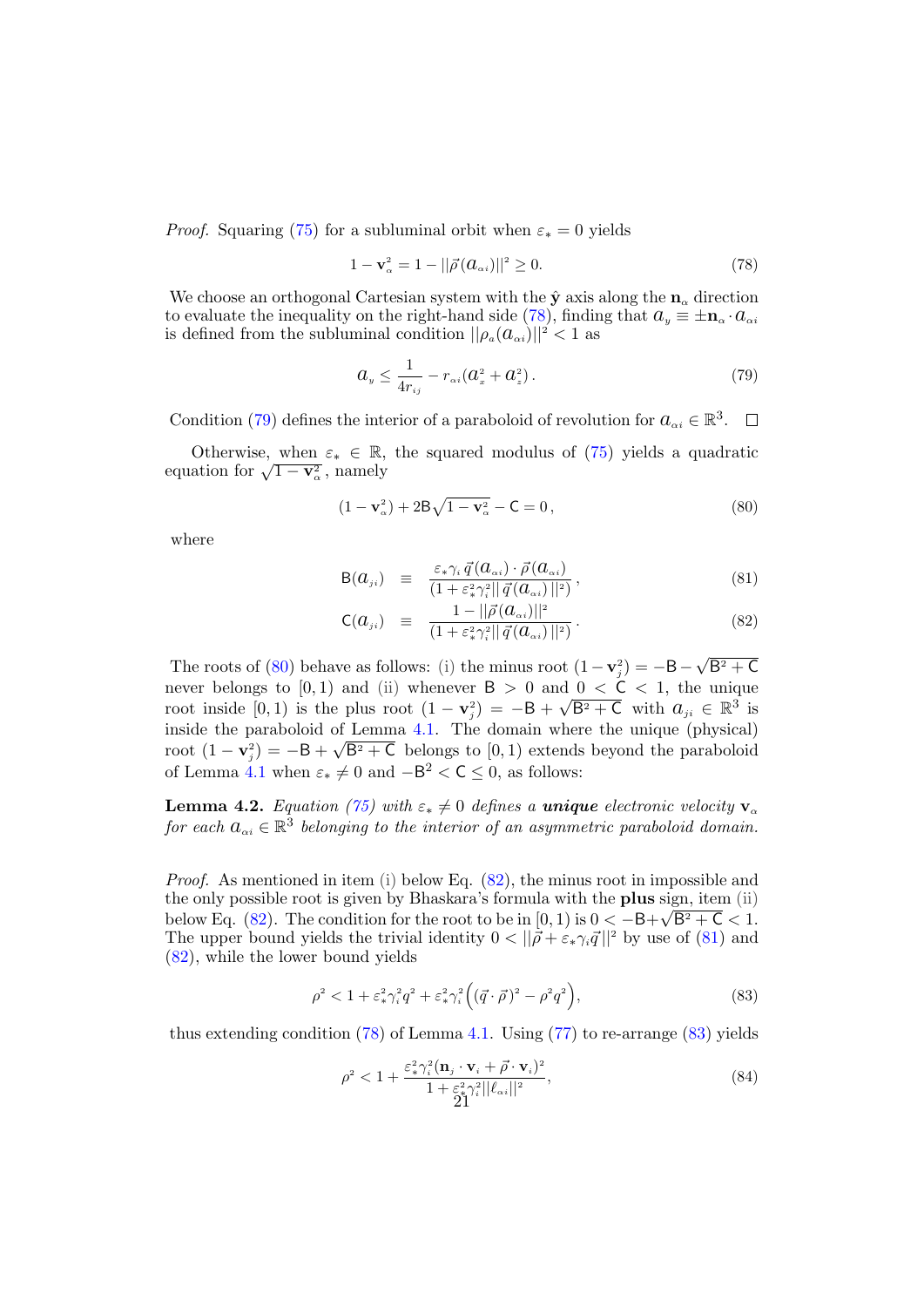where  $\ell_{\alpha i}$  is defined by Eq. [\(52\)](#page-13-4). Without loss of generality we take the velocity vector  $\mathbf{v}_i$  in a plane xy with the  $\hat{\mathbf{y}}$  axis defined along the  $\mathbf{n}_j$  direction, i.e.,

<span id="page-21-1"></span>
$$
\mathbf{v}_{i} \equiv ||\mathbf{v}_{i}||(\cos(\vartheta_{i})\,\hat{\mathbf{x}} + \sin(\vartheta_{i})\,\hat{\mathbf{y}}). \tag{85}
$$

Substituting  $(76)$  and  $(85)$  into  $(84)$  yields

<span id="page-21-2"></span>
$$
a_y \leq \left(\frac{1+\varepsilon_*^2 \gamma_i^2 \mathbf{v}_i^2}{4r_{ij}}\right) - r_{ij}a_z^2 - r_{ij}\frac{\left(a_x - \frac{\varepsilon_*^2 \gamma_i^2 \mathbf{v}_i^2 \sin \vartheta_i}{4r_{ij}}\right)^2}{\left(1 + \varepsilon_*^2 \gamma_i^2 \mathbf{v}_i^2 \cos^2 \vartheta_i\right)}\,,\tag{86}
$$

which is the interior of an asymmetric paraboloid in the space  $a_{\alpha i} \in \mathbb{R}^3$ . Notice that [\(86\)](#page-21-2) reduces to [\(79\)](#page-20-2) when  $\varepsilon_* = 0$ , which is the case of Lemma [4.1.](#page-19-0)  $\Box$ 

The protonic velocity at point  $\ell$  in the sewing-chain of Fig. [1](#page-4-0) is obtained from [\(86\)](#page-21-2) by shifting the indices by one position forward along the sewing chain  $(o, s, k, i, j, l)$ , as illustrated in Fig. [2.](#page-6-0) Condition [\(86\)](#page-21-2) and the analogous condition for the protonic velocity yield an a priori (tentative) forward continuation of the sewing chain, before ever testing if the Weierstrass-Erdmann partial energy [\(35\)](#page-10-5) is continuous for either particle. Equation [\(75\)](#page-19-4) of Lemma [4.2](#page-20-0) defines the most advanced velocity of either particle for  $\alpha \in (j, \ell)$ . In the following we use the function  $\theta_{\alpha i} : \mathbf{v}_{\alpha} \in \mathbb{R}^3 \to \mathbb{R}$  defined from the electronic velocity at sites  $\alpha \in (k, j)$ , which are either the past lightcone or the future lightcone of point  $i$ , i.e.,

<span id="page-21-3"></span>
$$
\theta_{\alpha i} \equiv \frac{\sqrt{1 - \mathbf{v}_{\alpha}^2}}{1 \pm \mathbf{n}_{\alpha} \cdot \mathbf{v}_{\alpha}}.\tag{87}
$$

The quantity  $\theta_{\alpha i}$  defined by [\(87\)](#page-21-3) can be expressed in terms of  $v_i$  by the outsider Lemma explained next.

**Lemma 4.3.** Let  $\alpha \in (j,k)$  be the past and the future neighbors of index i on a sewing chain. We have

<span id="page-21-0"></span>
$$
\frac{\varepsilon \gamma_i \theta_{\alpha i}}{2r_{\alpha i}} = \frac{\varepsilon_*^2 \gamma_i^2}{(1 + \varepsilon_*^2 \gamma_i^2 ||\ell_{\alpha i}||^2)} \bigg( \pm \frac{e_\alpha e_i \mathbf{n}_\alpha \cdot \mathbf{v}_i}{2r_{\alpha i}} - \ell_{\alpha i} \cdot (\mathbf{n}_\alpha \times a_{\alpha i}) \bigg),\tag{88}
$$

where  $\theta_{\alpha i}$  is defined by [\(87\)](#page-21-3),  $\ell_{\alpha i}$  is defined by [\(52\)](#page-13-4),  $\varepsilon_*$  is defined by [\(62\)](#page-15-3), the plus sign goes with the future index  $\alpha = j$ , the minus sign goes with the past index  $\alpha = k$ , and  $a_{\alpha i}$  is expressed in terms of  $v_i$  and  $v_k$  either by Eq.[\(74\)](#page-19-1) when  $\alpha = j$ or by its time-reversed version when  $\alpha = k$ .

*Proof.* Substituting formula  $(75)$  for the unique velocity of Lemma  $(4.1)$  into definition [\(87\)](#page-21-3) we obtain

$$
\theta_{\alpha i} = \frac{-\varepsilon_* \gamma_i}{\left(1 + \varepsilon_*^2 \gamma_i^2 ||\ell_{\alpha i}||^2\right)} \frac{\mathbf{v}_i \cdot (\vec{\rho} \pm \mathbf{n}_{\alpha})}{\left(1 \pm \mathbf{n}_{\alpha} \cdot \vec{\rho}\right)},\tag{89}
$$

expressed in terms of the vector function  $\vec{\rho}$ . Using the last term of Eq.[\(76\)](#page-19-3) to eliminate  $\rho$  in terms of  $a_{\alpha i}$  brings out formula [\(88\)](#page-21-0).  $\Box$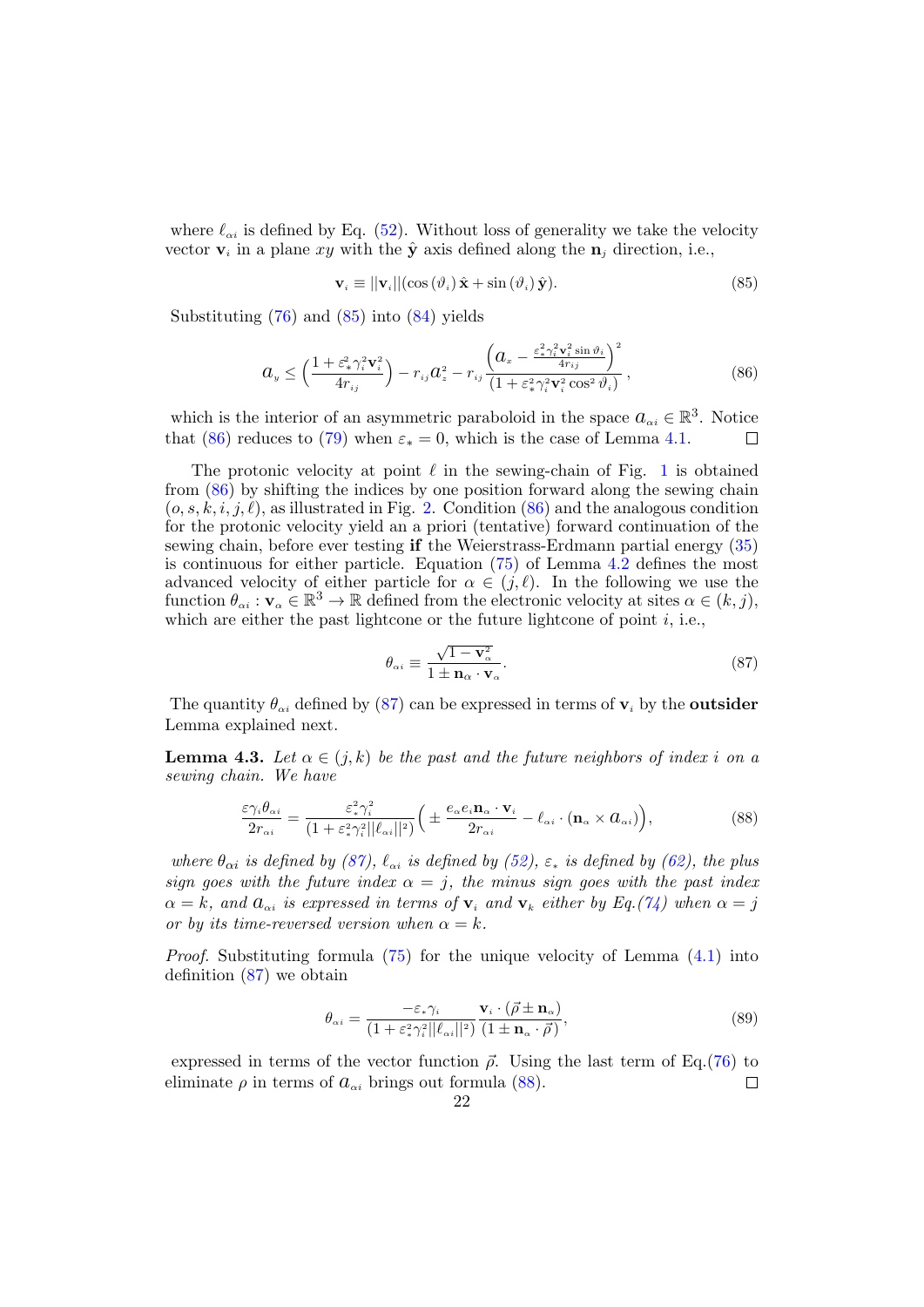Observations: (i) the elimination of a nearest neighbor leaves a second order reminder, as seen by the  $\varepsilon_*^2$  in formula [\(88\)](#page-21-0) and (ii) **assuming** that the given dis-continuities are consistent with Lemma [4.2,](#page-20-0) we can determine  $v_j$  and  $v_\ell$  uniquely on the right-hand side of times  $t_{\ell}$  and  $t_j$  using Eq. [\(75\)](#page-19-4). Otherwise the initial segment predicts inconsistent superluminal velocities and can not be continued any further, and (iii) having found  $v_i$  and  $v_\ell$  on the right-hand side, we still have to see if the jump satisfies the energetic constraints [\(35\)](#page-10-5) in order to have a minimizer of the action functional [\(8\)](#page-5-2).

# <span id="page-22-0"></span>B. Boundary layer of small denominators

As explained in  $\S 4-A$  $\S 4-A$  $\S 4-A$ , Lemma [4.2](#page-20-0) is the result of using [\(33\)](#page-10-4) to continue the sewing chain. The former tentative sewing chain still has to satisfy one last Weierstrass-Erdmann condition for each particle, i.e., the energetic constraints [\(35\)](#page-10-5). In order to enforce [\(35\)](#page-10-5) we split formula [\(17\)](#page-7-4) into a continuous part plus a jumping part, i.e.,

<span id="page-22-1"></span>
$$
e_i \mathcal{U}_i = \left( \frac{e_i e_k}{2r_{ki}} + \frac{e_i e_j}{2r_{ji}} \right) + \left( \frac{e_i e_k \mathbf{n}_k \cdot \mathbf{v}_k}{2r_{ki}(1 - \mathbf{n}_k \cdot \mathbf{v}_k)} - \frac{e_i e_j \mathbf{n}_j \cdot \mathbf{v}_j}{2r_{ji}(1 + \mathbf{n}_j \cdot \mathbf{v}_j)} \right),
$$
(90)

which is to be compared to the scalar product  $\mathbf{n}_j \cdot \mathbf{P}_i$ , i.e.,

<span id="page-22-2"></span>
$$
\mathbf{n}_{j} \cdot \mathbf{P}_{i} = \left(\frac{m_{i} + \varepsilon \mathbf{G}_{i}}{\sqrt{1 - \mathbf{v}_{i}^{2}}}\right) \mathbf{n}_{j} \cdot \mathbf{v}_{i} + \left(\frac{e_{i} e_{k} \mathbf{n}_{j} \cdot \mathbf{v}_{k}}{2 r_{ki} (1 - \mathbf{n}_{k} \cdot \mathbf{v}_{j})} + \frac{e_{i} e_{j} \mathbf{n}_{j} \cdot \mathbf{v}_{j}}{2 r_{ji} (1 + \mathbf{n}_{j} \cdot \mathbf{v}_{j})}\right).
$$
(91)

Adding [\(90\)](#page-22-1) to [\(91\)](#page-22-2) to calculate the partial energy  $\mathscr{E}_i$  of [\(35\)](#page-10-5), defining the continuous function

$$
\bar{u}_i \equiv \left(\frac{e_i e_k}{2r_{ki}} + \frac{e_i e_j}{2r_{ji}}\right),\tag{92}
$$

and using [\(33\)](#page-10-4) and [\(35\)](#page-10-5) to eliminate the most advanced velocity  $\mathbf{v}_i$  from  $\mathbf{P}_i$  and  $\mathscr{E}_i$  yields

<span id="page-22-3"></span>
$$
\mathbb{C}_{i} \equiv \mathcal{E}_{i} + \mathbf{n}_{j} \cdot \mathbf{P}_{i} - \bar{u}_{i} = \left( \frac{1 + \mathbf{n}_{j} \cdot \mathbf{v}_{i}}{\sqrt{1 - \mathbf{v}_{i}^{2}}} \right) m_{i} + \frac{e_{i} e_{k} (\mathbf{n}_{j} + \mathbf{n}_{k}) \cdot \mathbf{v}_{k}}{2 r_{ki} (1 - \mathbf{n}_{k} \cdot \mathbf{v}_{k})} + \frac{\varepsilon \gamma_{i} (1 + \mathbf{n}_{j} \cdot \mathbf{v}_{i}) \theta_{ki}}{2 r_{ki}} + \frac{\varepsilon \gamma_{i} (1 + \mathbf{n}_{j} \cdot \mathbf{v}_{i}) \theta_{ji}}{2 r_{ji}}.
$$
\n(93)

The corresponding energetic condition using the backward shifted formulas [\(33\)](#page-10-4) and [\(35\)](#page-10-5) for  $\mathbf{P}_k$  and  $\mathcal{E}_k$  to eliminate the most retarded velocity  $\mathbf{v}_s$  is

<span id="page-22-4"></span>
$$
\mathbb{C}_{k} \equiv \mathscr{E}_{k} - \mathbf{n}_{s} \cdot \mathbf{P}_{k} - \bar{u}_{k} = \left( \frac{1 - \mathbf{n}_{s} \cdot \mathbf{v}_{k}}{\sqrt{1 - \mathbf{v}_{k}^{2}}} \right) m_{k} - \frac{e_{i} e_{k} (\mathbf{n}_{s} + \mathbf{n}_{i}) \cdot \mathbf{v}_{i}}{2 r_{ki} (1 + \mathbf{n}_{i} \cdot \mathbf{v}_{i})} + \frac{\varepsilon \gamma_{k} (1 - \mathbf{n}_{s} \cdot \mathbf{v}_{k}) \theta_{ik}}{2 r_{ik}} + \frac{\varepsilon \gamma_{k} (1 - \mathbf{n}_{s} \cdot \mathbf{v}_{k}) \theta_{sk}}{2 r_{ks}}.
$$
\n(94)

Observations: (i) the right-hand sides of [\(93\)](#page-22-3) and [\(94\)](#page-22-4) are continuous functions of the velocities and define two large-velocity segments on each side of the breaking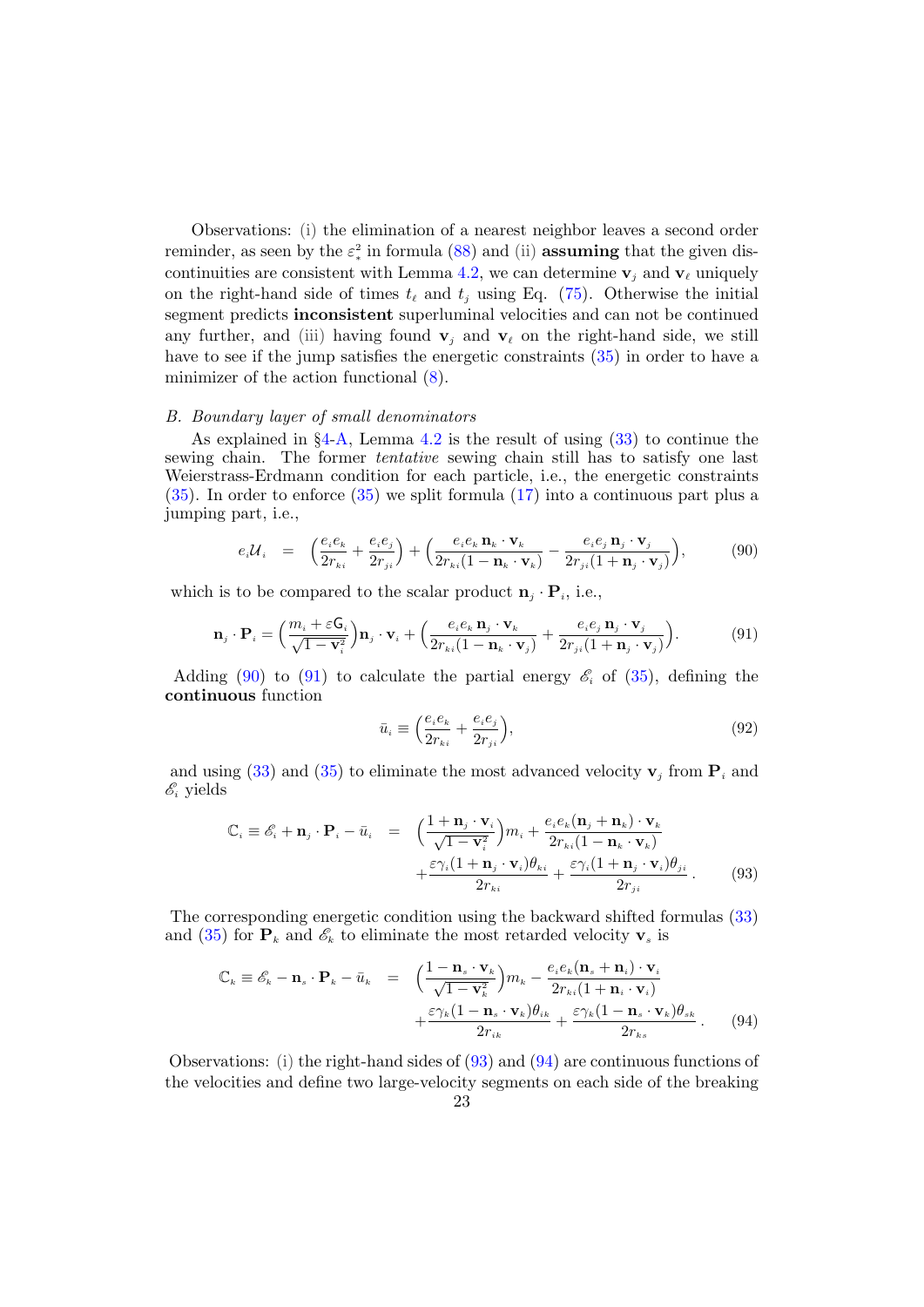point, henceforth the **boundary layer**, and (ii) If  $\varepsilon = 0$ , Eqs. [\(93\)](#page-22-3) and [\(94\)](#page-22-4) are an overdetermination imposed on the velocity pair  $(\mathbf{v}_i(t_i = b_{ps}), \mathbf{v}_k(t_k = b_{es}))$ , which should be used to test the red segment of Fig. [3](#page-11-0) for consistency, and (iii) when  $\varepsilon \neq 0$ , Eqs. [\(93\)](#page-22-3) and [\(94\)](#page-22-4) include **two** inequivalent  $\varepsilon$ -dependent terms; the first term on the second line of the right-hand sides of either  $(93)$  or  $(94)$  is a coupling to the  $(v_i, v_k)$  pair, while the last term of either line introduces couplings to either  $v_s$  or  $v_j$  nearest-neighbor velocities, and need to be eliminated using the outsider Lemma [4.3.](#page-21-0) As explained in [4.3,](#page-21-0) the former yields an  $O(\varepsilon^2)$  perturbation when expressed back in terms of the  $(\mathbf{v}_i, \mathbf{v}_k)$  pair.

# <span id="page-23-0"></span>5. Straight line collisions-at-a-distance

The velocities must be sufficiently large in  $(93)$  and  $(94)$  to allow a velocity discontinuity. Here we study the simplest descent to the breaking point, henceforth a straight-line collision-at-a-distance. The velocities before the collision are the natural parameters of the collision, and the one-parameter Lorentz group splits the two-parameter set into boost classes, as discussed in  $\S$ [7-](#page-28-0)[A.](#page-28-1) For use in the numerical perturbation theory proposed next, an important outcome of the collision is if the velocity of relative approximation changes sign or not. We classify two types of collision; (i) mutual recoil, when both initially opposite velocities change sign and thus the velocity of relative approximation changes sign, and (ii) sticky collision, when both initial velocities were pointed to the same direction and after the collision both velocities flip sign, in which case the relative approximation might either change sign or not. Inside this section only we shall use the *absolute* velocity angles defining the velocity along  $\hat{\mathbf{x}}$  instead of the velocities along the direction  $\hat{\mathbf{n}}_{\alpha}$  defined in [\(59\)](#page-15-0), i.e.,

<span id="page-23-1"></span>
$$
\mathbf{v}_{\alpha} \equiv v_{\alpha} \hat{\mathbf{x}} \equiv \tanh \varphi_{\alpha} \hat{\mathbf{x}}.\tag{95}
$$

Using the setup defined below [\(60\)](#page-15-4), where  $n_e = \hat{x}$  and  $n_p = -\hat{x}$ , the absolute an-gles are expressed in terms of the relative angles [\(59\)](#page-15-0) by  $(\varphi_e, \varphi_p) = (\phi_e, -\phi_p)$ . We adopted [\(95\)](#page-23-1) in order to make the formulas in this section look more symmetric. The velocity of relative approximation in lightcone is

$$
\frac{dr_{ki}}{dt_i} = \frac{d(t_i - t_k)}{dt_i} = 1 - \frac{dt_k}{dt_i} = \frac{v_i - v_k}{1 - v_k},\tag{96}
$$

where we have used  $(30)$ . Using the details below  $(59)$  to evaluate Eqs.  $(93)$  and [\(94\)](#page-22-4) in a neighborhood of a one-dimensional collision-at-a-distance we have

<span id="page-23-2"></span>
$$
\mathbb{C}_{i} \equiv \mathcal{E}_{i} + \mathbf{n}_{j} \cdot \mathbf{P}_{i} - \bar{u}_{i} = \left( \frac{1 + v_{i}}{\sqrt{1 - v_{i}^{2}}} \right) m_{i} + \frac{e_{i} e_{k} v_{k} (1 + v_{k})}{2 r_{k i} (1 - v_{k}^{2})} + \frac{\varepsilon}{2 r_{k i}} \left( \frac{1 + v_{i}}{\sqrt{1 - v_{i}^{2}}} \right) \left( \frac{1 + v_{k}}{\sqrt{1 - v_{k}^{2}}} \right) + \frac{e_{i} e_{k} \varepsilon_{*}^{2} (1 + v_{i}) v_{i}}{2 r_{j i} (1 - v_{i}^{2})},
$$
\n(97)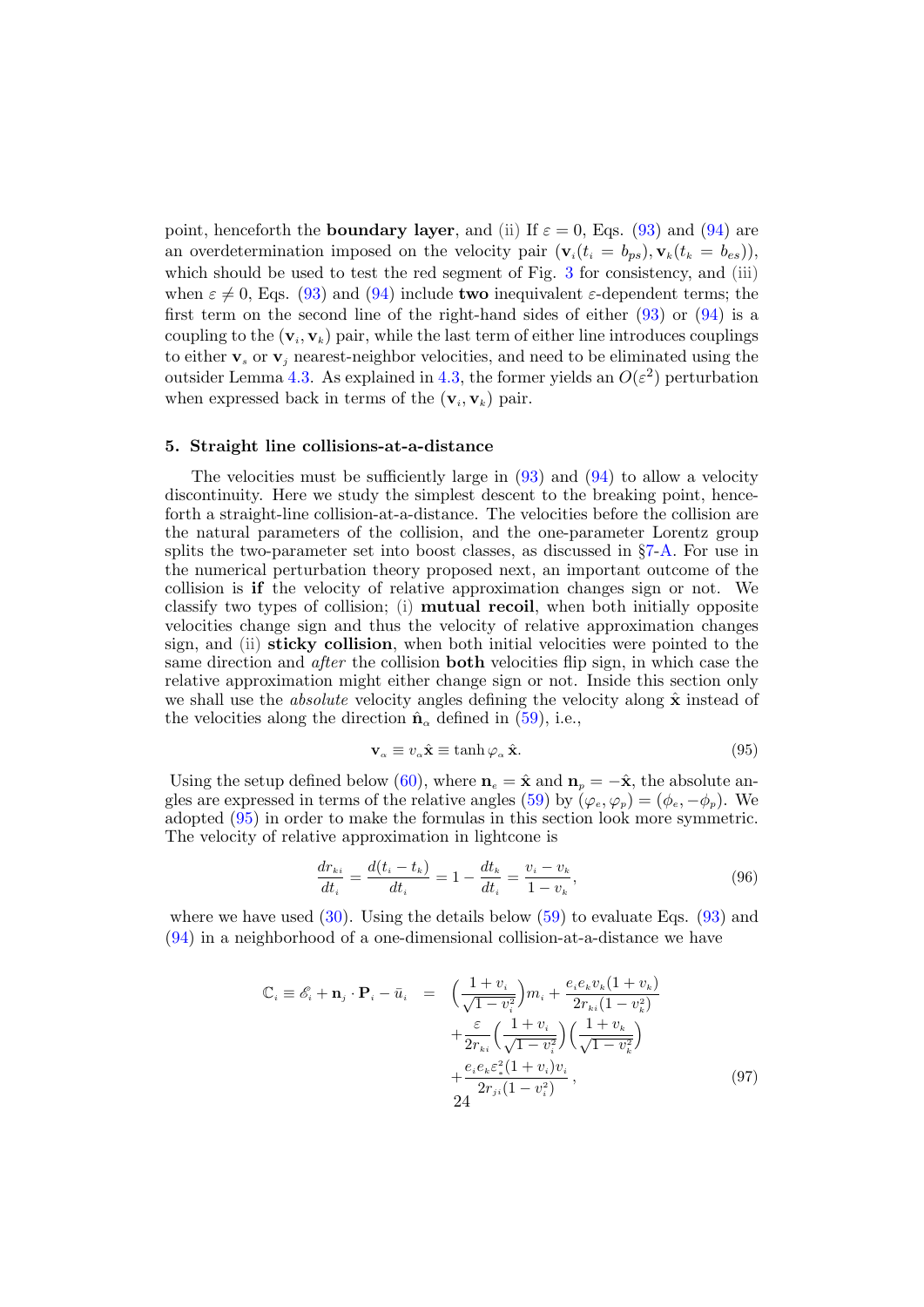where the last  $O(\varepsilon^2)$  term was evaluated using Lemma [4.3.](#page-21-0) In order to express the formulas with an economy of parameters, we henceforth define scaled masses

$$
M_{\alpha} \equiv r_{ki} m_{\alpha}; \quad \alpha \in (i,k). \tag{98}
$$

Substituting the hyperbolic velocity-angles [\(59\)](#page-15-0) into [\(97\)](#page-23-2) and the analogous version of [\(94\)](#page-22-4), and disregarding the  $O(\varepsilon^2)$  term yields

<span id="page-24-1"></span>
$$
\lambda_i(\varphi_i, \varphi_k) \equiv r_{ki} \mathbb{C}_i + \frac{e_i e_k}{2} = M_i e^{\varphi_i} + \frac{e_i e_k e^{2\varphi_k}}{2} + \frac{\varepsilon e^{\varphi_i} e^{\varphi_k}}{2}, \tag{99}
$$

$$
\lambda_k(\varphi_i, \varphi_k) \equiv r_{ki} \mathbb{C}_k + \frac{e_i e_k}{2} = M_k e^{\varphi_k} + \frac{e_i e_k e^{2\varphi_i}}{2} + \frac{\varepsilon e^{\varphi_i} e^{\varphi_k}}{2}, \tag{100}
$$

a great simplification that preserves the continuity of the left-hand sides of [\(97\)](#page-23-2) and its electronic counterpart. Elimination of  $e^{\varphi_i}$  from [\(99\)](#page-24-1) and substitution into [\(100\)](#page-24-1) yields an algebraic equation of the fourth degree with coefficients depending on the constants  $(M_i, M_k, \lambda_i, \lambda_k, e_i e_k, \varepsilon)$ . In order to have a discontinuity, the quartic polynomial must have at least **two** positive roots  $e^{\varphi_k} \in \mathbb{R}_+$ . The collisions-at-a-distance are not all equivalent by the Lorentz group, and in the following we analyze only the most interesting ones. Some surprises are dis-covered inspecting [\(99\)](#page-24-1) and [\(100\)](#page-24-1). In a nutshell, electrodynamics ( $\varepsilon = 0$ ) can have mutual recoils only for the electron-electron case. On the other hand, for the attractive case, only sticky collisions are possible, which distinguishes purely electromagnetic electron-electron collisions-at-a-distance from purely electromagnetic electron-proton collisions-at-a-distance.

<span id="page-24-0"></span>**Lemma 5.1.** The **collision-at-a-distance**  $(\varphi_i, \varphi_k) \rightarrow (-\varphi_i, -\varphi_k)$  when  $\varepsilon = 0$  is a **mutual recoil** for the electron-electron collision,  $e_i e_k = 1$ , and a **sticky collision** for the electron-proton collision,  $e_i e_k = -1$ .

Proof. Because the left-hand side of [\(99\)](#page-24-1) is continuous, at the breaking point along trajectory *i* we have  $\lambda_i(\varphi_i, \varphi_k) - \lambda_i(-\varphi_i, -\varphi_k) = 0$  for a symmetric collision, yielding

<span id="page-24-2"></span>
$$
M_i \sinh(\varphi_i) = -\frac{e_i e_k}{2} \sinh(2\varphi_k) = -e_i e_k \gamma_k \sinh \varphi_k, \qquad (101)
$$

where we have used  $(60)$ . Analogously, for the breaking point along trajectory k in a symmetric collision we have  $\lambda_k(\varphi_i, \varphi_k) - \lambda_k(-\varphi_i, -\varphi_k) = 0$ , yielding

<span id="page-24-3"></span>
$$
M_k \sinh(\varphi_k) = -\frac{e_i e_k}{2} \sinh(2\varphi_i) = -e_i e_k \gamma_i \sinh \varphi_i, \qquad (102)
$$

where  $\gamma_i = \cosh(\varphi_i) > 0$ , showing that  $\varphi_i$  and  $\varphi_k$  must have the same sign before the collision when  $e_i e_k = -1$ , and we have a sticky collision. Otherwise, when  $e_i e_k = 1$ , Eq. [\(101\)](#page-24-2) defines a mutual recoil where the  $\varphi's$  have opposite signs. Equations [\(101\)](#page-24-2) and [\(102\)](#page-24-3) are linear equations relating  $sinh(\varphi_k)$  and  $sinh(\varphi_i)$ , and the vanishing of the  $2 \times 2$  determinant can be expressed as

<span id="page-24-4"></span>
$$
\gamma_i/M_i = \frac{M_k}{\gamma_k}.\tag{103}
$$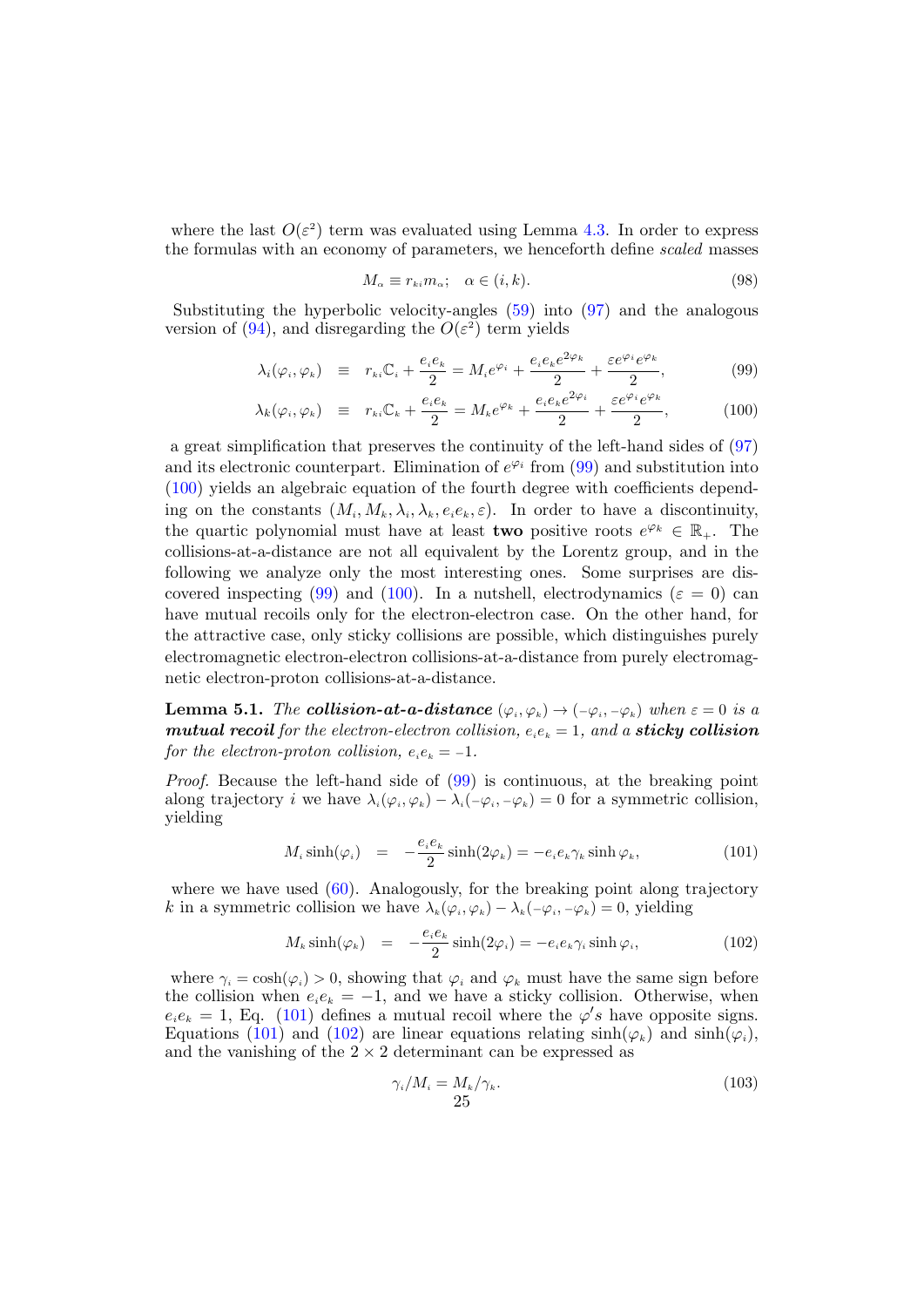Squaring either [\(101\)](#page-24-2) or [\(102\)](#page-24-3), multiplying both sides by [\(103\)](#page-24-4), and using the identity  $\sinh^2(\varphi_\alpha) = \cosh^2(\varphi_\alpha) - 1 = \gamma_\alpha^2 - 1$  yields

<span id="page-25-1"></span>
$$
M_i \gamma_i (\gamma_i^2 - 1) = M_k \gamma_k (\gamma_k^2 - 1) \equiv 2M_i M_k J,\tag{104}
$$

where in the last term we have introduced the positive quantity  $J$  to parametrize both cubics. Any solution of  $(104)$  yields a solution to  $(101)$  and  $(102)$ , which can easily be found with Cardano's formula. The two cubics of [\(104\)](#page-25-1) have a single positive real root for any  $J > 0$ , and for sufficiently large J the solution can be approximated by

<span id="page-25-2"></span>
$$
\gamma_i \approx M_k^{1/3} (2J)^{1/3},\tag{105}
$$

$$
\gamma_k \approx M_i^{1/3} (2J)^{1/3}.
$$
\n(106)

Eliminating J from  $(105)$  and  $(106)$  yields the large-J boundary layer condition

<span id="page-25-3"></span>
$$
\gamma_k = \hbar \,\gamma_i,\tag{107}
$$

where

<span id="page-25-7"></span>
$$
\hbar \equiv \left(\frac{m_i}{m_k}\right)^{1/3}.\tag{108}
$$

 $\Box$ 

Condition [\(107\)](#page-25-3) holds when  $J \gg \frac{\hbar^{3/2}}{2\sqrt{3}}$  $\frac{h^{3/2}}{3\sqrt{3}}$ .

Our next Lemma concerns symmetric collisions when  $\varepsilon \neq 0$ .

<span id="page-25-0"></span>**Lemma 5.2.** The symmetric collision  $(\varphi_i, \varphi_k) \to (-\varphi_i, -\varphi_k)$  is a **sticky collision** for the electron-proton collision-at-a-distance  $e_i e_k = -1$  when  $|\varepsilon| < 2$ .

*Proof.* We are going to keep  $\varepsilon$  and  $\varepsilon_*$  in the following despite that  $\varepsilon = \varepsilon_*$  when  $e_i e_k = -1$ , in order to refer to the formulas from outside of this lemma. Again, we start from the continuity of the left-hand side of [\(99\)](#page-24-1) at the breaking point, i.e.,  $\lambda_i(\varphi_i, \varphi_k) - \lambda_i(-\varphi_i, -\varphi_k) = 0$ , which yields

<span id="page-25-4"></span>
$$
\left(M_i + \frac{\varepsilon}{2}\gamma_k\right)\sinh(\varphi_i) = -e_i e_k \left(\gamma_k - \frac{\varepsilon_*}{2}\gamma_i\right)\sinh\varphi_k, \tag{109}
$$

where again we have used [\(60\)](#page-15-4). Analogously, for the breaking point along trajectory k we have  $\lambda_k(\varphi_i, \varphi_k) - \lambda_k(-\varphi_i, -\varphi_k) = 0$ , yielding

<span id="page-25-5"></span>
$$
\left(M_k + \frac{\varepsilon}{2}\gamma_i\right)\sinh(\varphi_k) = -e_i e_k \left(\gamma_i - \frac{\varepsilon_*}{2}\gamma_k\right)\sinh\varphi_i, \tag{110}
$$

where  $\gamma_a = \cosh(\varphi_a) > 0$ . Equations [\(109\)](#page-25-4) and [\(110\)](#page-25-5) are linear equations relating  $\sinh(\varphi_k)$  and  $\sinh(\varphi_i)$ , and the vanishing of the 2×2 determinant can be expressed either as

<span id="page-25-6"></span>
$$
\frac{\left(\gamma_i - \frac{\varepsilon_*}{2}\gamma_k\right)}{\left(M_i + \frac{\varepsilon}{2}\gamma_k\right)} = \frac{\left(M_k + \frac{\varepsilon}{2}\gamma_i\right)}{\left(\gamma_k - \frac{\varepsilon_*}{2}\gamma_i\right)},\tag{111}
$$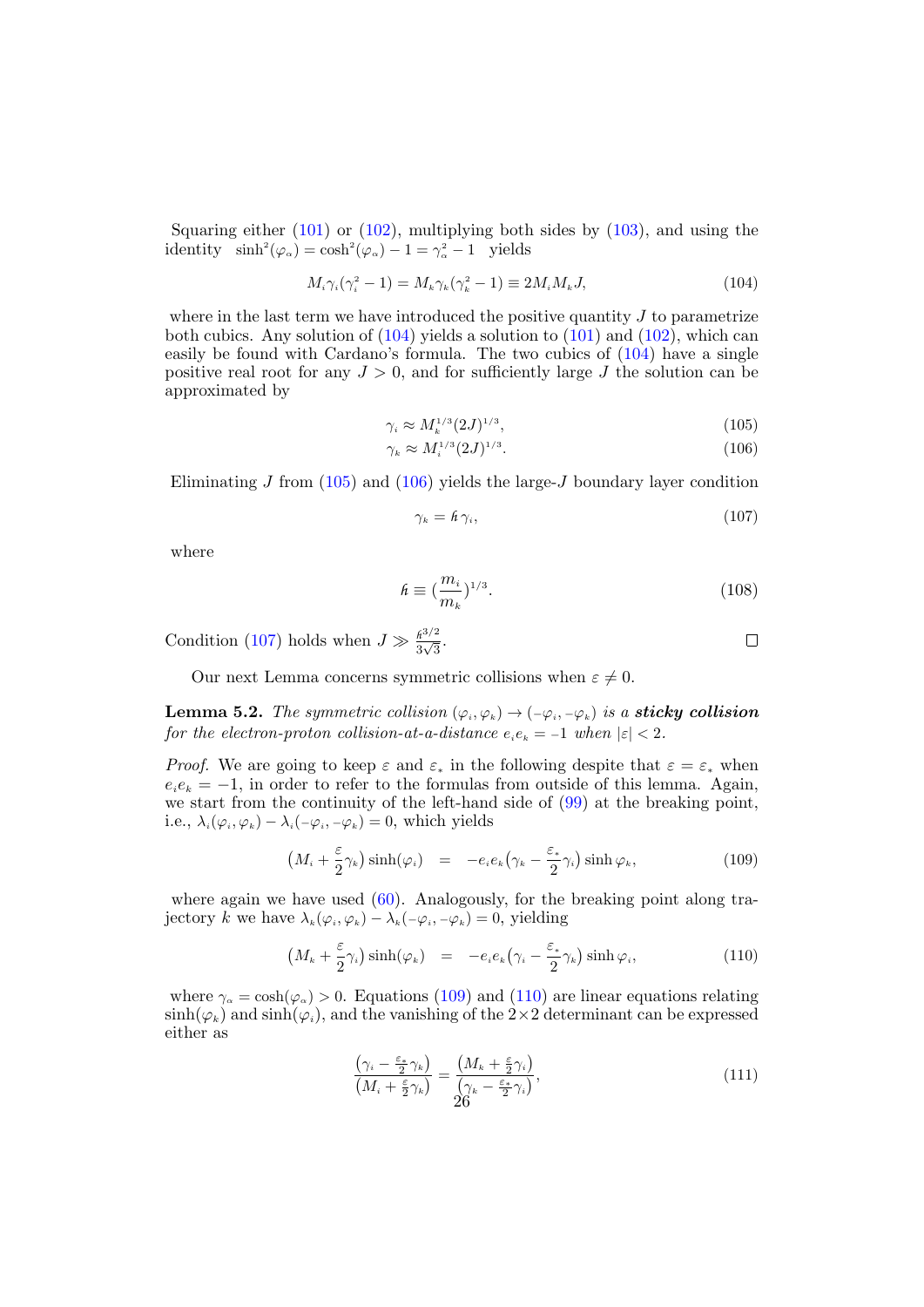or explicitly

<span id="page-26-1"></span>
$$
\gamma_i \gamma_k = M_i M_k + \frac{\varepsilon}{2} (M_i \gamma_i + M_k \gamma_k) + \frac{\varepsilon_*}{2} (\gamma_i^2 + \gamma_k^2). \tag{112}
$$

Equation [\(111\)](#page-25-6) reduces to [\(103\)](#page-24-4) when  $\varepsilon = 0$ . For  $\varepsilon = \varepsilon_* < 0$ , Eq. [\(112\)](#page-26-1) requires

<span id="page-26-2"></span>
$$
M_i M_k > \gamma_i \gamma_k. \tag{113}
$$

Equations [\(109\)](#page-25-4) and [\(110\)](#page-25-5) with  $e_i e_k = -1$  and  $\varepsilon > 0$  predict a recoil when

$$
\gamma_i > \frac{2\gamma_k}{\varepsilon} > \frac{4\gamma_i}{\varepsilon^2},\tag{114}
$$

which requires  $\varepsilon > 2$ . On the other hand, when  $\varepsilon < 0$ , Eqs. [\(109\)](#page-25-4) and [\(110\)](#page-25-5) predict a recoil for the case  $e_i e_k = -1$  when

$$
\gamma_i > \frac{2M_k}{|\varepsilon|} \quad ; \quad \gamma_k > \frac{2M_i}{|\varepsilon|}, \tag{115}
$$

contradicting [\(113\)](#page-26-2) unless  $\varepsilon < -2$ . Therefore, the collision must be sticky if  $|\varepsilon| < 2$ .  $\Box$ 

Squaring either Eq.  $(109)$  or Eq.  $(110)$ , and multiplying both sides by  $(111)$ yields

<span id="page-26-3"></span>
$$
\left(\gamma_{\alpha} + \frac{\varepsilon}{4M_{\alpha}} (\varepsilon_{*}\gamma_{\alpha}^{2} + \varepsilon M_{i}\gamma_{i} + \varepsilon M_{k}\gamma_{k}) + \frac{1}{2} (\varepsilon M_{k} - \varepsilon_{*}\gamma_{k})\right) (\gamma_{\alpha}^{2} - 1) \equiv 2J\hbar^{\mp 3/2}, \qquad (116)
$$

where the plus sign is for  $\alpha = k$  and the minus sign is for  $\alpha = i$ . Equation [\(116\)](#page-26-3) is a quartic polynomial generalizing the cubic polynomial [\(104\)](#page-25-1) for  $\varepsilon \neq 0$ , which introduces a singular root, as discussed below. There is nothing wrong with a sticky collision-at-a-distance. Nevertheless, the electron-electron collision-at-adistance continues to be a **mutual recoil** for small  $\varepsilon$ , as follows.

<span id="page-26-0"></span>**Lemma 5.3.** The symmetric collision-at-a-distance  $(\varphi_i, \varphi_k) \to (-\varphi_i, -\varphi_k)$  must be *a* **mutual recoil** if  $e_i e_k = 1$  and  $|\varepsilon| < 2 \min(h^3, \frac{1}{h^3})$ .

*Proof.* Assuming  $e_k e_i = 1$  and  $\varepsilon_* = -\varepsilon$ , there are two cases to consider:

- 1. In the case  $\varepsilon > 0$ , Eq. [\(109\)](#page-25-4) accepts only mutual recoils.
- 2. In the case  $\varepsilon < 0$ , we can re-arrange Eq. [\(109\)](#page-25-4) as

<span id="page-26-4"></span>
$$
\frac{\sinh(\varphi_i)}{\sinh(\varphi_k)} = -\frac{2}{|\varepsilon|} \left( \frac{\gamma_k - \frac{|\varepsilon|}{2} \gamma_i}{\gamma_k - \frac{2M_i}{|\varepsilon|}} \right). \tag{117}
$$

The positivity of [\(117\)](#page-26-4) and the positivity of the respective re-arranged version of [\(110\)](#page-25-5) requires both

$$
\min\left(\frac{2M_i}{|\varepsilon|}, \frac{|\varepsilon|\gamma_i}{2}\right) < \gamma_k < \max\left(\frac{2M_i}{|\varepsilon|}, \frac{|\varepsilon|\gamma_i}{2}\right),\tag{118}
$$

|ε|

$$
\min\big(\frac{2M_k}{|\varepsilon|}, \frac{|\varepsilon|\gamma_k}{2}\big) < \gamma_i < \max\big(\frac{2M_k}{|\varepsilon|}, \frac{|\varepsilon|\gamma_k}{2}\big). \tag{119}
$$
\n
$$
27
$$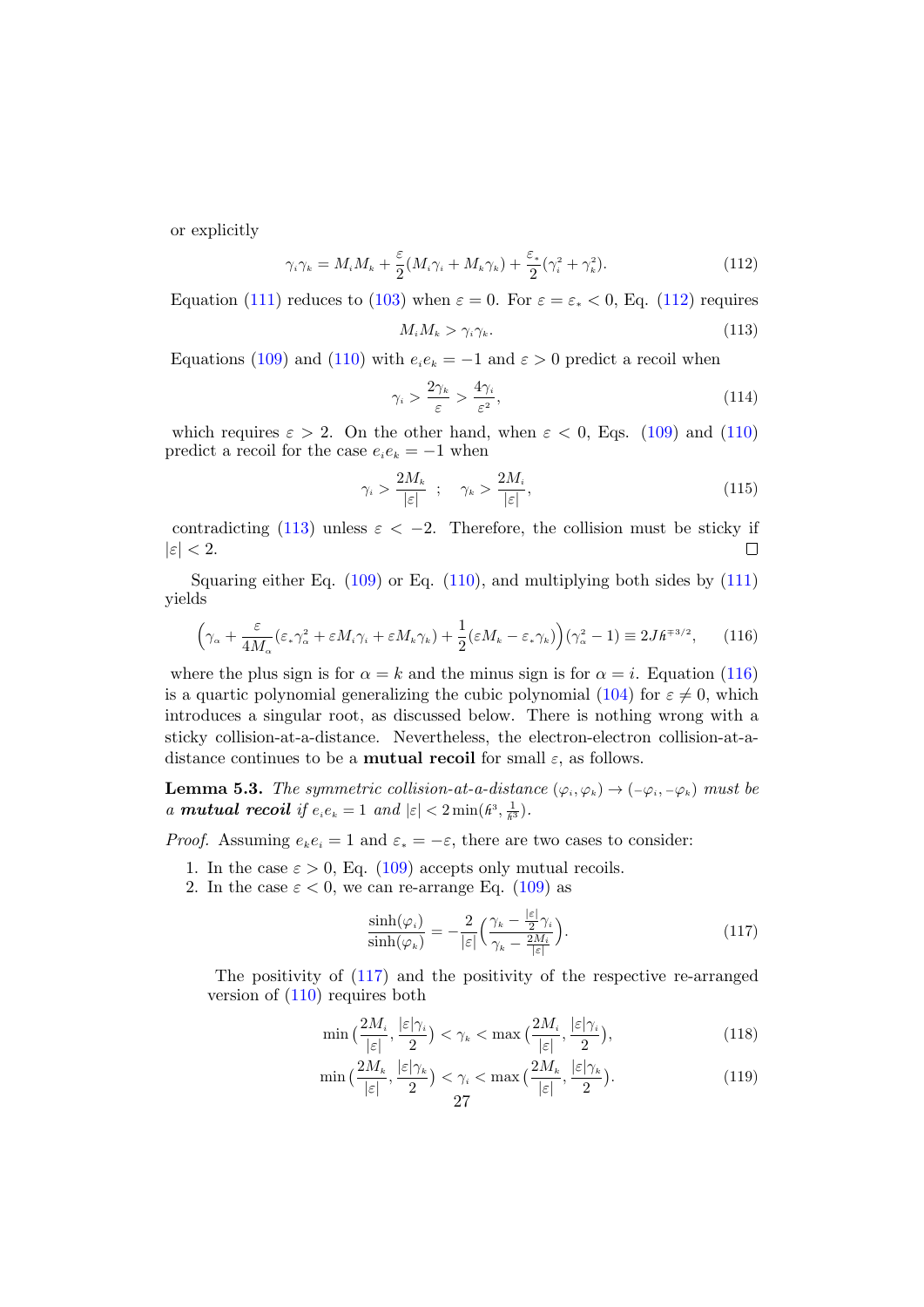The two alternatives are; (i)  $\gamma_k > \frac{|\varepsilon|\gamma_i}{2}$  and  $|\varepsilon| < 2h^3$  with *h* defined by [\(108\)](#page-25-7) or (ii)  $\gamma_i > \frac{|\varepsilon|\gamma_k}{2}$  and  $|\varepsilon| < 2h^{-3}$ , with *h* defined again by [\(108\)](#page-25-7). Therefore, we have a mutual recoil until  $|\varepsilon| < 2 \min(\hat{\mu}^3, \frac{1}{\hat{\mu}^3})$ .

 $\Box$ 

The velocity transformations of §[7](#page-28-0)[-A](#page-28-1) define a unique breaking-point-frame where the velocity of one specific particle reflects upon collision. However, one can not simultaneously control the second particle's velocity jump. For that reason, there are several inequivalent classes of collisions to be studied. We shall not study here the long list of possible collisions-at-a-distance.

# <span id="page-27-0"></span>6. Discussions and conclusion

- 1. The equation of motion  $(50)$  has a gyroscopic term  $(51)$  that is **nonlinear** and thus includes resonances as used in [\[3\]](#page-31-1) with the provisional Chemical Principle criterion to estimate magnitudes, see also [\[1,](#page-31-0) [23\]](#page-32-14).
- 2. The cubic root of the mass ratio appeared in Ref. [\[21\]](#page-32-15) and Eq. [\(108\)](#page-25-7). Both are applications of the Weierstrass-Erdmann conditions; Ref. [\[21\]](#page-32-15) used variational electrodynamics to estimate of magnitudes for double-slit diffraction, see Eqs.  $(21)$  and  $(22)$  of  $[21]$ , while in Eq.  $(108)$ , the cubic root appeared in the boundary layer condition. Our  $\varepsilon$ -VE model has two parameters,  $(m_p/m_e)$  and  $\varepsilon$ , a far simpler theory than the standard model. Equations [\(107\)](#page-25-3) and [\(108\)](#page-25-7) predict a rough collisional boundary layer at  $\left(\frac{1-\mathbf{v}_p^2}{1-\mathbf{v}_e^2}\right)$  $= \left(\frac{m_p}{m_e}\right)^{2/3} \simeq 149.947.$
- 3. It would be helpful to repeat our studies using the full action of [\[9\]](#page-31-5) with two parameters plus the electromagnetic interaction. Collisions with non-zero angular momentum should be studied as well.
- 4. By inspecting [\(66\)](#page-16-3) we find that the fixed-segment of phase locking exists only for positive  $\varepsilon_{*}$ , which means a positive  $\varepsilon$  for the attractive case and a negative  $\varepsilon$  for the repulsive case. The former is due to the simple way functional [\(8\)](#page-5-2) was defined here. As suggested in Ref. [\[9\]](#page-31-5), one can re-define the original functional [\(8\)](#page-5-2) to include an  $\varepsilon$ -strong charge  $q_\alpha$  for each particle chosen such that  $\frac{\varepsilon}{\varepsilon_*} \equiv -\frac{\dot{q}_i q_j}{e_i e_j}$  $\frac{\ddot{q}_i q_j}{e_i e_j} = 1$  in the re-defined version of [\(8\)](#page-5-2). The former has  $\varepsilon$  with the same sign for both the attractive and the repulsive cases when  $\varepsilon_* > 0$ . Our setup can generate several models to be studied numerically, e.g., a model for the exclusion principle, the Cooper pairs, and collisions seen in bubble chambers and particle accelerators. The subtle differences between cases should be studied numerically and used in physics to model nature. Some may differ from the standard model (or not).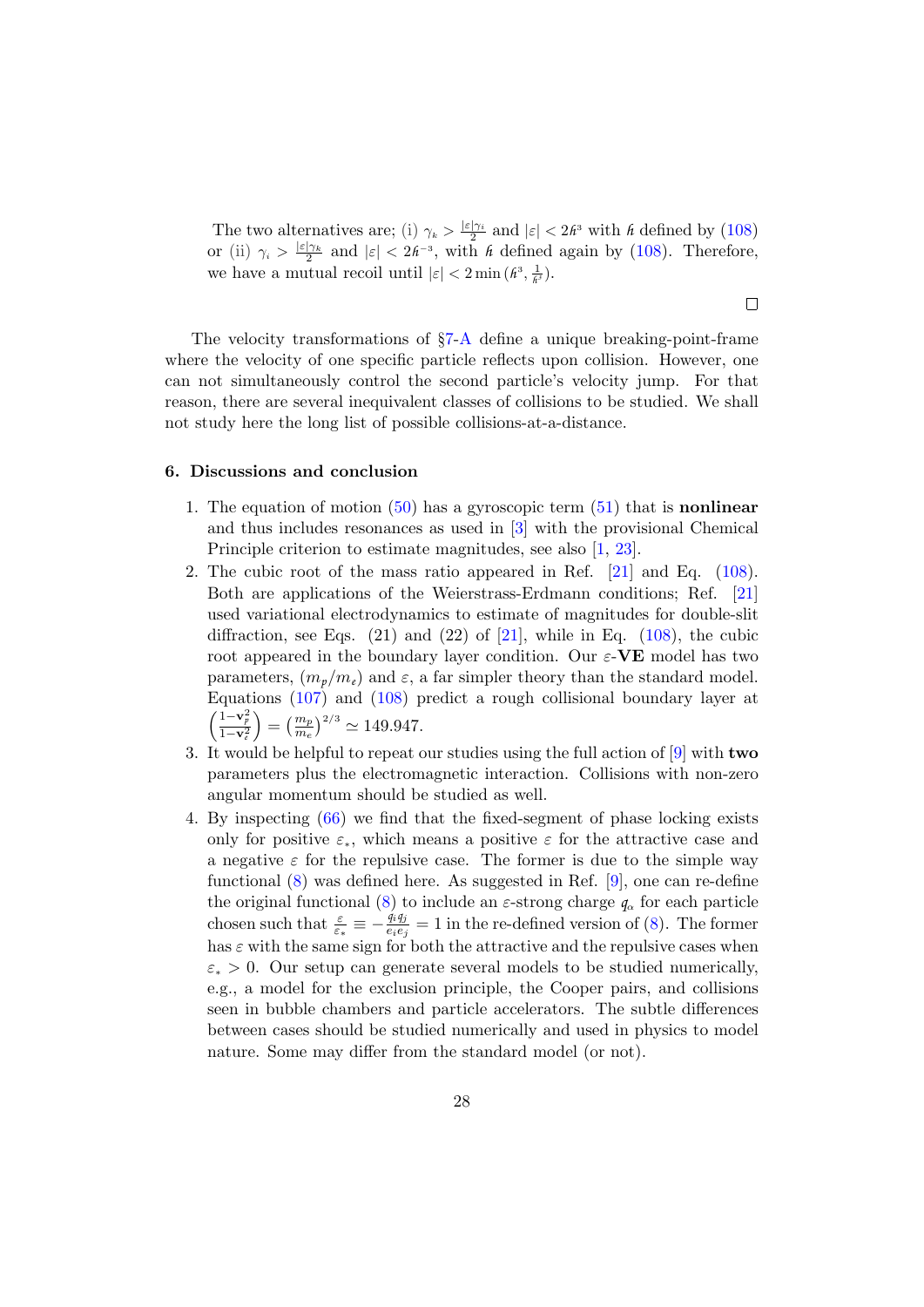- 5. The orbits with constant velocities of theorem [3.2](#page-16-0) have vanishing far-fields within  $\varepsilon$ -VE because the accelerations are zero, which is a strong condition to vanish far-fields. The weak condition for vanishing far-fields within pure electrodynamics requires only discontinuous velocities[\[27\]](#page-32-16).
- 6. Reference [\[22\]](#page-32-10) discusses a failed attempt to model the neutron with pure electrodynamics. An application of  $\varepsilon$ -VE is to model the neutron with the fixed segments as discussed below theorem [3.2.](#page-16-0) The model should calculate the deuterium mass using a small  $\varepsilon$  to avoid perturbing electrodynamics too much. The potential accomplishment of  $\varepsilon$ -VE would be an economic theory with a single parameter modeling the neutron and atomic physics [\[1,](#page-31-0) [3\]](#page-31-1), a serious divergence-free contender for the standard model of particle physics.

## <span id="page-28-0"></span>7. Appendices

### <span id="page-28-1"></span>A. The action of the one-dimensional Lorentz group

Lorentz transformations take hyperbolas into hyperbolas, and the coordinate transformation from the synchronized clocks  $(t_i, x_i)$  of an inertial frame into the synchronized clocks  $(\bar{t}_i, \bar{x}_i)$  of another inertial frame with boost velocity  $-B$  is

<span id="page-28-2"></span>
$$
\bar{t}_i = \frac{t_i - Bx_i}{\sqrt{1 - B^2}}, \qquad \bar{x}_i = \frac{x_i - Bt_i}{\sqrt{1 - B^2}}.
$$
\n(120)

Notice that [\(120\)](#page-28-2) preserves the light-cone condition, i.e., if  $(t_i - t_k)^2 = (x_i - x_k)^2$ in the original frame, we also have  $(\bar{t}_i - \bar{t}_k)^2 = (\bar{x}_i - \bar{x}_k)^2$  and the electromagnetic functional [\(8\)](#page-5-2) is a Lorentz invariant. Notice that even though the light-cone condition is preserved, the distance in lightcone changes, i.e.,

$$
\bar{r}_{ki}^2 = (\bar{t}_i - \bar{t}_k)^2 = \left(\frac{(t_i - t_k) - B(x_i - x_k)}{\sqrt{1 - B^2}}\right)^2 = e^{-2\varphi_B} r_{ki}^2,
$$
\n(121)

where in the last equality we have introduced the boost angle by  $B \equiv \tanh \varphi_B$ and used the convention of Fig. [1](#page-4-0) that  $i$  is in the future lightcone of  $k$ , namely  $(t_i - t_k) = +(x_i - x_k)$ . We notice that there is no such thing as a center of mass frame in the theory of relativity, and the boost transformation is to be applied to each breaking point separately. As we imagine describing the collision from another frame, it is nice to express the left- and right-velocities  $at$  the breaking point in terms of the pre-image with a boost parameter  $B$ , as follows. The Lorentz group transforms the velocities according to

<span id="page-28-3"></span>
$$
\bar{v}_i = \frac{v_i - B}{1 - Bv_i},\tag{122}
$$

where B is the (boost) parameter and  $\bar{v}_i$  is the image of  $v_i$  under the group action. Using definition  $(95)$ , we express the boost parameter B and the velocity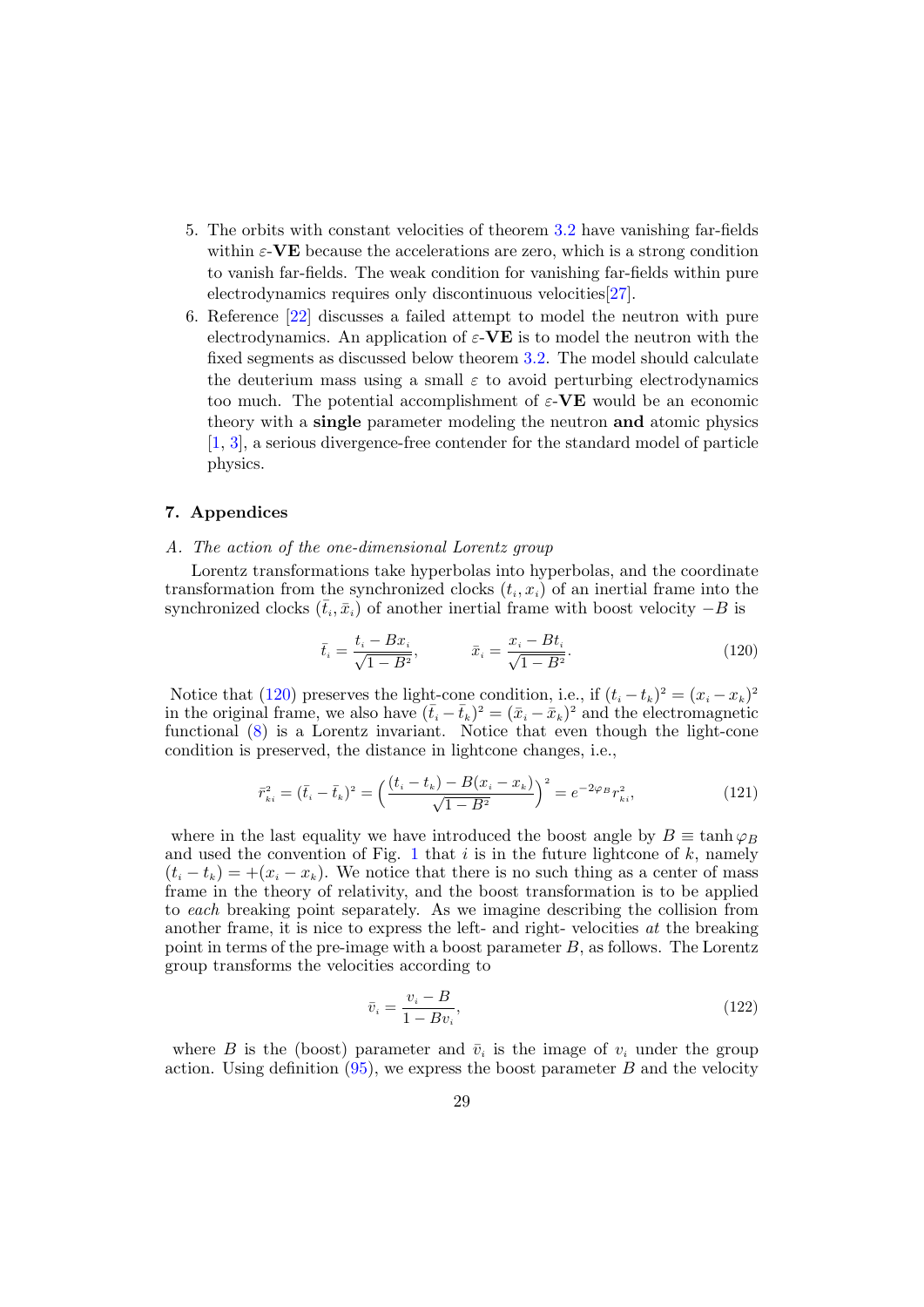$\bar{v}_i$  as

<span id="page-29-2"></span>
$$
B \equiv \tanh \varphi_B, \tag{123}
$$

$$
\bar{v}_i \equiv \tanh \bar{\varphi}_i. \tag{124}
$$

Using the addition formulas for hyperbolic sines and cosines together with [\(59\)](#page-15-0),  $(123)$  and  $(124)$ , the group action translates Eq.  $(122)$  into

$$
\tanh \bar{\varphi}_i = \tanh (\varphi_i - \varphi_B), \tag{125}
$$

thus showing that a change of inertial frame simply shifts the velocity angle by the boost angle, i.e.,

$$
\bar{\varphi}_i = \varphi_i - \varphi_B. \tag{126}
$$

### <span id="page-29-0"></span>B. The outer-cone distances of a mutual-recoil collision

Our next result is useful in a numerical perturbation theory of the electronelectron case. We show that the mutual-recoil collision is optimal in the sense that the outer lightcone distance of each charge is much larger than the internal lightcone distance when the respective recoiling velocity is large.

**Lemma 7.1.** The outer lightcone distances  $r_{\beta\alpha}$  for a mutual-recoil collision are given by

<span id="page-29-1"></span>
$$
r_{\beta\alpha} = \frac{2}{(1 - \bar{\mathbf{v}}_{\beta})} r_{k\alpha}.
$$
\n(127)

Proof. Again, we assume the setup defined below [\(59\)](#page-15-0) and further assume that particle k is in the past lightcone of particle i at time  $t_i = 0$ . By choosing the origin on the breaking point of particle i at time  $t_i = 0$  we can extrapolate particle k's trajectory until the future lightcone of event  $(t_i, \mathbf{x}_i) = (0, 0)$  by

$$
\mathbf{x}_{k}(t_{k})=r_{ki}\hat{\mathbf{x}}+(t_{k}+r_{ki})\bar{\mathbf{v}}_{j},
$$

where  $\bar{v}_j$  is the average velocity on the segment, an extrapolation valid from  $t_k \geq -r_{ki}$  until the future lightcone time  $t_k^+$ , which according to the lightcone condition happens at

$$
t_k^+ = ||\mathbf{x}_k(t_k^+) - 0|| = r_{ki} + (t_k^+ + r_{ki})(\hat{\mathbf{x}} \cdot \bar{\mathbf{v}}_j),
$$

yielding the future lightcone time and inverse lightcone distance to be

$$
t_k^+ = -r_{ki} + \frac{2r_{ki}}{(1 - \hat{\mathbf{x}} \cdot \bar{\mathbf{v}}_j)},
$$
  

$$
\frac{1}{r_{ki}} = \frac{(1 - \hat{\mathbf{x}} \cdot \bar{\mathbf{v}}_j)}{2r_{ki}}.
$$

 $\Box$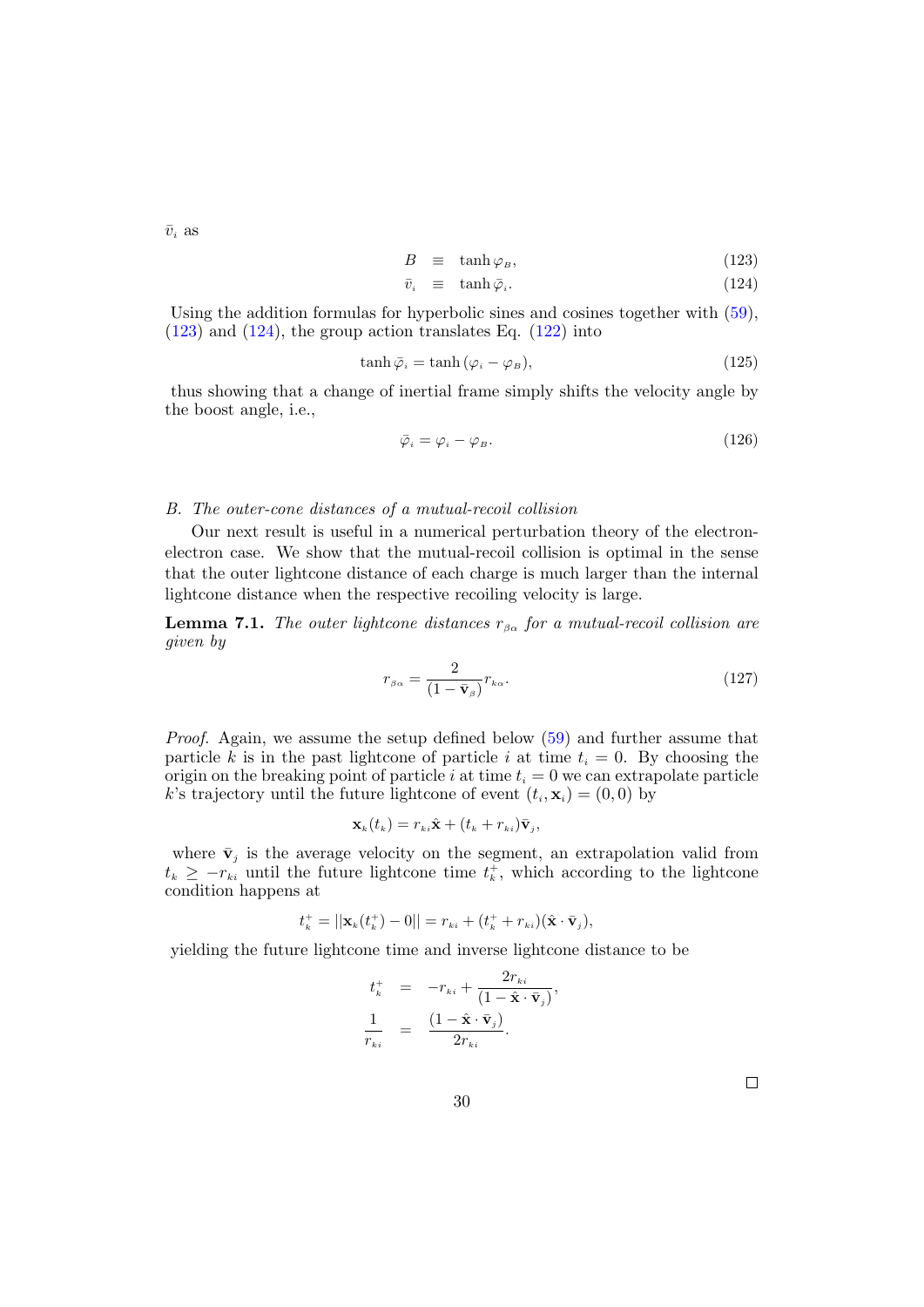# <span id="page-30-0"></span>C. Lagrangian extension for an external electromagnetic field

In order to include an external electromagnetic field  $(E_{ext}(t, \mathbf{x}), B_{ext}(t, \mathbf{x}))$ into the equation of motion [\(55\)](#page-14-2), one can add an external-force in the definition  $(42)$  of  $\Lambda_i^{\text{lat}},$  i.e.,

$$
\Lambda_i^{\text{dat}} \rightarrow \Lambda_i^{\text{dat}} + e_i \Big( \mathbf{E}_{ext}(t, \mathbf{x}_i) + \mathbf{v}_i \times \mathbf{B}_{ext}(t, \mathbf{x}_i) - (\mathbf{v}_i \cdot \mathbf{E}_{ext}(t, \mathbf{x}_i)) \mathbf{v}_i \Big). \tag{128}
$$

The Lagrangian description of the external force is obtained by adding a linear function of each charge's velocity to the  $\varepsilon$ -strong functional [\(8\)](#page-5-2). The oscillatory term is called the Proca Lagrangian in Ref. [\[16\]](#page-32-5) when the external forcing is an electromagnetic wave. Notice that an external wave can exist only in the three dimensional case. As an artifact of simplified modeling, it is possible to include an external oscillatory electric field already in the one-dimensional case of Eq. [\(65\)](#page-16-1), but the resulting motion might not display the same features of the three-dimensional case.

## <span id="page-30-1"></span>D. The semiflow when  $\varepsilon \neq 0$  and the qualitative differences

NDDEs need a solid segment of trajectory to start from. In contrast, the initial condition for an ODE is the meager set made by the initial positions and initial velocities. The initial segment can have a countable number of velocity discontinuities, henceforth the photonic series associated with the segment, which is an instrumental freedom either to keep the particle bounded by exchanging velocity discontinuities in lightcone or to trigger further collisions. A second surprising difference is that NDDEs can have solutions with serrated accelerations, which are only continuous and possess no higher derivatives. In contrast, the ODEs of classical mechanics have only  $C^{\infty}$  solutions. Unfortunately, this complexity does not appear in Driver's problem with repulsive interaction [\[11\]](#page-32-1), which has only  $C^{\infty}$  orbits, as shown below. The two-body problem with attractive interaction was studied in [\[8\]](#page-31-4), when the present author was anaware of discontinuous velocities, and the  $C^{\infty}$  trajectories used in [\[8\]](#page-31-4) all lead to head-on collisions at the speed of light. More interesting to physics and physical modeling in general, the possibility of serrated solutions is a blow to the Lorentz-Dirac equation with a renormalized mass[\[23,](#page-32-14) [26\]](#page-32-17). Early twentieth-century works expanded deviating arguments in power series to yield a semiflow, even at the expense of carrying a renormalized mass. The famous triple dots term of the Lorentz-Dirac equation of motion does not make sense for a serrated orbit of  $C^2(\mathbb{R})[23, 26]$  $C^2(\mathbb{R})[23, 26]$  $C^2(\mathbb{R})[23, 26]$  $C^2(\mathbb{R})[23, 26]$ . To stress that any non-zero  $\varepsilon$  makes a **qualitative** difference, we include a simple theorem on the repulsive case with  $\varepsilon = 0$  [\[11\]](#page-32-1).

<span id="page-30-2"></span>**Theorem 7.1.** All  $C^2$  one-dimensional repulsive electromagnetic orbits are  $C^{\infty}$ .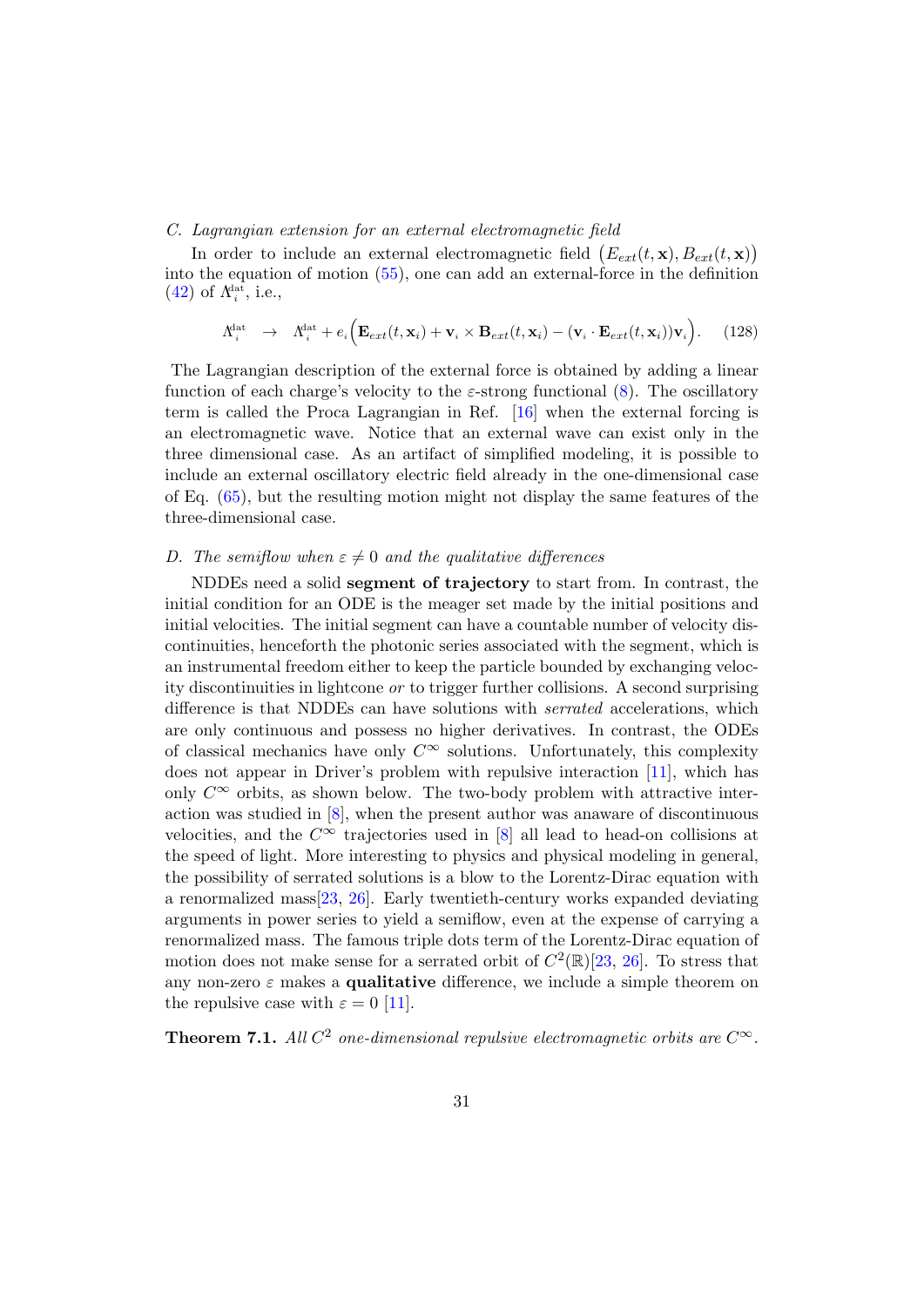*Proof.* Electrodynamics is defined by [\(63\)](#page-15-2) with  $\varepsilon = 0$ . Using Eq. (63) with  $\varepsilon = 0$ and  $e_i e_j = 1$  we obtain

<span id="page-31-7"></span>
$$
\dot{\phi}_i = \frac{-1}{m_i \cosh \phi_i} \Big( \frac{e^{-2\phi_j}}{2r_{ji}^2} + \frac{e^{2\phi_k}}{2r_{ki}^2} \Big). \tag{129}
$$

If  $\phi_j$  and  $\phi_k$  belong to  $C^2(\mathbb{R})$ , we can take another derivative of the right-hand side of [\(129\)](#page-31-7), and thus particle *i*'s trajectory belongs to  $C^3(\mathbb{R})$ . The same is concluded from the electronic equation of motion if  $\phi_s$  and  $\phi_i$  are in  $C^2(\mathbb{R})$ , i.e., particle k's trajectory belongs to  $C^3(\mathbb{R})$  as well. Successively, ad infinitum, we show that the orbit belongs to  $C^{\infty}(\mathbb{R})$ .  $\Box$ 

On the other hand, when  $\varepsilon \neq 0$ , we can not take a derivative of [\(65\)](#page-16-1) for a generic orbit of  $C^2(\mathbb{R})$ . The former would involve taking a derivative of past serrated accelerations on the right-hand side of [\(65\)](#page-16-1). The same impossibility manifests in the general case, where the component  $\hat{\mathcal{R}}_j \cdot \mathbf{a}_j$  of the most advanced acceleration is given in terms of past accelerations by [\(46\)](#page-12-5). For  $\varepsilon \neq 0$ , the  $\hat{\mathcal{R}}_j \cdot \mathbf{a}_j$ component will be a serrated function when the past data is serrated. Unlike in Driver's problem[\[11\]](#page-32-1), serrated orbits can be solutions for one-dimensional motion with attractive interaction when  $\varepsilon \neq 0$ .

#### References

- <span id="page-31-0"></span>[1] J. De Luca, Variational Electrodynamics of Atoms, Progress In Electromagnetics Research B 53 (2013), 147-186 (40pp).
- <span id="page-31-6"></span>[2] J. De Luca, Equations of Motion for Variational Electrodynamics, Journal of Differential Equations 260 (2016), 5816-5833 (18pp).
- <span id="page-31-1"></span>[3] J. De Luca, Chemical Principle and PDE of Variational Electrodynamics, Journal of Differential Equations 268 (2019), 272-300 (29pp).
- <span id="page-31-2"></span>[4] J. Mallet-Paret, Generic properties of retarded functional differential equations, Bull. Amer. Math. Soc. 81 (1975), 750-752, J. Mallet-Paret, Generic periodic solutions of functional differential equations, Journal of Differential Equations 25 (1977), 163-183.
- [5] J. Mallet-Paret and R. Nussbaum, Boundary layer phenomena for differential-delay equations with state-dependent time lags, J. Reine Angew. Math. 477 (1996), 129-197 and Boundary layer phenomena for differential-delay equations with state-dependent time lags-III, Journal of Differential Equations 189 (2003), 640-692.
- [6] J. Hale, Theory of Functional Differential Equations, Springer-Verlag (1977), J. Hale and S. M. Verduyn Lunel Introduction to Functional Differential Equations, Springer-Verlag, New York (1993).
- <span id="page-31-3"></span>[7] N. Guglielmi and E. Hairer, Numerical approaches for state-dependent neutral-delay equations with discontinuities, Mathematics and Computers in Simulation 95 (2013), 2-12 and G. Fusco and N. Guglielmi, A regularization for discontinuous differential equations with application to state-dependent delay differential equations of neutral-type, Journal of Differential Equations 250 (2011), 3230-3279.
- <span id="page-31-4"></span>[8] E. B. Hollander and J. De Luca, Regularization of the collision in the electromagnetic two-body problem, Physical Review E 14 (2004), 1093-1104 (12pp).
- <span id="page-31-5"></span>[9] D. J. Louis-Martinez, Relativistic non-instantaneous action-at-a-distance interactions, Physics Letters B 632 (2006) 733-739.